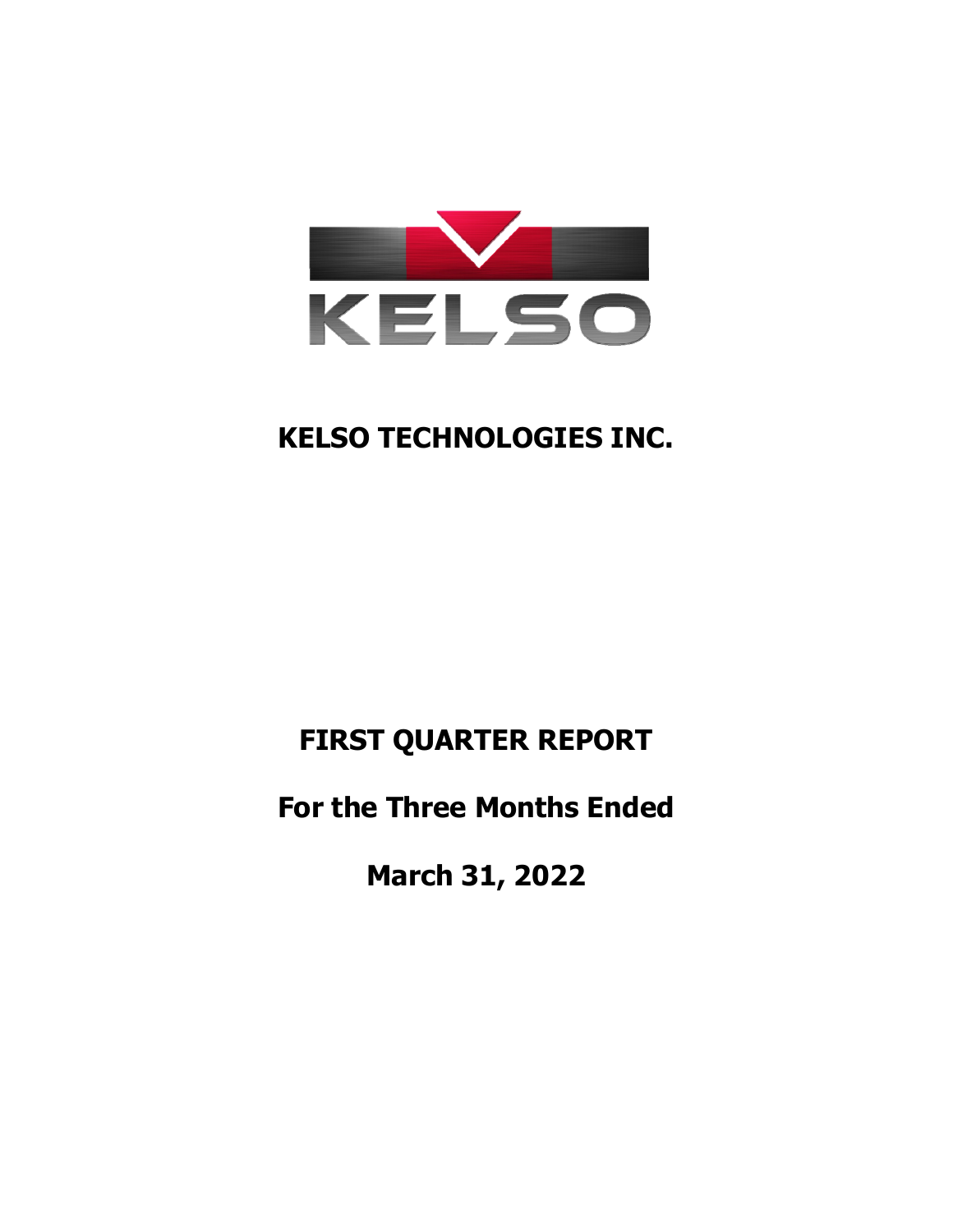

# **MANAGEMENT DISCUSSION & ANALYSIS**

# **THREE MONTHS ENDED**

**March 31, 2022** 

**(Expressed in US Dollars unless otherwise indicated)**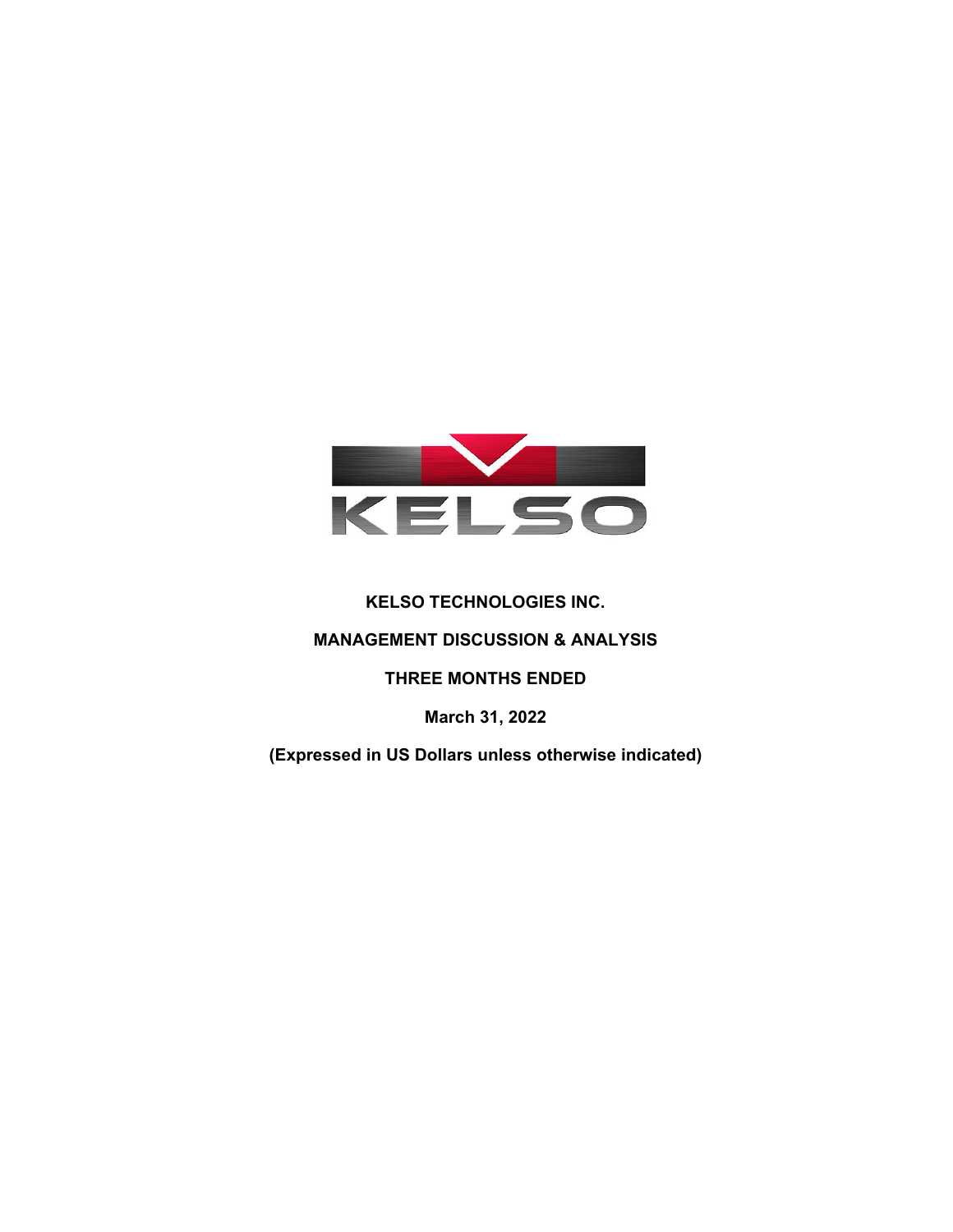Management Discussion and Analysis Three Months Ended March 31, 2022 (Expressed in US Dollars unless otherwise indicated) Page 2 of 25

#### **MANAGEMENT DISCUSSION AND ANALYSIS**

#### **GENERAL**

The following management discussion and analysis ("MD&A") of the operations and financial condition of **Kelso Technologies Inc.** (the "Company" or "Kelso") provides an overview of significant developments that have affected the Company's performance during the three months ended March 31, 2022. It should be read in conjunction with the unaudited interim consolidated financial statements of the Company together with the related notes thereto for the three months ended March 31, 2022.

The unaudited interim consolidated financial statements for the three months ended March 31, 2022 referred to in this MD&A have been prepared in accordance with International Financial Reporting Standards ("IFRS") as issued by the International Accounting Standards Board ("IASB"). The following MD&A and the Company's unaudited interim consolidated financial statements were approved by the Audit Committee and the Board of Directors on May 11, 2022.

All amounts herein are expressed in United States dollars (the Company's functional currency) unless otherwise indicated.

References to Adjusted EBITDA in this MD&A refer to net earnings from continuing operations before interest, taxes and tax recoveries, amortization, deferred income tax recovery, unrealized foreign exchange losses, non-cash share-based expenses (Black-Scholes option pricing model) gain on revaluation of derivative warrant liability and write-off of assets. Adjusted EBITDA is not an earnings measure recognized by IFRS and does not have a standardized meaning prescribed by IFRS. Management believes that Adjusted EBITDA is an alternative measure in evaluating the Company's business performance. Readers are cautioned that Adjusted EBITDA should not be construed as an alternative to net income as determined under IFRS; nor as an indicator of financial performance as determined by IFRS; nor a calculation of cash flow from operating activities as determined under IFRS; nor as a measure of liquidity and cash flow under IFRS. The Company's method of calculating Adjusted EBITDA may differ from methods used by other issuers and, accordingly, the Company's Adjusted EBITDA may not be comparable to similar measures used by any other issuer.

### **LEGAL NOTICE REGARDING FORWARD-LOOKING STATEMENTS**

This MD&A contains "forward-looking statements" within the meaning of applicable securities laws that reflect the Company's current expectations, forecasts and assumptions. Generally, forward looking statements can be identified by the use of forward-looking terminology such as "plans", "expects" or "does not expect", "is expected", "budget", "scheduled", "estimates", "forecasts", "intends", "anticipates" or "does not anticipate", or "believes", or variations of such words or phrases or state that certain actions, events or results "may", "could", "would", "might" or "will be taken", "occur" or "be achieved".

Such forward looking statements involve a number of known and unknown risks, uncertainties and other factors which may cause the actual results, performance or achievements of the Company to be materially different from any future results expressed or implied by such forward looking statements.

These include but are not limited to the economic condition of the railroad industry, which is affected by numerous factors beyond the Company's control including slow sales cycles, creation and adoption of new technologies, the existence of present and possible government regulation and competition. Although Kelso believes the Company's anticipated future results, performance or achievements expressed or implied by the forward-looking statements are based upon reasonable assumptions and expectations, they can give no assurance that such expectations will prove to be correct. The reader should not place undue reliance on forward-looking statements as such statements involve known and unknown risks, uncertainties and other factors which may cause the actual results, performance or achievements of Kelso to differ materially from anticipated future results, performance or achievement expressed or implied by such forward-looking statements. Such risks and uncertainties include, without limitation; the risk that the Company's products may not work as well as expected; the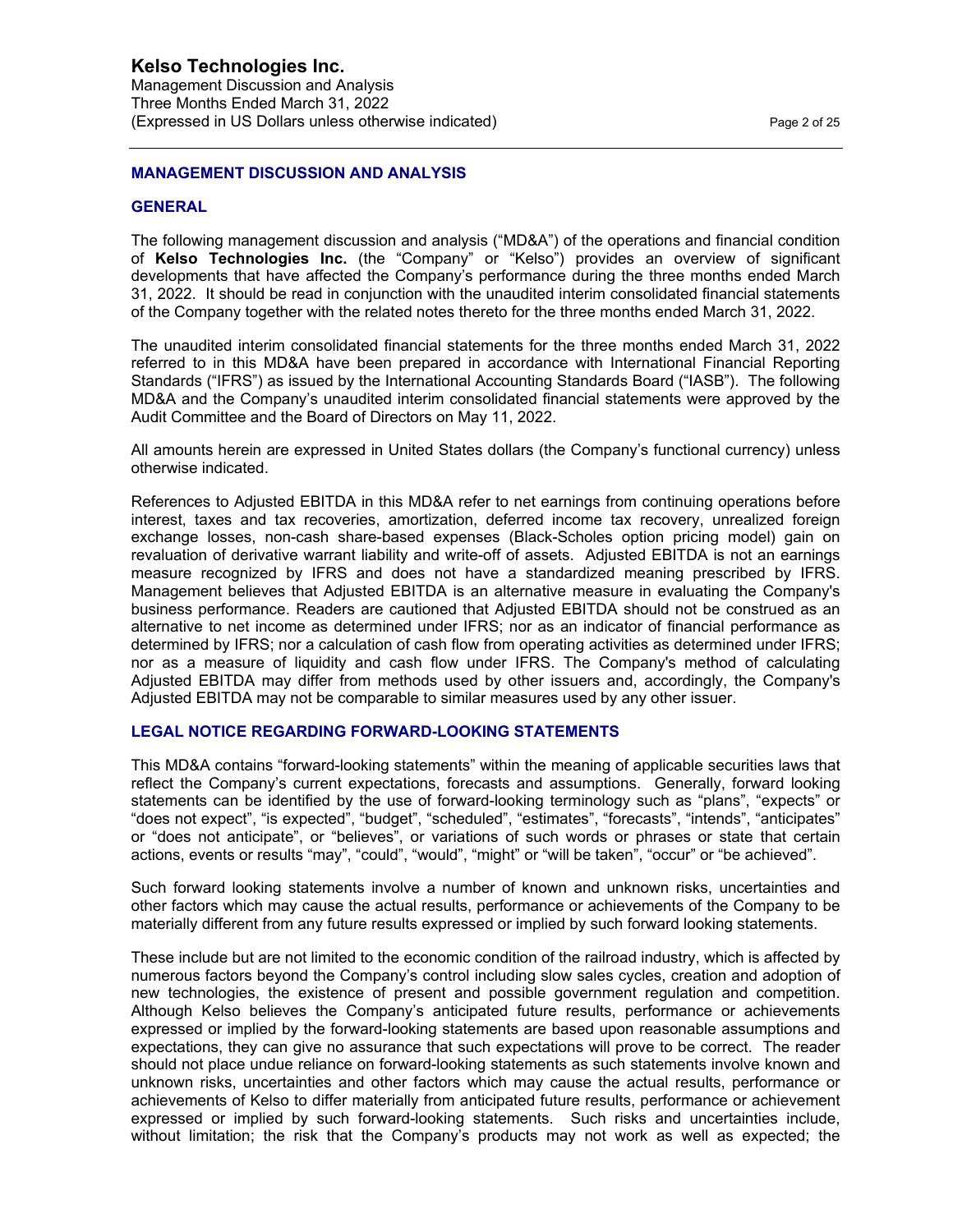Management Discussion and Analysis Three Months Ended March 31, 2022 (Expressed in US Dollars unless otherwise indicated) Page 3 of 25

Company may not be able to break in to new markets because such markets are served by strong and embedded competitors or because of long-term supply contracts; the Company may not be able to grow and sustain anticipated revenue streams; the Company may have underestimated the cost of product development and the time it takes to bring products to market; the Company may not be able to finance the Company's intended product development; that Management may not be able to continue to initiate new product strategies to secure a more reliable growth of financial performance in the future; the Company's products may not sell as well as expected, and competitors may offer better or cheaper alternatives to the Company's products; the Company's technologies may not be patentable, and if patents are granted, the Company may not be able to protect the Company's investment in intellectual property if the Company's patents are challenged; the Company's intended technologies may infringe on the intellectual property of other parties; the Company may not have any parties interested in licensing the Company's technology as expected and certain other risks detailed from time-to-time in Kelso's public disclosure documents.

Although the Company has attempted to identify important risk factors that could cause actual results to differ materially from those contained in forward-looking statements, there may be other factors that could cause results not to be as anticipated, estimated or intended. There can be no assurance that such statements will prove to be accurate as actual results and future events could differ materially from those anticipated in such statements.

Accordingly, readers are cautioned not to place undue reliance on these forward-looking statements, which speak only as of the date the statements were made. Readers are advised to consider such forward-looking statements in light of the risks set forth in the Risks and Uncertainties section of this MD&A (Page 19). The Company does not undertake to update any forward-looking statements that are incorporated by reference herein, except in accordance with applicable securities laws. Additional information about the Company and Kelso's business activities is available under the Company's profile on SEDAR at www.sedar.com in Canada and on EDGAR at www.sec.gov in the United States or the Company's website at www.kelsotech.com.

## **DATE OF REPORT**

May 11, 2022

### **SUMMARY OF FIANANCIAL RESULTS FOR THE FIRST QUARTER ENDED MARCH 31, 2022**

| <b>Three months ended March 31</b>     | 2022            | 2021             |
|----------------------------------------|-----------------|------------------|
| Revenues                               | \$<br>2,963,851 | \$<br>1,220,487  |
| Gross profit                           | \$<br>1,428,394 | \$<br>453,517    |
| Gross profit margin                    | 48%             | 37%              |
| Adjusted EBITDA (loss)                 | \$<br>207,880   | \$<br>(687,848)  |
| Non-cash expenses                      | \$<br>262,016   | \$<br>112,265    |
| Taxes                                  |                 | \$               |
| Net income (loss)                      | \$<br>(54,136)  | \$<br>(800, 113) |
| Basic earnings (loss) per share        | \$<br>0.00      | \$<br>(0.02)     |
|                                        | March 31,       | December 31,     |
| <b>Liquidity and Capital Resources</b> | 2022            | 2021             |
| Working capital                        | \$<br>8,845,629 | \$<br>8,670,165  |
| Cash                                   | 2,782,758       | \$<br>3,377,464  |
| Accounts receivable                    | \$<br>1,375,094 | \$<br>807,009    |
| Interest bearing long-term debt        |                 | \$               |
| Net equity                             | 12,000,977      | 12,055,113<br>S  |
| <b>Total assets</b>                    | 13,489,643      | 13,728,510<br>\$ |
|                                        |                 |                  |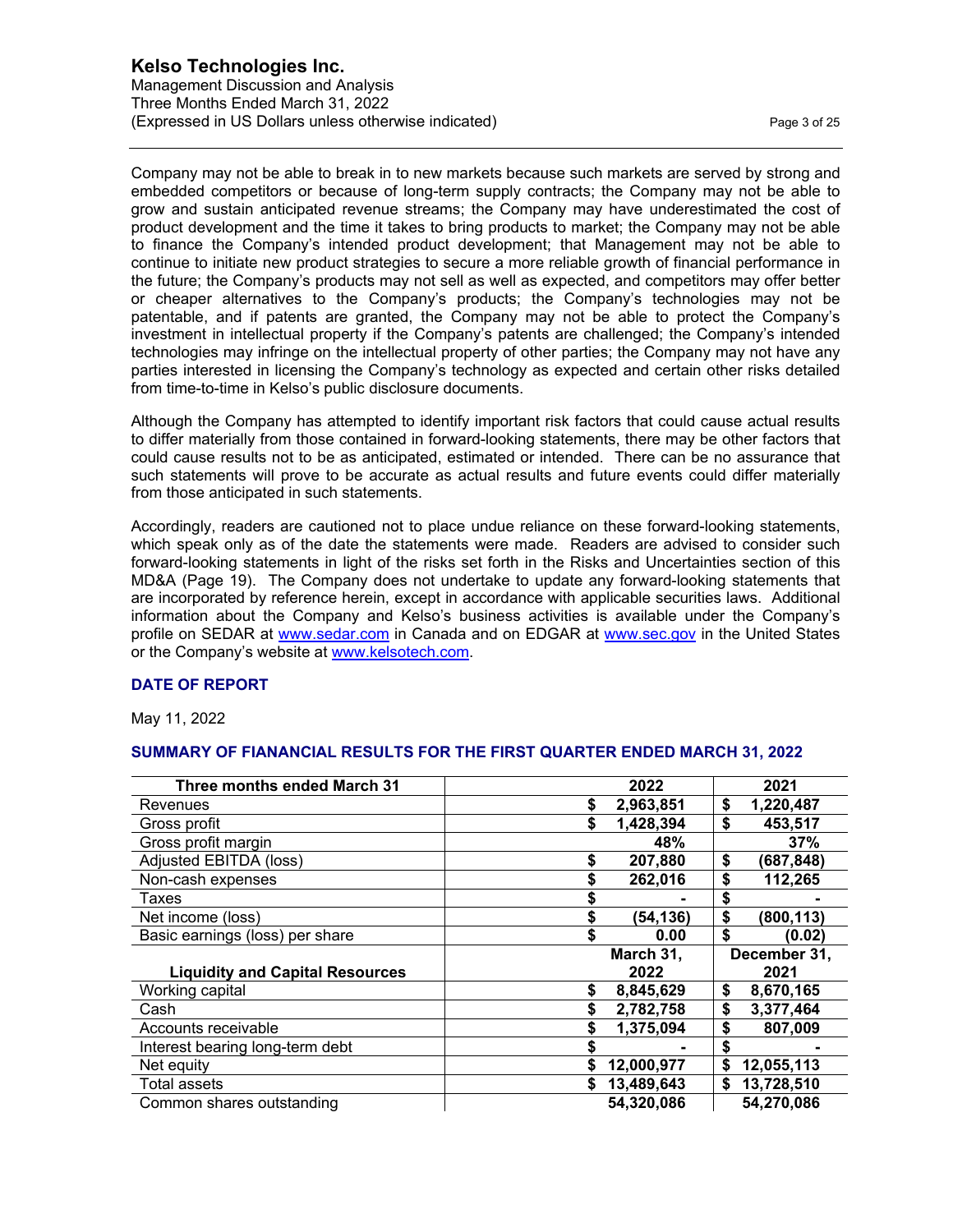Management Discussion and Analysis Three Months Ended March 31, 2022 (Expressed in US Dollars unless otherwise indicated) Page 4 of 25

#### **CORPORATE OVERVIEW**

Kelso is a diverse product engineering company that specializes in the development, production and distribution of proprietary equipment used in transportation applications. Over the past decade the Company's reputation has been earned as a developer and reliable supplier of high quality rail tank car equipment used in the handling and containment of hazardous and non-hazardous commodities during transport.

All Kelso products are developed with emphasis on economic and operational advantages to customers while mitigating the impact of human error and environmental releases. The Company offers specialized rail tank car and truck tanker equipment, no-spill fuel loading systems, first responder emergency response equipment and "road-to-no-road" suspension systems for motor vehicles being used in rugged wilderness terrains.

The Company has firmly established itself as a leading North American producer and supplier of specialized rail tank car equipment. The Company's core rail tank car products include pressure relief valves, top ball valves, vacuum relief valves and bottom outlet valves as well as a proprietary one-bolt manway. These products provide some of the key elements of a rail tank car's structure to ensure the safe handling and containment of hazardous materials during transport. With a solid history of innovative technology solutions and a reputation anchored by the reliability of supply, the Company serves many of North America's largest tank car builders and shippers with a wide range of custom engineering and production services.

The Company's common shares are publicly traded on the Toronto Stock Exchange under the trading symbol KLS and the NYSE American Exchange under the trading symbol KIQ. The Company was listed on the Toronto Stock Exchange on May 22, 2014 and on the NYSE American Exchange on October 14, 2014. The Company operates in combination with the Company's wholly owned subsidiaries Kelso Technologies (USA) Inc, KIQ X Industries Inc., Kel-Flo Industries Inc. (formerly Kelso Innovative Solutions Inc.), KIQ Industries Inc. and KXI™ Wildertec™ Industries Inc.

Over the past five years Management has established multi-million dollar sales of the Company's products to North American rail tank car manufacturers (OEM) and retrofit/repair businesses. Revenues over the last five audited year end periods were as follows: \$7,425,707 for the year ended December 31, 2021; \$11,149,130 for the year ended December 31, 2020; \$20,550,682 for the year ended December 31, 2019; \$12,716,596 for the year ended December 31, 2018; and \$6,062,778 for the year ended December 31, 2017.

The Company's net earnings (loss) performance over the last five year end periods were as follows: net loss of \$2,758,567 for the year ended December 31, 2021; net loss of \$1,307,890 for the year ended December 31, 2020; net income of \$3,334,043 for the year ended December 31, 2019; net income of \$194,453 for the year ended December 31, 2018 and a net loss of \$5,015,911 for the year ended December 31, 2017.

The rail tank car industry is historically cyclical. The Company's primary market (hazmat rail tank cars) slowed considerably during the rail recession in 2016 and 2017 and improved in 2018 and 2019 to restore the Company's financial health. In 2020 and 2021 the COVID-19 pandemic delivered a powerful economic setback for Kelso as the pandemic significantly reshaped the business dynamics in the rail tank car industry. Given the unprecedented challenges of this crisis the Company's main focus was the containment of negative impacts on the Company's longer-term business model and the protection of the Company's key productive assets and its ability to continue business operations. The Company concentrated on preparedness for post-pandemic normalization and readiness for a strong restart of business growth.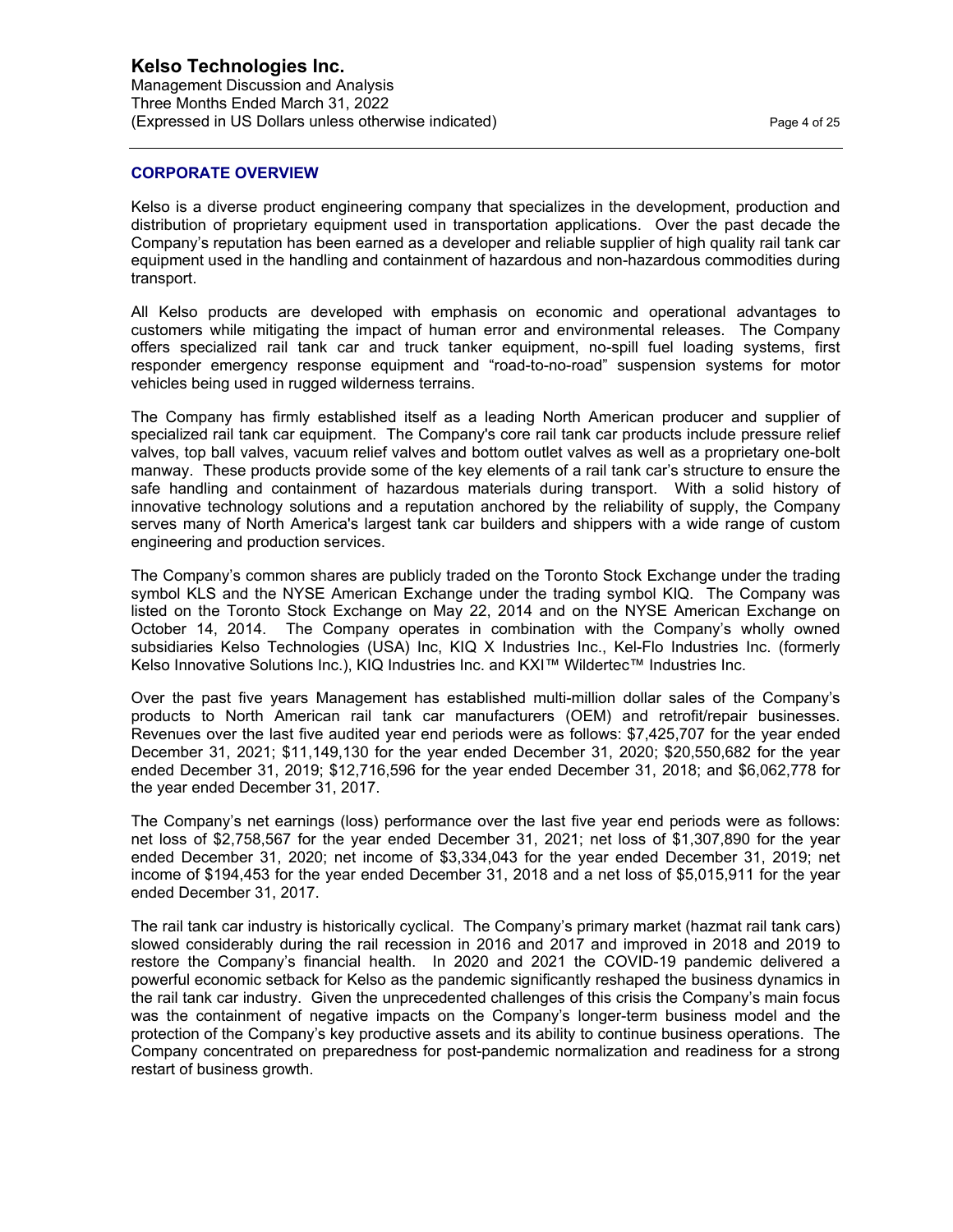Financial performance in 2021 suffered due to a 33% decline in sales activity over the prior year and an 8% increase in operating expenses. Both of these items impacted the Company's abilities to continue business operations. This economic decline clearly highlighted the seriousness of the potential threat to the Company's business survival. The OEM rail tank car producers went into hibernation in April 2020 and have yet to return in a meaningful way. The retrofit and repair business segments remained open allowing the continuation of the Company's operations. Industry experts anticipate that the OEM producers will return to better production and retrofit operations in 2022 and 2023. Management believes that revenue streams from rail tank car operations should begin to improve in 2022 and 2023.

The Company's working capital remained at a healthy level of \$8,845,629 as at March 31, 2022 although much of this is invested in inventories for future deliveries. At the beginning of fiscal 2021 the Company's available cash reserves for operations were becoming depleted, therefore new equity capital in the amount of CAD\$6,370,000 (before expenses) was secured in the quarter ended March 31, 2021. Capital resources are now expected to protect the Company's ability to conduct ongoing business operations for the foreseeable future. Working capital has increased by \$175,464 between December 31, 2021 and March 31, 2022.

Rail tank car product development requires long AAR approval processes which continue to impede Kelso's ability to improve sales with additional rail tank car equipment. The Company has active service field trials in process with the AAR for the Company's new standard profile ceramic ball bottom outlet valve, pressure car pressure relief valve, top ball valve and angle valve, although final AAR approval processes take considerable time to complete. These new product developments have been derived through co-engineering and testing support from the Company's key customers which may strengthen the probability of longer term adoption by the rail industry.

The Company's non-rail product development initiatives concentrate on a wider range of transportation technology products that are designed to provide unique economic benefits and safe operational advantages to commercial customers. The Company's goal is to spread the Company's business risk to diminish the severe negative impacts of the historic down cycles in the rail industry.

In response to a dismal financial performance in 2017, Management actively looked for new diverse marketplace opportunities outside of the rail industry to pursue. The overall corporate objectives are to spread business risks to diminish the severe negative impact of reliance on a small number of customers and the historic down cycles in the rail industry.

Kelso, through the Company's wholly owned subsidiary KIQ X Industries (KIQ) is focused on the development of an advanced "Road-To-No-Road" suspension system known as the KXI™ Wildertec™ Suspension System (KXI). KXI is being designed to provide safer, more effective, efficient and ecologically responsible capability for commercial wilderness operations. The KXI is a new pioneer brand initiated by Kelso to service the niche industry of wilderness transportation technologies. The Company's goal is to utilize well established automotive engineering practices to solve the challenges of extreme wilderness terrain travel and create opportunities and efficiencies for both industry and public service customers.

The Phase-One "concept" vehicles fitted with KXI included inventor's innovations, initial production component parts, fabrication tooling and installation of the mechanical KXI components on a light duty half ton "host" vehicle. Multiple vehicles were converted and tested. Performance deficiencies and engineering requirements were assessed to determine whether final design specifications pertaining to reliable components, user interface, and computer software functions could be met. Once completed these design specifications must attain full compliance with the Canadian Motor Vehicle Safety Standards (CMVSS). Successful completion of the CMVSS requirements would allow the Company to meet the Federal Motor Vehicle Safety Standards (FMVSS) in the United States including the compliance requirements for each Canadian province and American state. This should provide KIQ a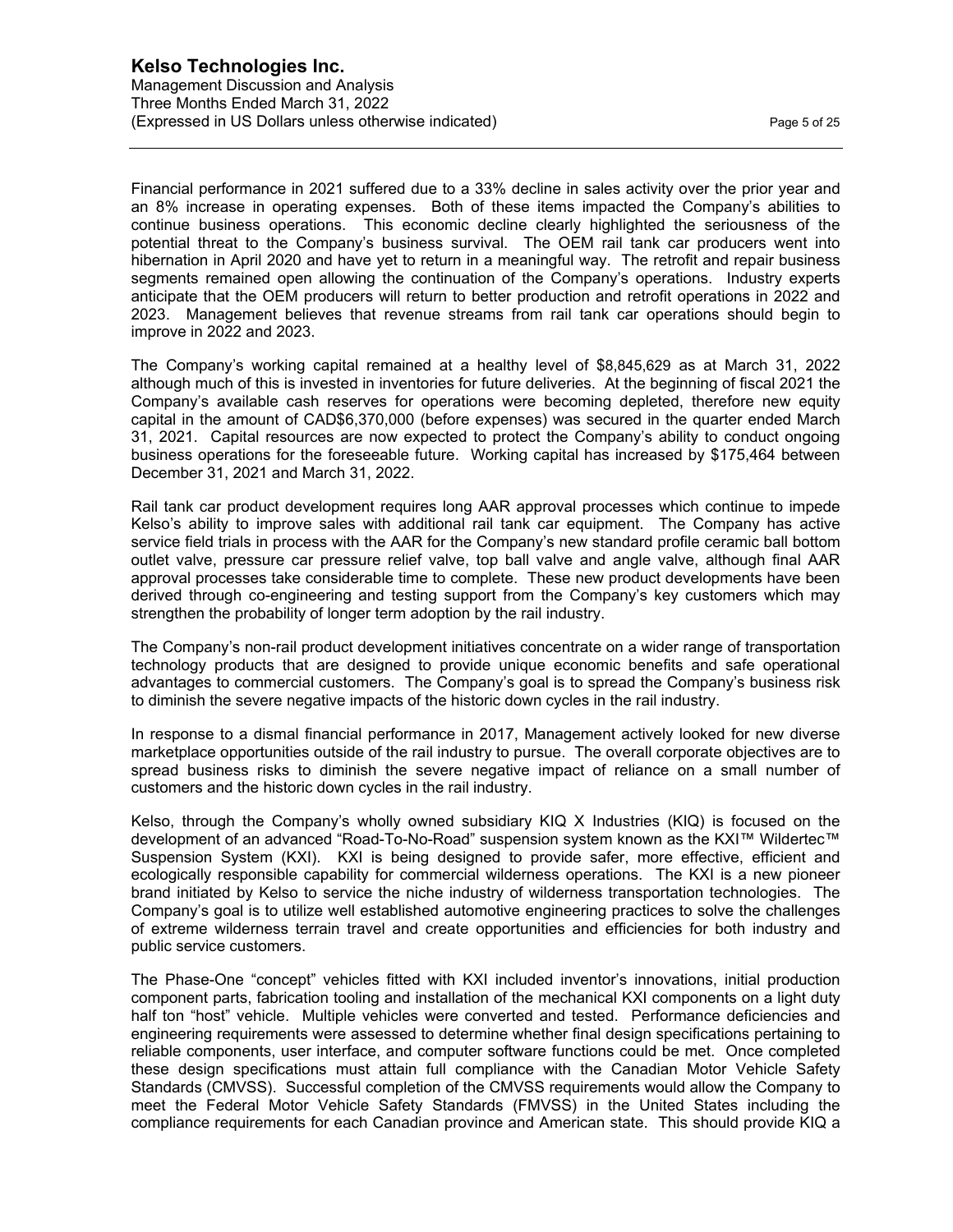national safety mark awarded as a final stage manufacturer, which is a key prerequisite for enabling initial commercial fleet sales viability.

The original plans for the KXI in 2021 were to take a concept vehicle to regulatory compliant light-duty truck design specifications. Due to many challenging variables, budgets and engineering deficiencies the Company was unable to complete the regulatory compliant "blueprint" for the Company's first product offerings as originally scheduled. While the KXI light duty "concept" prototype vehicles demonstrated some off-road performance requirements they could not meet regulatory standards. The Company continues to investigate new engineering developments that may lead to a more viable and CMVSS compliant light duty "concept" vehicle that includes driver assistance controls and critical safety automation. Given that the current R&D environment for light duty specialty vehicles continues to be problematic and unpredictable the Company is carefully revising the priorities of Company's R&D strategies for the KXI project.

Going forward, the Company's KXI engineering group includes professional automotive engineers, software and regulatory experts who will push toward final design specifications. Third party wilderness experts and market researchers have confirmed that the Company's "concept" KXI is unique with good market potential. They confirm that a new non-serviced market exists for heavy duty commercial vehicles and is worth pursuit.

KIQ is moving the KXI suspension R&D focus to a heavy-duty (one ton or greater) "host" vehicle which represents a larger and more accessible commercial market opportunity. This strategic direction is expected to have lower R&D costs because of better transmissions, diesel options, better payload and towing capacity and tougher durability. The design objectives are to allow commercial users to get to wilderness terrain safely with fewer human errors and fatigue-caused accidents. The goal is for KXI to demonstrate better wilderness performance in a heavy duty vehicle than any other known wheeled vehicle featuring low terrain destruction, full road compliance and comprehensive service and warranty support through KIQ, component suppliers and host vehicle OEMs. The Company's experts have indicated that there are regulatory advantages to pursue the development of a heavy-duty vehicle and the KXI development is underway.

The Company will be focusing on developing commercial heavy-duty specialty vehicle markets in 2022. The KXI Suspension System is going through a detailed engineering design analysis with numerous qualified stakeholders to move from innovative concept to a viable commercial vehicle for a variety of promising wilderness markets. This assessment by industry specialists has provided essential clarity to scale KXI from a "concept" half-ton vehicle to a more robust heavy-duty ("HD") host vehicle.

The Company has secured the services of several OEM suspension and wilderness experts that will support our R&D schedules to produce a market ready product in 2022 with the goal of pilot production and sales in late 2022 with product deliveries in 2023. The HD platform represents a much larger and more accessible commercial market opportunity to pursue.

The Company's main objective is to ensure the KXI project provides complete legal compliance with all federal safety standards and regional safety regulations. This includes warranty support from the Company along with the host vehicle OEMs and is a key prerequisite to a market launch in 2022.

### **MARKETS AND PRODUCTS**

Kelso is working to become a leading developer and supplier of a wide range of proprietary tank car valves designed primarily for use in the hazmat shipment market. The Company's valves help shippers safely deliver hazmat commodities wherever they need to go in North America. Customer driven product development and business strategies now bring Kelso's unique competitive advantages with customers as Management pursues the Company's goals of positive financial performance for years to come.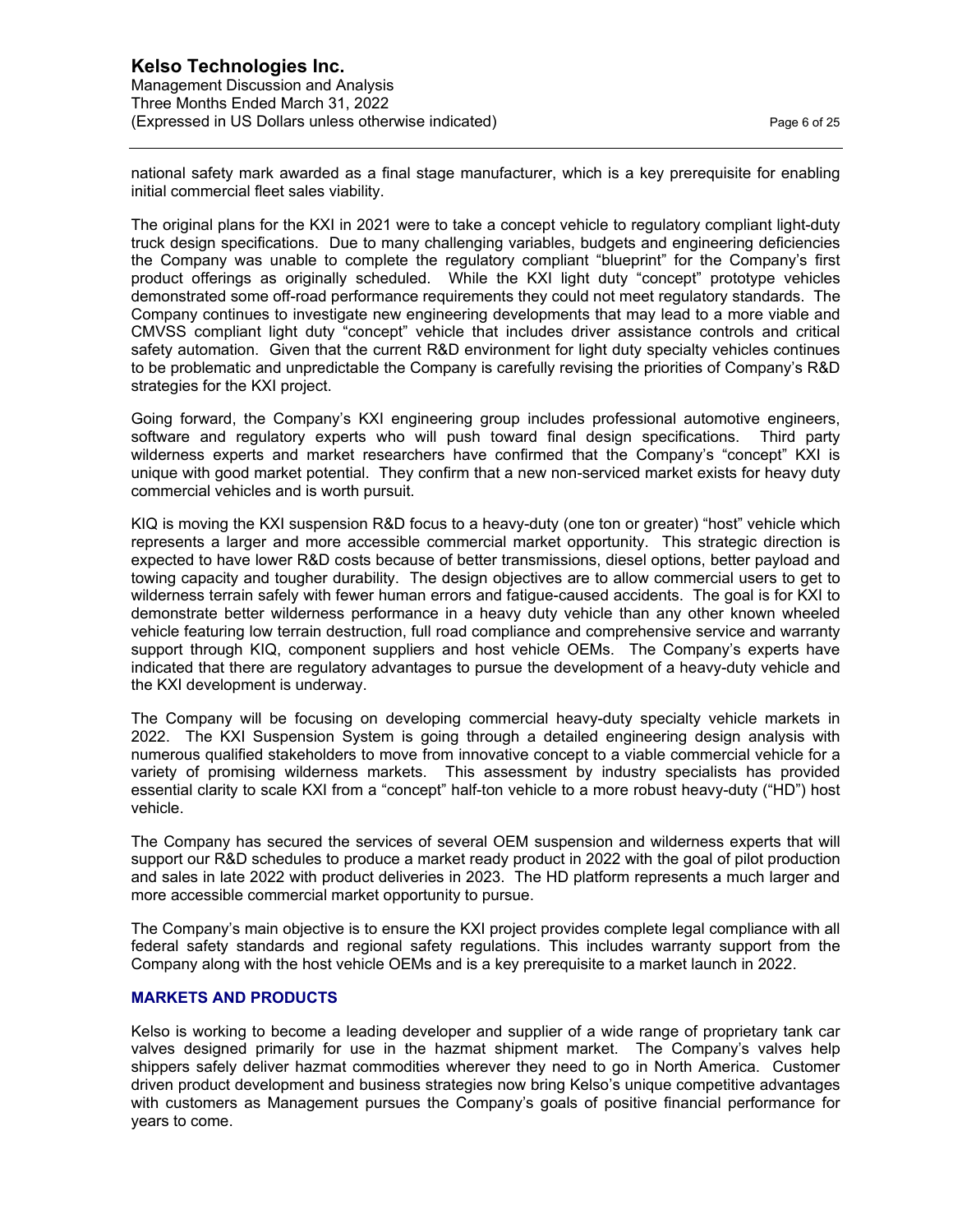The Company keeps products smart, simple and focused on customer needs. Kelso concentrates on sound business fundamentals, operational practices, adjusted EBITDA returns and careful capital management. Today, the Company invests in customer driven co-engineered product development to improve the probability of market adoption. This allows Kelso to prepare marketing initiatives to capitalize on sales opportunities. Management monitors industry trends and regulated technology requirements to select R&D projects that can be fruitful for the Company's future revenue streams. The ambition is that the Company's engineering team can proactively resolve issues for customers before reactionary measures are required.

Currently the Company offers a wide range of proprietary valves and other specialty equipment for rail tank cars and road tankers. In the 1990's Kelso's origins were based on unique inventions that better served problematic safety issues in the transport of hazmat commodities. The Company's commercial business evolution began with the adoption of the Company's patented constant force pressure relief valves during the surge in crude-by-rail (CBR) shipments from 2012 to 2015. Since 2012 the Company has distributed over 82,000 valves generating more than \$118 million in revenues.

The Company's products provide a rewarding economic value proposition for all rail tank car stakeholders. This value includes reliable high-quality equipment, unprecedented warranties, high service standards and short lead times for delivery. Over the past decade Kelso has been able to develop a niche in the marketplace for many of the Company's products. Key products include:

## **Rail and Road Transport Equipment**

- Pressure relief valves
- Vacuum relief valves
- Bottom outlet valves (under AAR field service trials)
- Pressure car pressure relief valves (new market under AAR field service trials)
- Pressure car angle valves (new market under AAR field service trials)
- Top ball valves (under AAR field service trials)
- DOT 407 PRV/VRV for truck tankers (new market)
- One-bolt manways and related equipment
- Emergency response equipment for hazmat first responders
- No spill locomotive fueling equipment
- Other specialty valves, parts, equipment and services

## **Rail Tank Car Market Indicators**

The rail tank car market in North America is not considered a growth industry but rather a cyclical commodity market that is historically unpredictable. Kelso is focused on growing the rail business through the sales of a wider range of pressure relief valves, vacuum relief valves, ball valves, bottom outlet valves, manway equipment, angle valves and other specialized equipment.

Based on current projections from industry analysts (Freight Transportation Research ("FTR") Associates) new tank car demand is expected to grow to 10,000 tank cars in 2022 and 13,450 tank cars in 2023. In 2021, the OEM producers manufactured approximately 8,200 new tank cars. In addition, significant retrofits are being evaluated to address the pending 2023 ethanol regulations as the ethanol industry plans for the appropriate post 2023 fleet size. The anticipated upswing in new build and retrofit activity combined with a growing number of qualified Kelso products are expected to fuel new financial growth from rail operations.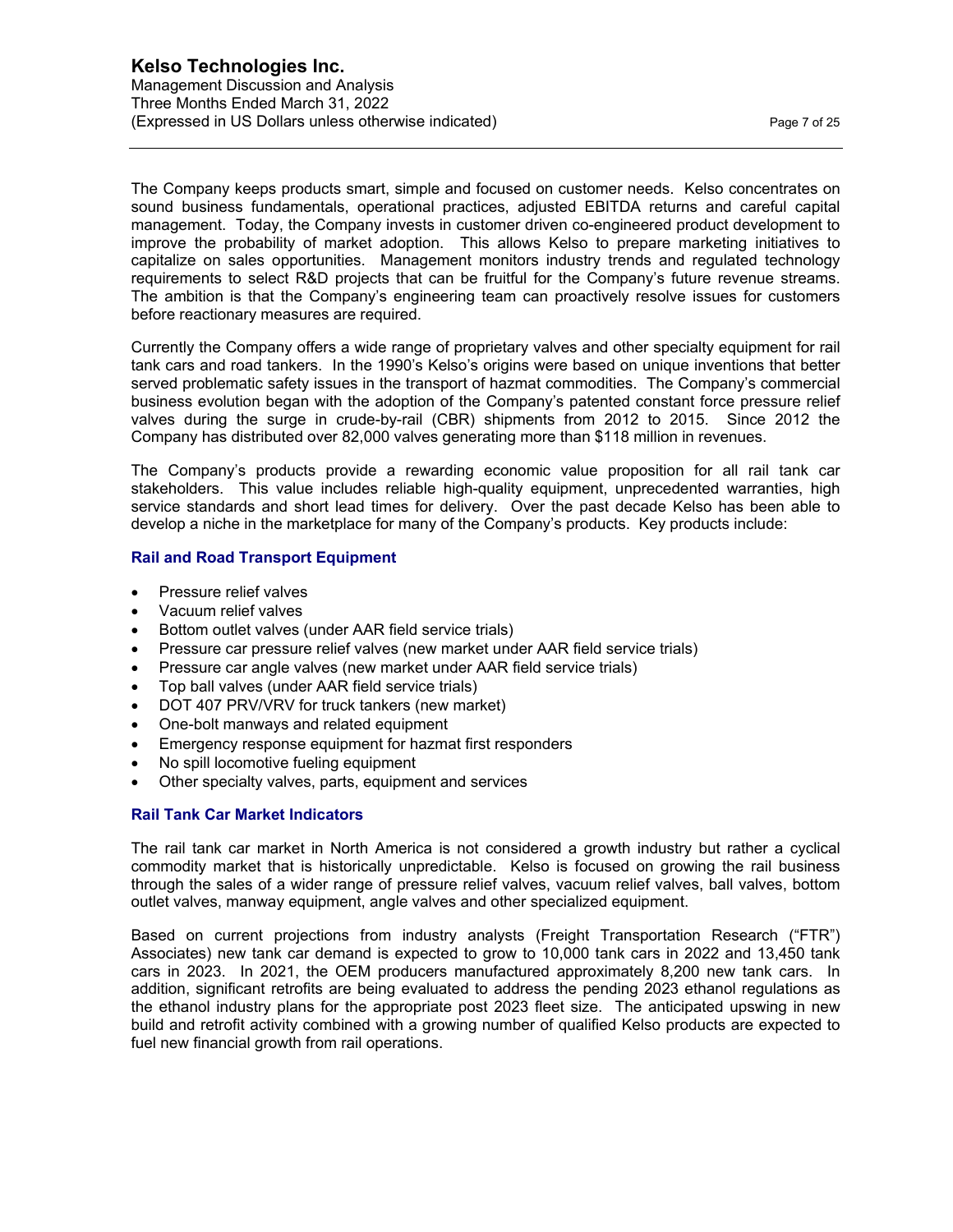The Company will continue to develop new rail products that are anticipated to provide new financial growth opportunities. The Company's focus on core design objectives that are:

- To ensure public safety by mitigating the potential negative environmental impacts of nonaccidental releases of hazardous materials in transit.
- To manage negative and positive pressure within the tank thereby reducing the risks of implosion or explosion ensuring the safe containment of hazardous materials while being loaded, transported and unloaded.
- To improve the customers' operating effectiveness producing economic rewards with proven reliable equipment.
- To build reliable equipment featuring high-quality milled parts eliminating problematic cast parts that lead to complex expensive repairs for customers.
- To ensure that customers benefit with more profitable in-service time for tank cars.

## **KXI™ Wildertec™ Suspension System**

In 2017, in response to the growing problems and the safety of emergency responders fighting wilderness fires Kelso through the Company's wholly owned subsidiary KIQ X Industries Inc. (KIQ) began the development of a unique vehicle suspension system that provided new rapid response "road-to-no-road-and-back" capabilities regardless of the climate or the severity of the terrain. The KXI Suspension System is being developed under a new pioneer brand (Wildertec™) initiated by Kelso to service the niche industry of wilderness transportation technologies. The Company's goal is to utilize well established automotive and equipment engineering practices to solve the challenges of extreme wilderness terrain travel and create opportunities and efficiencies for both industry and public service customers.

The catalyst to the Company's interest in this business development opportunity were the requests to the engineering community from governments, firefighters, emergency responders and other stakeholders for the creation of better technologies that can most effectively respond to threats to public safety and better protection of emergency responders in the wilderness.

The Company considered the engineering challenge and ambition worth pursuing. Environmental experts continue to warn that the net damage costs of climate change events are likely to significantly increase in the upcoming years due to intensified weather events such as wildfires, hurricanes, tornadoes, flooding and drought. Wilderness and populated areas will be in harm's way and society will have to respond to these events with better capabilities, faster response times and improved effectiveness to preserve human lives and prevent property damage.

The basic design premise of KXI Suspension System is to manage the center-of-gravity to better balance a wheeled vehicle featuring gyroscopic control system and driver assist software. This ensures that the driver, passengers and payload remain in a stable balanced position when driving in difficult remote wilderness terrains including extreme hills and side-hill challenges. The Company's testing has confirmed that commercial stakeholders can expect the KXI Suspension System to provide:

- All weather all terrain "Road-To-No-Road" emergency response capabilities that can eliminate time consuming trailer transportation costs for heavy equipment needed in difficult service areas.
- Better mobility with dual steering technologies for commercial customers. These customers must operate in extreme rough wilderness terrains in wheeled vehicles for the purpose of safely reaching remote destinations with multiple passengers and maximum payload all while having a minimal negative impact on the environment.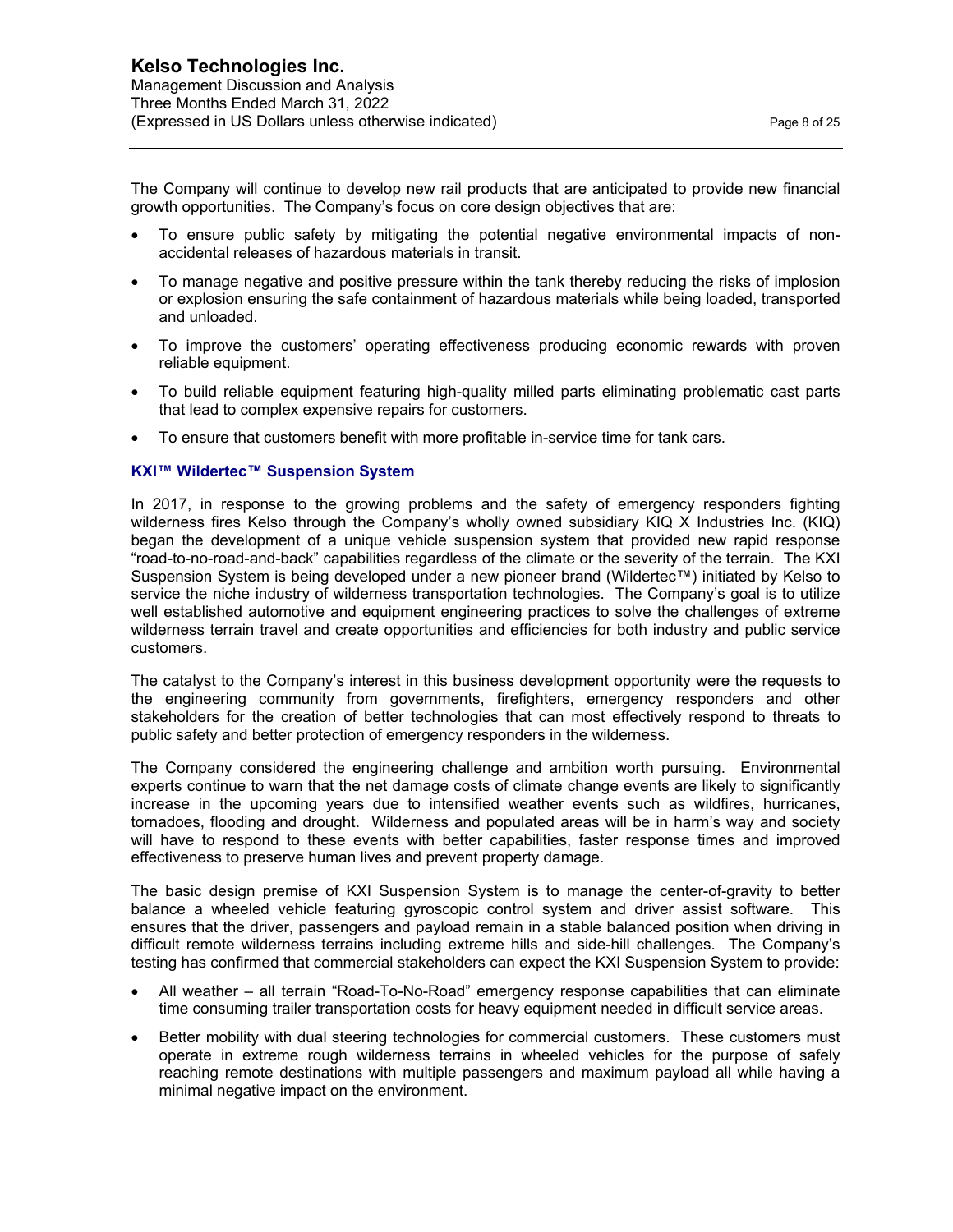- Low environmental impact where the KXI Suspension System reduces nominal ground pressure of the vehicle (floatation weight) to a rating equivalent of that of a walking adult resulting in no traceable disturbance or negative impact on the ground, wildlife or plant life.
- Gyroscopic balanced ride improves access in heavily sloped wilderness areas and provides higher speed of response to emergency events.
- Cost reductions when helicopters, track-based vehicles and heavy equipment transport can be diminished by less expensive KXI equipped vehicles.

During the three months ended March 31, 2021 the Company terminated the Technology Development Agreement with the inventor of the KXI Suspension System, including the consulting agreement for \$10,000 per month. According to the terms of the Technology Development Agreement (TDA) the Company will still maintain intellectual property rights acquired under the TDA. Kelso will still be liable for a 2.5% royalty to the service provider, inventor or their assigns should Kelso use their technologies in a commercially sold product. The terms of the termination are currently being disputed by the service provider and inventor. The dispute has entered an arbitration process to provide a final legal resolution pursuant to the terms of the TDA.

In 2021 the Company's KXI Suspension System went through a detailed engineering design analysis to move from innovative invention to a viable heavy duty commercial vehicle for a variety of promising wilderness related markets. This assessment by industry specialists has provided essential clarity to scale KXI from a "concept" half-ton vehicle to a more robust heavy-duty ("HD") host vehicle that is greater than 10,000 lbs. The Company has secured the services of several OEM suspension experts and wilderness experts that will support the R&D schedules. The overall objective is to produce a market ready product in 2022 with the goal of pilot production and sales in 2022/2023.

The HD platform represents a much larger and more accessible commercial market opportunity to pursue. This strategic direction is expected to reduce R&D costs as HD vehicles feature better transmissions, diesel options, payload and towing capacity and tougher durability.

### **PRODUCTION AND R&D FACILITIES**

Kelso currently operates two rail equipment production and R&D facilities totaling 50,000 square feet in Bonham, Texas. The Company is fully qualified and certified to produce products for the railroad and other industries. The Company has been granted the required certifications including holding an AAR M1002 Class D Registration and AAR M1003 Quality Assurance System Certification for the Company's production facilities from the AAR.

KXI Wildertec™ Suspension System R&D operations are now located in a new facility in West Kelowna, British Columbia, Canada. This new facility is modern and well suited to the development of the heavy duty vehicle initiatives. It will facilitate our key engineers, specialists and OEM suspension experts and strategic R&D schedules to produce a regulatory compliant HD prototype in the second half of 2022 with the goal of pilot production and sales in late 2022. This strategic direction and new facility is expected to reduce R&D costs and maintain business timetables. Once completed these design specifications will have to attain full compliance with the Canadian Motor Vehicle Safety Standards (CMVSS). Successful completion of the CMVSS requirements should allow the Company to meet the Federal Motor Vehicle Safety Standards (FMVSS) in the United States including the compliance requirements for each Canadian province and American state. This is expected to provide KIQ a national safety mark awarded as a final stage manufacturer which is a key prerequisite for enabling commercial sales in 2022.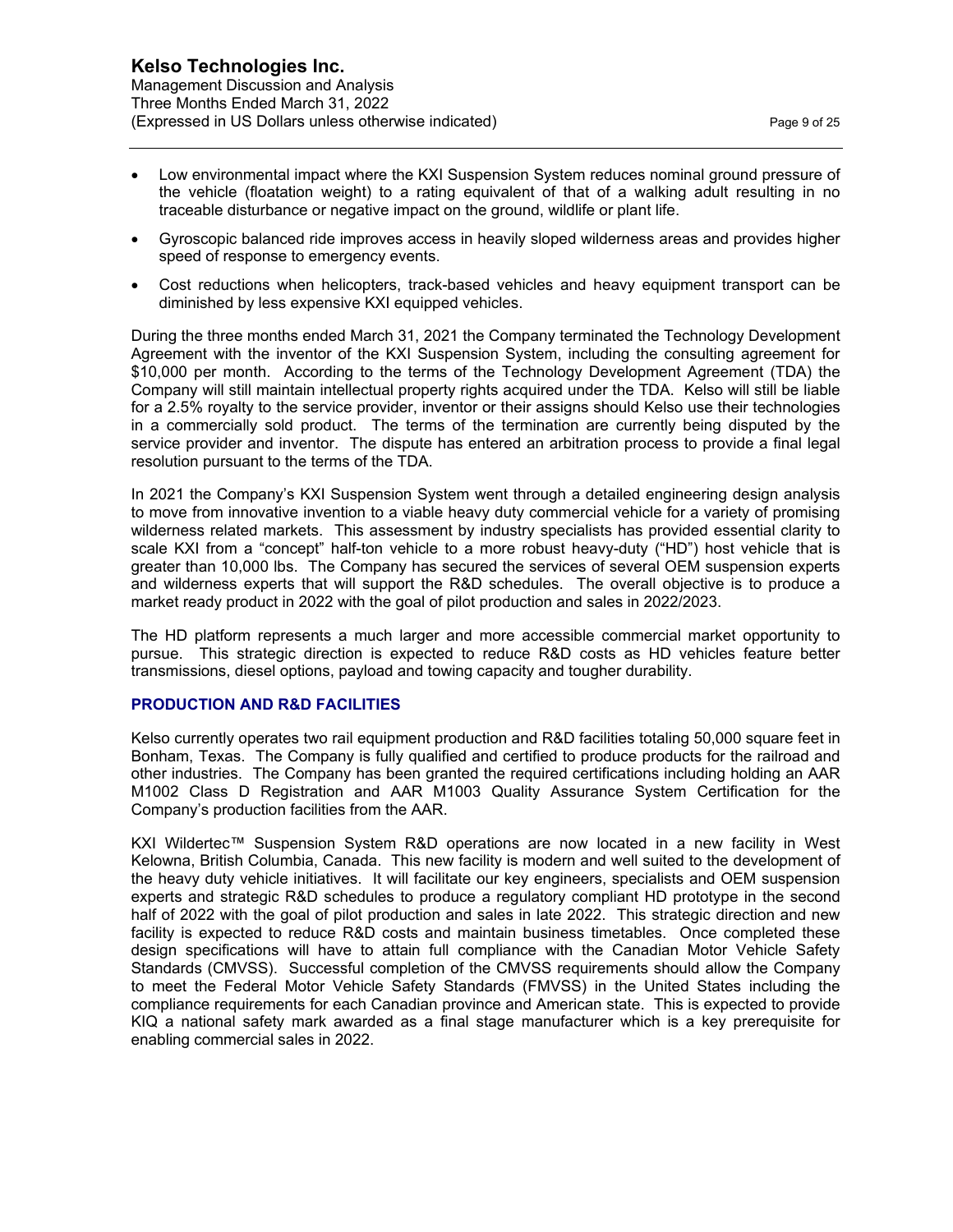#### **PUBLIC INFORMATION POLICY**

The Company advises the public about the Company's business progress by way of quarterly and consolidated annual financial statements as well as MD&A reports for those periods. The Company will issue press releases announcing material events that affect the business health of the Company in accordance with the policies and guidelines of the Toronto Stock Exchange and the NYSE American Exchange. The Company does not give investment advice to investors and does not respond to solicitations to discuss privileged information from the public in accordance with securities laws in Canada and the United States.

Further, Kelso does not provide forward looking revenue projections to the public. Kelso is a product development enterprise and Management is unable to measure or determine the future financial impact related to new rail regulations, uncertain technology adoption strategies of customers and the cyclical conditions surrounding the rail tank car industry. All of these factors are well beyond the control of Kelso.

#### **RESULTS OF OPERATIONS**

The financial results for the three months ended March 31, 2022 are representative of a light industrial organization that continues to build the Company's brand through the research, development and marketing of a diverse range of rail and automotive transportation equipment. Kelso currently generates its revenues from the sales of equipment in the rail tank car industry. Kelso's financial performance is reliant on tank car business activity which was severely impacted by COVID-19 throughout 2021.

During the unprecedented challenges of the COVID-19 crisis the Company's main focus was the containment of negative impacts on the Company's longer-term business model and the protection of the Company's key productive assets. The Company concentrated on preparedness for postpandemic normalization, scheduled product development and readiness for a strong restart of business growth.

Sales performance in the three months ended March 31, 2022 improved 143% over the same three month period ended March 31, 2021. This economic increase clearly demonstrated that the Company's business prospects were improving. There are encouraging signs of new business activity for 2022 with momentum building in 2023 by the OEMs. Combined with repair and retrofit operations, business activity is expected to allow the continuation and growth of the Company's operations.

Revenues, corresponding expenses, financial performance and capital management during the three months ended March 31, 2022 reflected Kelso's continued ability to manage the Company's capital resources and to navigate better market conditions in accordance with the Company's revised COVID-19 strategic plans. Financial results met the Company's expectations and reflect the revenues and related operational costs of marketing, producing and distributing the Company's proven line of rail tank equipment including key investments in new product development and production capability associated with a more diverse product mix in both rail and automotive markets.

The Company's longer-term strategic plans require Kelso to make ongoing investments in the Company's production capabilities (including equipment, lease costs, training and qualifying human resources); railroad and automotive regulatory filings; liability insurance; marketing initiatives; independent lab testing and outsourced specialized industrial engineering services; new patent applications; regulatory public company administration processes in Canada and the United States; pre-sales production planning and tooling for the Company's growing portfolio of rail and automotive products. These costs are written off in the period when they occur and their impact is reflected in the reported financial performance of the Company in the period in which they were incurred.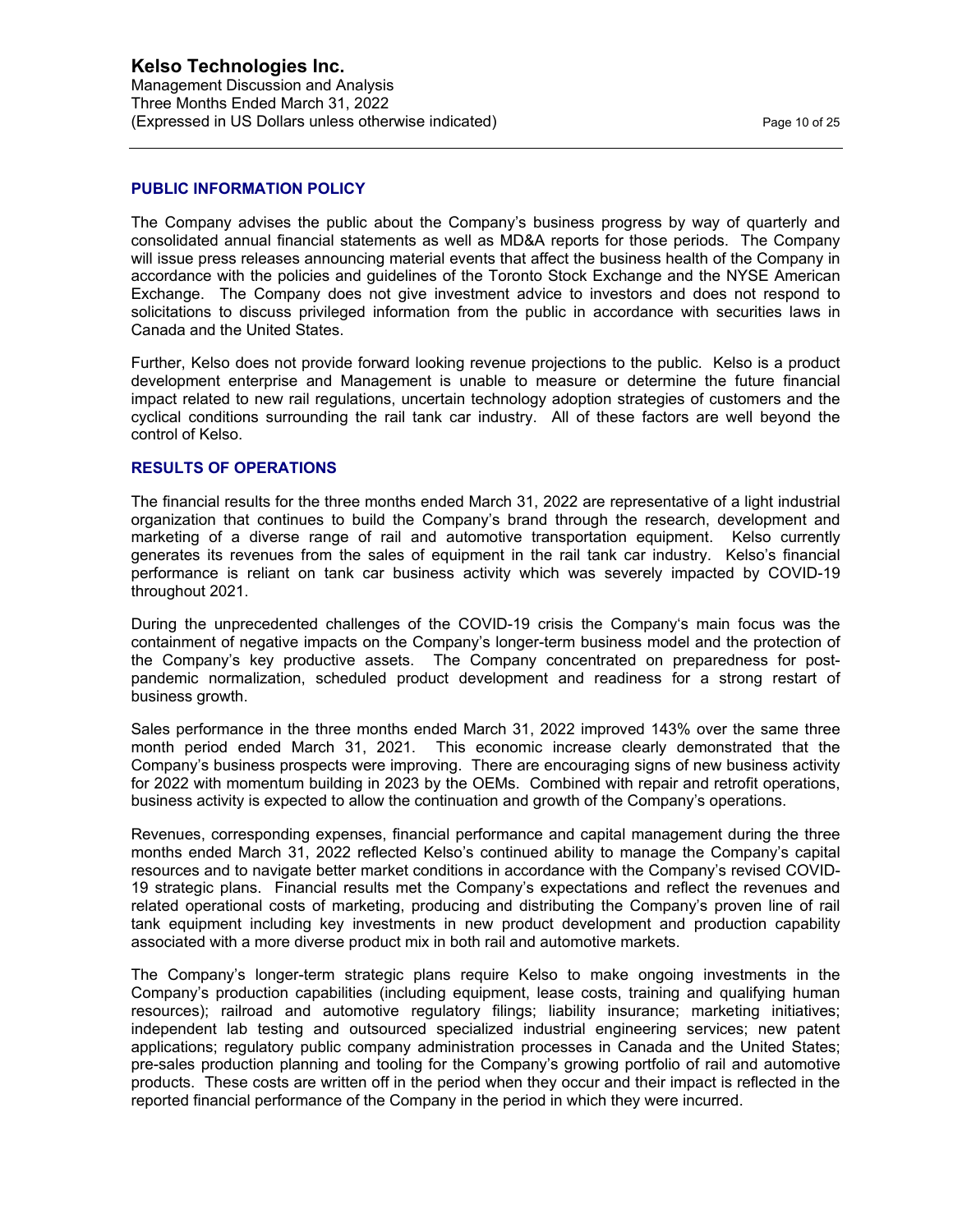#### **Three months ended March 31, 2022**

For the three months ended March 31, 2022, the Company reported a net loss of \$54,136 (\$0.00 per share) against revenues of \$2,963,851 compared to a net loss of \$800,113 (\$0.02 per share) against revenues of \$1,220,487 for the three months ended March 31, 2021.

Gross profit margin returns were \$1,428,394 (48% of revenues) for the three months ended March 31, 2022 compared to \$453,517 (37% of revenues) for the three months ended March 31, 2021. Gross profit margin returns grew due to the efficiencies of higher production volumes and inventory purchases made in previous years before current inflation impacts occurred.

Total operational expenses increased by 19% to \$1,488,316 for the three months ended March 31, 2022 compared to \$1,253,630 for the three months ended March 31, 2021. The increase in operational expenses was due to the added costs of the KXI suspension project, research and development costs and amortization of intangible R&D assets. Expenses are in line with Management's expectations under the Company's COVID-19 strategic plans to maintain full productive capability to facilitate the restart of the rail business and the continued R&D of the Company's new product lines.

Adjusted EBITDA refers to net earnings from continuing operations before interest, taxes and tax recoveries, amortization, deferred income tax recovery, unrealized foreign exchange losses, non-cash share-based expenses (Black-Scholes option pricing model) and write-off of assets. Adjusted EBITDA is not an earnings measure recognized by IFRS and does not have a standardized meaning prescribed by IFRS. Management believes that Adjusted EBITDA is an alternative measure in evaluating the Company's business performance. Readers are cautioned that Adjusted EBITDA should not be construed as an alternative to net income as determined under IFRS; nor as an indicator of financial performance as determined by IFRS; nor a calculation of cash flow from operating activities as determined under IFRS; nor as a measure of liquidity and cash flow under IFRS. The Company's method of calculating Adjusted EBITDA may differ from methods used by other issuers and, accordingly, the Company's Adjusted EBITDA may not be comparable to similar measures used by any other issuer. Adjusted EBITDA for the three months ended March 31, 2022 and 2021 has been calculated as follows:

|                                         | Three months ended<br>March 31, 2022 | Three months ended<br>March 31, 2021 |
|-----------------------------------------|--------------------------------------|--------------------------------------|
| Net income (loss)                       | (54,136)                             | (800, 113)                           |
| Share-based expense                     |                                      | 54,603                               |
| Unrealized foreign exchange loss (gain) | (24, 357)                            | (12, 578)                            |
| Amortization                            | 292,159                              | 70,240                               |
| Gain on sale of assets                  | (5,786)                              |                                      |
| Adjusted EBITDA (Loss)                  | 207,880                              | (687, 848)                           |

Factors in the reported income for the three months ended March 31, 2022 include expenses related to ongoing marketing initiatives in the amount of \$105,003 (2021 – \$82,373) and related travel costs of \$17,606 (2021 – \$4,133). These expenses are related to ongoing marketing programs for existing and new products. Travel costs have increased due to the ability to meet face-to-face with customers as COVID-19 requirements relaxed.

A key component of the Company's future business growth is the research, design, testing and qualification of new rail and automotive products. During the three months ended March 31, 2022 the Company's industrial product design and development costs were \$307,995 (2021 – \$155,353). New product developments are necessary to provide diverse opportunities for Kelso to grow the Company's future revenues. The Company's goal is to diminish the financial effects of a historically cyclical rail tank car market with non-rail products.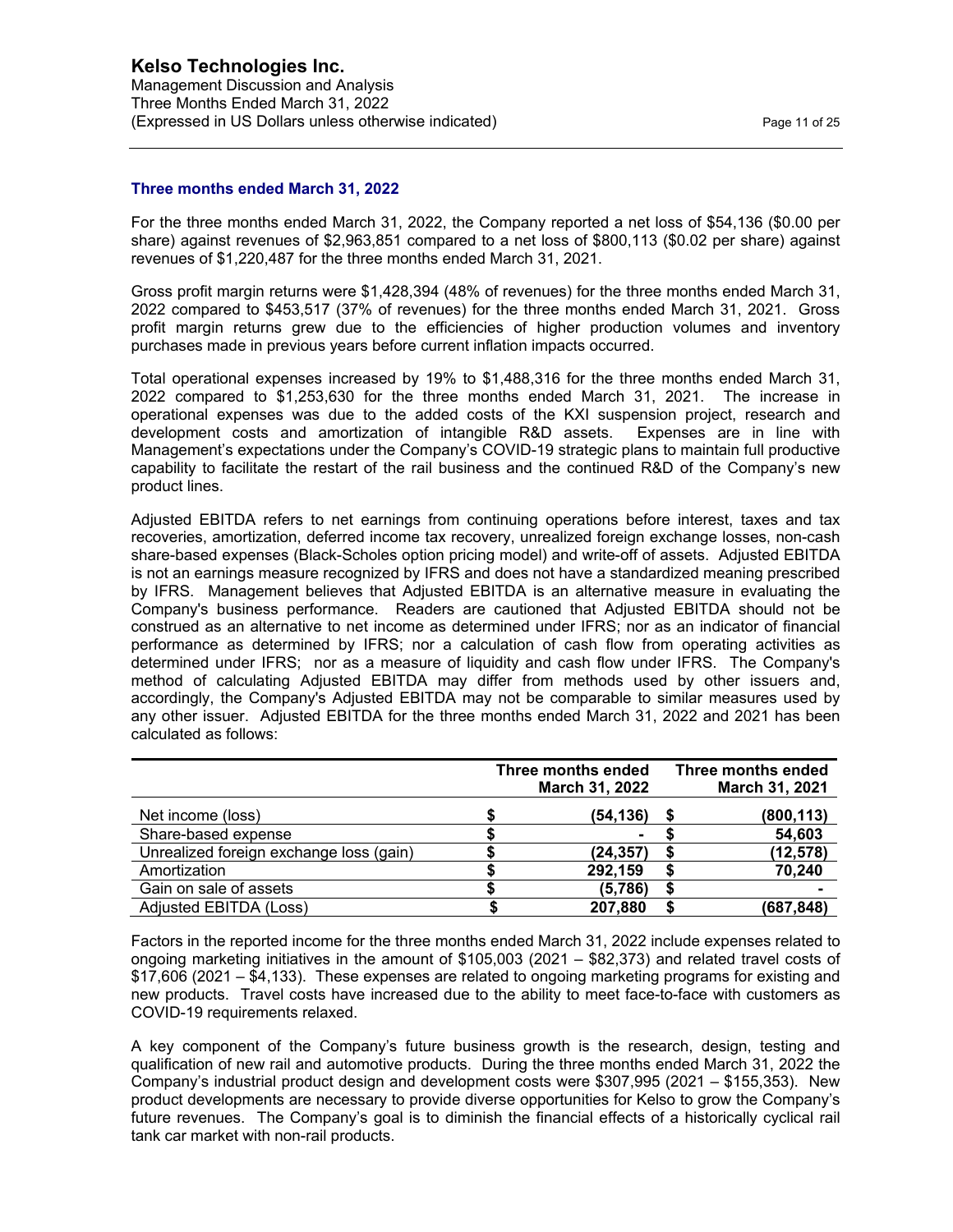Management Discussion and Analysis Three Months Ended March 31, 2022 (Expressed in US Dollars unless otherwise indicated) expressed in the Page 12 of 25

Management continues to carefully administrate both the Company's rail operations and KXI Suspension System development with the goal of longer-term business growth. This is reflected in the Company's investments in human resources, marketing, sales and production operations for the three months ended March 31, 2022. The Company recorded office and administrative costs of \$586,180 (2021 – \$544,108) and management compensation was \$202,175 (2021 – \$178,154). There was an accrual for contractual management performance bonuses for the three months ended March 31, 2022 of \$23,098 (2021 – \$Nil). Management bonuses are accrued by quarter and are paid based upon the audited year-end balance not later than May 15 of the year following. Management bonuses increased based on the improved financial performance of the Company. Consulting fees were \$74,064 (2021 – \$90,343) while investor relations remained unchanged at \$21,000 (2020 – \$21,000).

Accounting, audit and legal fees are cost components of the Company's corporate and product development strategies and the required administration functions of a publicly listed industrial company listed on two stock exchanges. Costs for these professional audit and legal services were \$96,758 for the three months ended March 31, 2022 (2021 – \$98,796). This includes ongoing US tax and audit requirements. Other legal costs relate to arbitration costs, an increase in patent applications, public company administration including reorganization costs, the preparation and filing of press releases, documentation and reviewing possible acquisition targets and new business arrangements. Also included are the costs of complying with the rules and regulations of both the Toronto Stock Exchange and NYSE American Exchange including the complexities of regulatory documentation and Annual Information Form (AIF) and Securities Exchange Commission documentation (20-F).

The Company's functional currency is US dollars but Kelso also holds various assets in Canadian dollars. The Canadian dollar has remained volatile in value against the US dollar therefore the Company has recorded an unrealized foreign exchange gain of \$24,357 for the three months ended March 31, 2022.

The Company has recorded no income tax expense for the three months ended March 31, 2022 or comparatively for March 31, 2021.

### **CRITICAL ACCOUNTING ESTIMATES**

The preparation of consolidated financial statements in conformity with IFRS requires the Company's Management to undertake a number of judgments, estimates and assumptions that affect amounts reported in the consolidated financial statements and notes thereto. Actual amounts may ultimately differ from these estimates and assumptions. The Company reviews the Company's estimates and underlying assumptions on an ongoing basis. Revisions are recognized in the period in which the estimates are revised and may impact future periods.

Information about estimates and assumptions that have the most significant effect on the recognition and measurement of assets, liabilities, income and expenses is provided below. Actual results may be substantially different.

(a) Impairment of long-lived assets

Long-lived assets consist of intangible assets and property, plant and equipment.

Determining the amount of impairment of intangible assets requires an estimation of the recoverable amount, which is defined as the higher of fair value less the cost of disposal or value in use. Many factors used in assessing recoverable amounts are outside of the control of Management and it is reasonably likely that assumptions and estimates will change from period to period.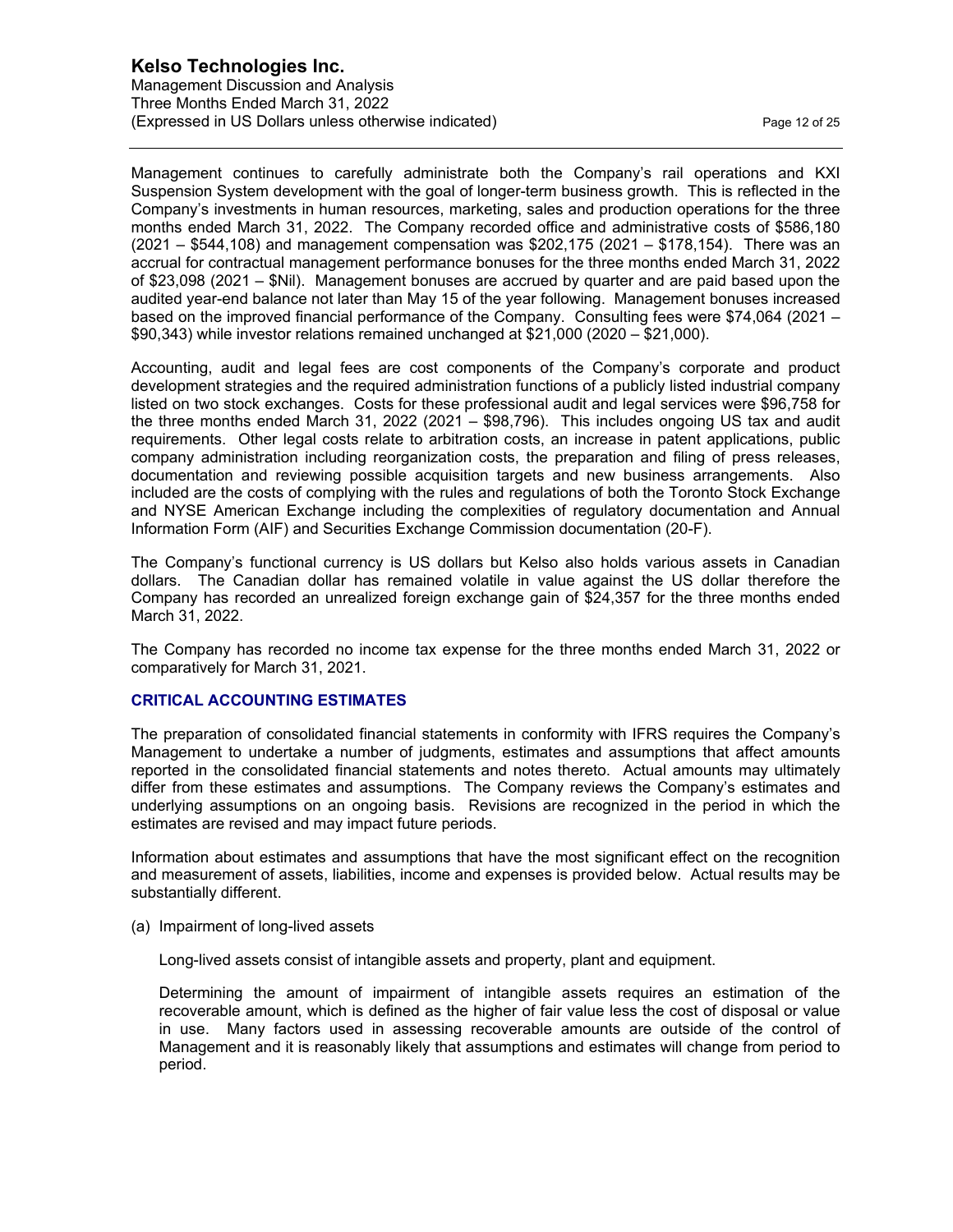(b) Useful lives of depreciable assets

The Company reviews the Company's estimate of the useful lives of depreciable assets at each reporting date, based on the expected utilization of the assets. Uncertainties in these estimates relate to technical obsolescence that may change the utilization of certain intangible assets and equipment.

(c) Inventories

The Company estimates the net realizable value of inventories, taking into account the most reliable evidence available at each reporting date. The future realization of these inventories may be affected by future technology or other market-driven changes that may reduce future selling prices. A change to these assumptions could impact the Company's inventory valuation and impact gross margins.

(d) Share-based expense

The Company grants share-based awards to certain officers, employees, directors and other eligible persons. The fair value of the equity-settled awards is determined at the date of the grant using the Black-Scholes option pricing model. Option pricing models require the input of highly subjective assumptions, including the expected volatility and expected life of the options. Changes in these assumptions can materially affect the fair value estimate, and therefore, the existing models do not necessarily provide a reliable measure of the fair value of the Company's stock options.

(e) Allowance for credit losses

The Company provides for doubtful debts by analyzing the historical default experience and current information available about a customer's credit worthiness on an account by account basis. Uncertainty relates to the actual collectability of customer balances that can vary from the Company's estimation. As at March 31, 2022, the Company has not made an allowance for bad debts.

## **LIQUIDITY AND CAPITAL RESOURCES**

As at March 31, 2022 the Company had cash on deposit in the amount of \$2,782,758, accounts receivable of \$1,375,094, prepaid expenses of \$236,137 and inventory of \$5,543,296 compared to cash on deposit in the amount of \$3,377,464, accounts receivable of \$807,009, prepaid expenses of \$161,490 and inventory of \$5,534,558 as at December 31, 2021.

The Company had no income tax payable as at March 31, 2022 or December 31, 2021.

The working capital position of the Company as at March 31, 2022 was \$8,845,629 compared to \$8,670,165 as at December 31, 2021. The improvement in the working capital position came about on March 4, 2021 when the Company completed a private equity placement whereby 7,000,000 units were issued at a price of CAD\$0.91 per unit, with each unit being comprised of one common share of the Company and one-half of one common share purchase warrant. Each whole warrant can be exercised at a price of CAD\$1.15 per common share on or before 4:00 p.m. (Vancouver time) on March 4, 2022 and CAD\$1.30 on or before 4:00 p.m. (Vancouver time) on March 4, 2023. The private placement was entirely arm's length and the transaction did not materially affect control of the Company. Capital resources continue to be expected to protect the Company's ability to conduct ongoing business operations as planned for the foreseeable future.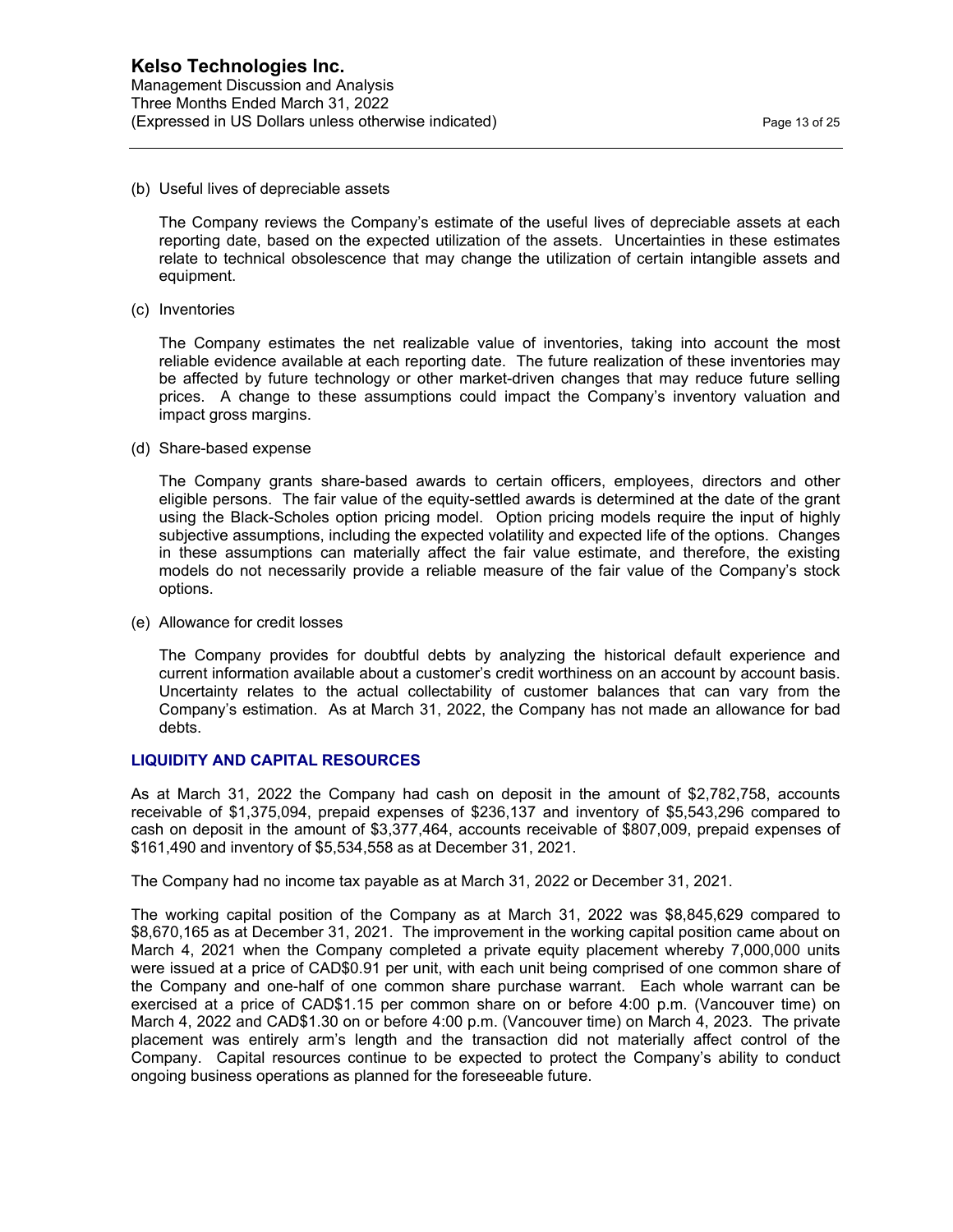Net assets of the Company remained steady at \$12,000,977 as at March 31, 2022 compared to \$12,055,113 as at December 31, 2021. The Company had no interest-bearing long-term liabilities or debt as at December 31, 2021.

The Company's post COVID-19 business prospects are encouraging as the OEMs and owners of tank cars have become optimistic about the market trends improving in 2022 however the Company is still operating in uncertain times. There is a possibility of diminishment of the Company's financial performance during 2022 due to pandemic related issues, inflation and supply chain concerns although the impact and duration of these circumstances still remains uncertain. The Company feels that Kelso's debt free financial position and available capital reserves at the date of this report will allow Kelso build its business over the longer term.

Management takes all necessary precautions to minimize risks however additional risks could affect the future performance of the Company. Business risks are detailed in the Risks and Uncertainties section of this MD&A (Page 19).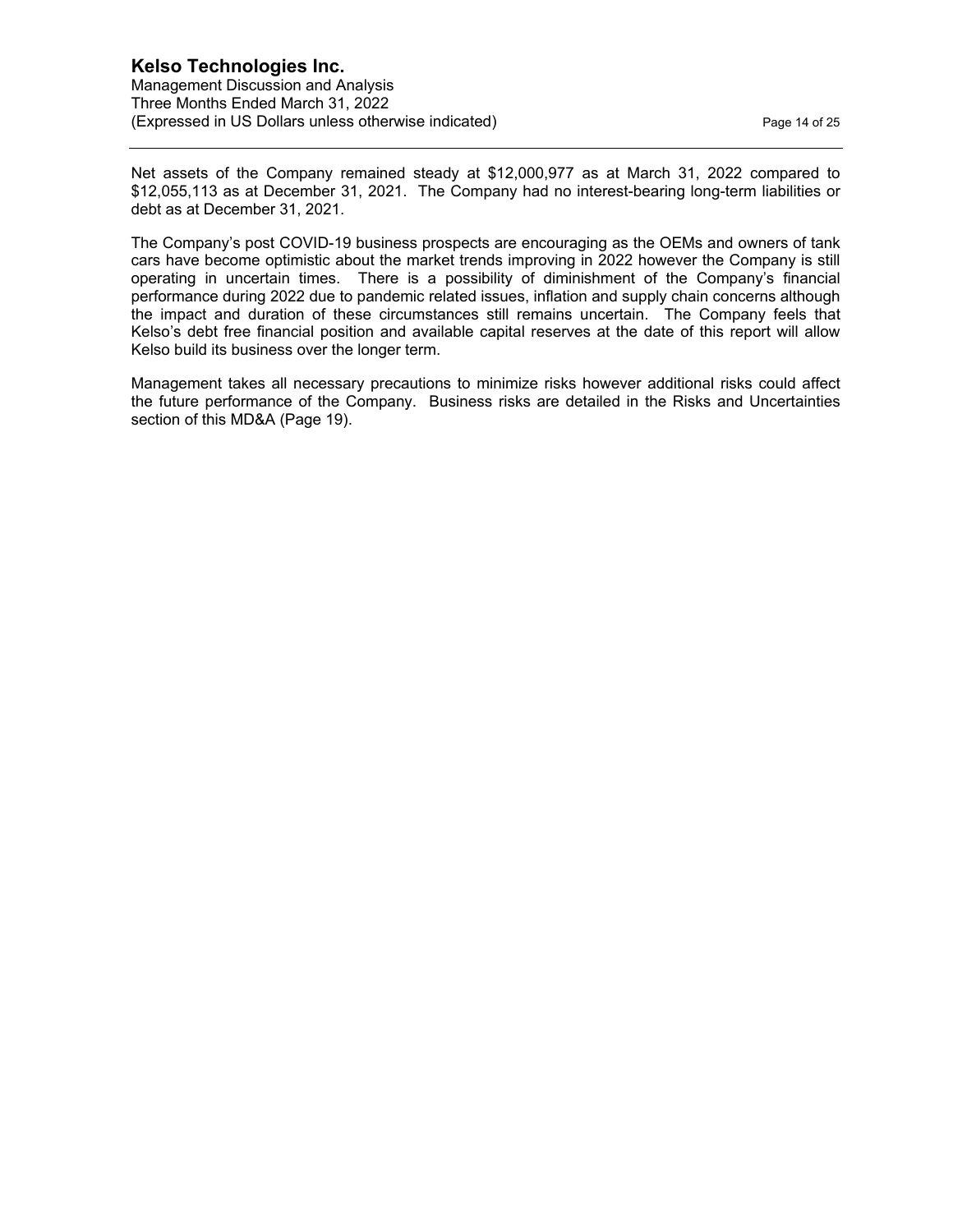Management Discussion and Analysis Three Months Ended March 31, 2022 (Expressed in US Dollars unless otherwise indicated) expressed in US Dollars unless otherwise indicated)

## **SELECTED QUARTERLY INFORMATION**

|                                   |   | <b>Three months</b><br>ended<br>March 31,<br>2022 |    | <b>Three months</b><br>ended<br>December 31,<br>2021 |    | <b>Three months</b><br>ended<br>September 30,<br>2021 |    | Three months<br>ended<br><b>June 30,</b><br>2021 |
|-----------------------------------|---|---------------------------------------------------|----|------------------------------------------------------|----|-------------------------------------------------------|----|--------------------------------------------------|
| Revenues                          | S | 2,963,851                                         | S  | 1,996,616                                            | \$ | 2,093,252                                             | \$ | 2,115,352                                        |
| Gross profit                      |   | 1.428.394                                         | S. | 949.038                                              | \$ | 844.645                                               | S  | 949.292                                          |
| Expenses including non-cash items |   | 1,488,316                                         |    | 1,907,374                                            | \$ | 1,277,906                                             | \$ | 1,343,511                                        |
| Net income (loss) for the quarter |   | (54,136)                                          | S  | (1,130,973)                                          | \$ | (433, 261)                                            | \$ | (394,220)                                        |
| Basic earnings (loss) per share   |   | (0.00)                                            | S  | (0.01)                                               | \$ | (0.01)                                                | \$ | (0.01)                                           |
| Adjusted EBITDA (loss)            |   | 207,880                                           | S. | (231,558)                                            | \$ | (308,834)                                             | \$ | (208,195)                                        |
| Common shares outstanding         |   | 54,320,086                                        |    | 54,320,086                                           |    | 54,270,086                                            |    | 54,270,086                                       |

|                                   |    | Three months<br><b>Three months</b><br>ended<br>ended<br>March 31,<br>December 31,<br>2021<br>2020 |  |            | Three months<br>ended<br>September 30,<br>2020 | Three months<br>ended<br><b>June 30,</b><br>2020 |                 |
|-----------------------------------|----|----------------------------------------------------------------------------------------------------|--|------------|------------------------------------------------|--------------------------------------------------|-----------------|
| Revenues                          | S  | 1,220,487                                                                                          |  | 1,394,958  | S                                              | 1,586,206                                        | \$<br>2,524,538 |
| Gross profit                      | ۰D | 453.517                                                                                            |  | 493.918    | \$                                             | 600.754                                          | \$<br>1,095,680 |
| Expenses including non-cash items | S  | 253,629. ا                                                                                         |  | 1,817,056  | S                                              | 1,282,281                                        | \$<br>1,350,108 |
| Net income (loss) for the quarter | S. | (800,113)                                                                                          |  | ,655,230)  | S                                              | (681, 527)                                       | \$<br>(254,428) |
| Basic earnings (loss) per share   |    | (0.02)                                                                                             |  | (0.05)     | \$                                             | (0.01)                                           | \$<br>(0.00)    |
| Adjusted EBITDA (loss)            |    | (687,848)                                                                                          |  | (623,917)  | S                                              | (449,855)                                        | \$<br>35,441    |
| Common shares outstanding         |    | 54.270.086                                                                                         |  | 47,170,086 |                                                | 47,170,086                                       | 47,170,086      |

#### **SELECTED ANNUAL INFORMATION**

|                                                    | <b>Year ended</b> |               |     | Year ended  | Year ended       |
|----------------------------------------------------|-------------------|---------------|-----|-------------|------------------|
|                                                    | December 31       |               |     | December 31 | December 31      |
|                                                    |                   | 2021          |     | 2020        | 2019             |
| Revenues                                           | \$                | 7,425,707     | S   | 11,149,130  | \$<br>20,550,682 |
| Cost of goods sold                                 | \$                | 4,229,215     | S   | 6,356,452   | \$<br>10,967,803 |
| Gross profit                                       | \$                | 3,196,492     | \$  | 4,792,678   | \$<br>9,582,879  |
| Expenses including non cash items                  | S                 | 6,254,981     | \$  | 5,768,476   | \$<br>6,087,357  |
| Gains (losses) on other items                      |                   | 472,561       |     | (83,100)    | \$<br>(62, 402)  |
| Income tax expense (recovery)                      |                   | 172,639       |     | 248,992     | \$<br>99,077     |
| Net income (Loss) for the year                     | \$                | (2,758,567)   | S   | (1,307,890) | \$<br>3,334,043  |
| Number of common shares outstanding                |                   | 54,320,086    |     | 47,170,086  | 47,170,086       |
| Basic and diluted earnings (Loss) per common share | \$                | (0.05)        | \$  | (0.03)      | \$<br>0.07       |
| Adjusted EBITDA (Loss)                             | \$                | (1, 436, 435) | \$  | 366,157     | \$<br>4,233,339  |
| Cash                                               | S                 | 3,377,464     | \$  | 1,049,049   | \$<br>4,418,236  |
| Working capital                                    | S                 | 8,670,165     | \$  | 6,251,893   | \$<br>7,937,873  |
| Total assets                                       | \$                | 13,728,510    | \$. | 12,016,515  | \$<br>13,731,571 |
| Shareholders' equity                               | \$                | 12,055,113    |     | 10.960.923  | \$<br>11.845.275 |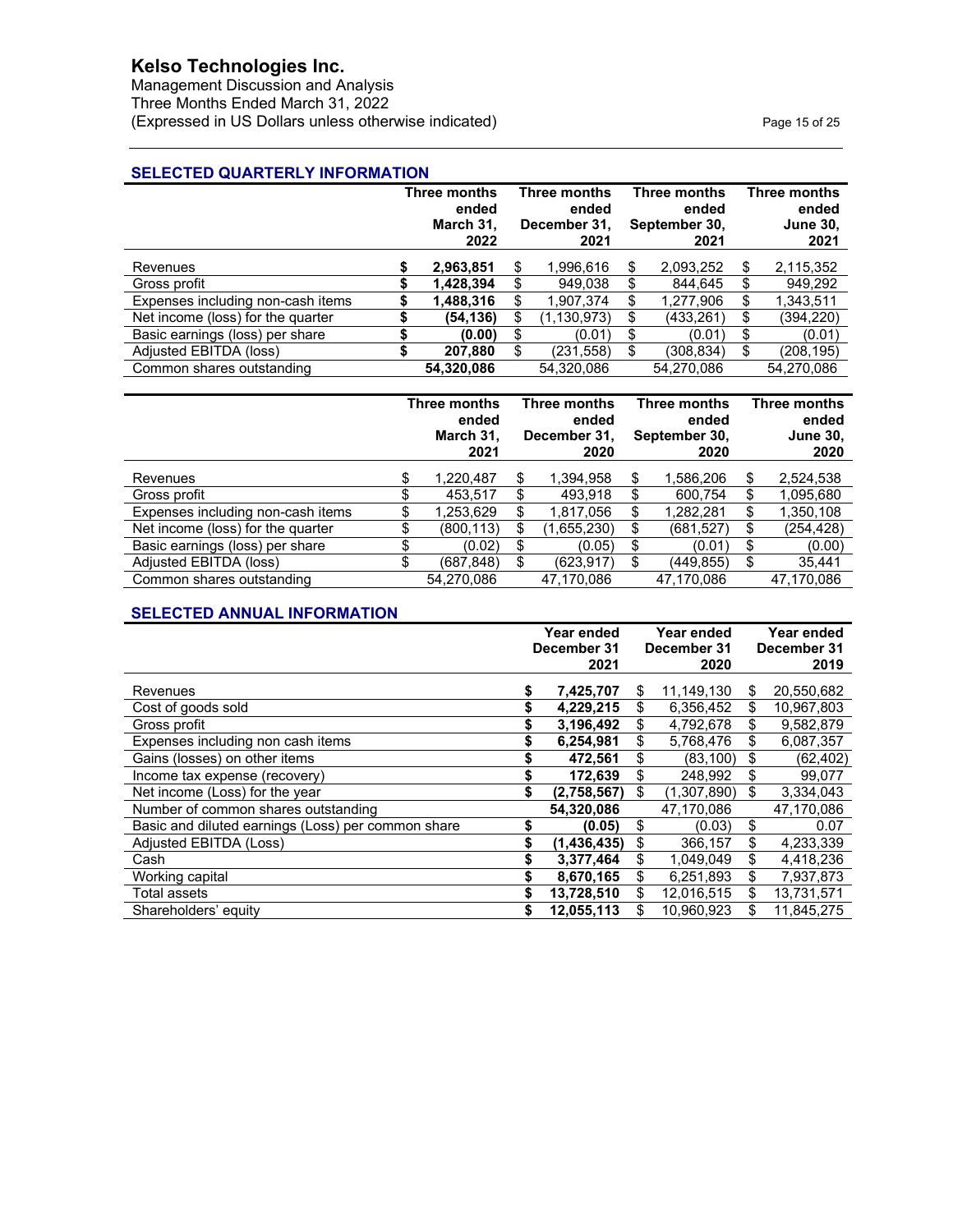#### **OFF BALANCE SHEET TRANSACTIONS**

There are no off-balance sheet arrangements which could have a material effect on current or future results of operations or on the financial condition of the Company.

### **CHANGES IN ACCOUNTING POLICIES INCLUDING INITIAL ADOPTION**

The Company has performed an assessment of new standards issued by the IASB that are not yet effective. The Company has assessed that the impact of adopting these accounting standards on the Company's consolidated financial statements would not be significant.

### **FINANCIAL INSTRUMENTS**

Financial instruments are agreements between two parties that result in promises to pay or receive cash or equity instruments. The carrying values of cash, accounts receivable and accounts payable and accrued liabilities approximate their fair values due to their short term to maturity. The Company has exposure to the following risks from the Company's use of financial instruments:

- Credit risk;
- Liquidity risk; and
- Market risk.
- (a) Credit risk

Credit risk is the risk that one party to a financial instrument will cause a financial loss for the other party by failing to discharge an obligation. Cash is placed with a major Canadian financial institution and the Company's concentration of credit risk for cash and maximum exposure thereto is \$2,782,758 as at March 31, 2022 (December 31, 2021 – \$3,377,464).

With respect to the Company's accounts receivable, the Company assesses the credit rating of all customers and maintains provisions for potential credit losses, and any such losses to date have been within Management's expectations. The Company's credit risk with respect to accounts receivable and maximum exposure thereto is \$1,375,094 as at March 31, 2022 (December 31, 2021 – \$807,009).

The Company's concentration of credit risk for accounts receivable as at March 31, 2022 with respect to Customer A is \$450,312 (2021 – \$93,865), Customer B is \$86,898 (2021 – \$25,009), Customer C is \$357,982 (2021 – \$47,250) and Customer D is \$120,215 (2021 – \$155,250).

To reduce the credit risk of accounts receivable, the Company regularly reviews the collectability of accounts receivable to ensure there is no indication that these amounts will not be fully recovered.

(b) Liquidity risk

Liquidity risk is the risk that the Company will be unable to meet the Company's financial obligations as they fall due. The Company's approach to managing liquidity risk is to ensure, as far as possible, that it will have sufficient liquid funds to meet the Company's liabilities when due, under both normal and stressed conditions, without incurring unacceptable losses or risking damage to the Company's reputation.

As at March 31, 2022, the Company has cash in the amount of \$2,782,758 (December 31, 2021 – \$3,377,464) and accounts receivable of \$1,375,094 (December 31, 2021 – \$807,009) to settle current liabilities of \$1,091,656 (December 31, 2020 – \$1,210,356) with the following due dates; trade accounts payable of \$976,775 (December 31, 2021 – \$1,118,573) are due within three months; and due to related party balances of \$23,098 (December 31, 2021 – \$Nil) and current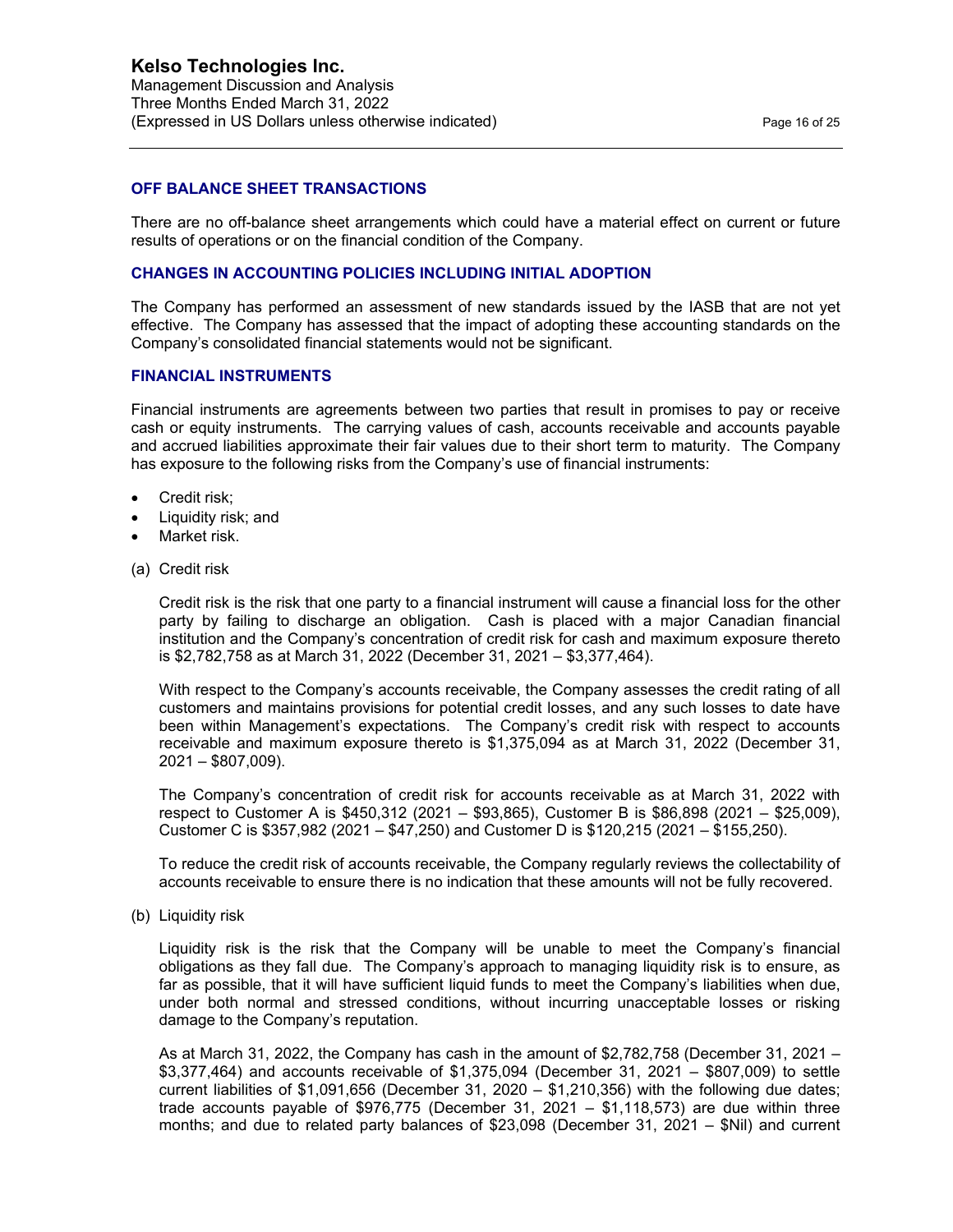portion of lease liability of \$91,783 (December 31, 2021 – \$91,783). All payables are due within a year. The amount of the Company's remaining undiscounted contractual maturities for the lease liabilities is approximately \$291,858 (December 31, 2021 – \$307,456) which are due between one to five years.

(c) Market risk

The significant market risks to which the Company is exposed are interest rate risk and currency risk.

(i) Interest rate risk

Interest rate risk is the risk that the fair value or future cash flows will fluctuate as a result of changes in market interest rates. The Company's cash consists of cash held in bank accounts that earn interest at variable rates. Due to the short-term nature of this financial instrument, fluctuations in market rates of interest do not have a significant impact on the estimated fair value or future cash flows.

(ii) Currency risk

The Company is exposed to currency risk to the extent expenditures incurred or funds received and balances maintained by the Company are denominated in Canadian dollars ("CAD"). The Company does not manage currency risk through hedging or other currency management tools.

As at March 31, 2022 and December 31, 2021, the Company's net exposure to foreign currency risk is as follows (in US):

|                   | March 31, 2022 | <b>December 31, 2021</b> |
|-------------------|----------------|--------------------------|
| Net (liabilities) | 1.010.008      | 1,210,161                |

Based on the above, assuming all other variables remain constant, a 1% (2021 – 1%) weakening or strengthening of the USD against the CAD would result in approximately \$10,100 (2021 – \$12,102) foreign exchange loss or gain in the consolidated statements of operations.

(iii) Other price risk

Other price risk is the risk that the future cash flows of a financial instrument will fluctuate due to changes in market prices, other than those arising from interest rate risk or currency risk. The Company is not exposed to other price risk.

### **CAPITAL MANAGEMENT**

The Company considers the Company's capital to be comprised of capital stock. The Company's objective in managing the Company's capital is to maintain the Company's ability to continue to operate as a going concern and to further develop the Company's business goals.

In order to facilitate the management of the Company's capital requirements, the Company prepares expenditure budgets that are updated as necessary depending on various factors, including successful capital deployment and general industry conditions. Management reviews the capital structure on a regular basis to ensure that strategic business objectives are met. There are no changes to the Company's approach to capital management during 2022. There are no externally-imposed restrictions on the Company's capital.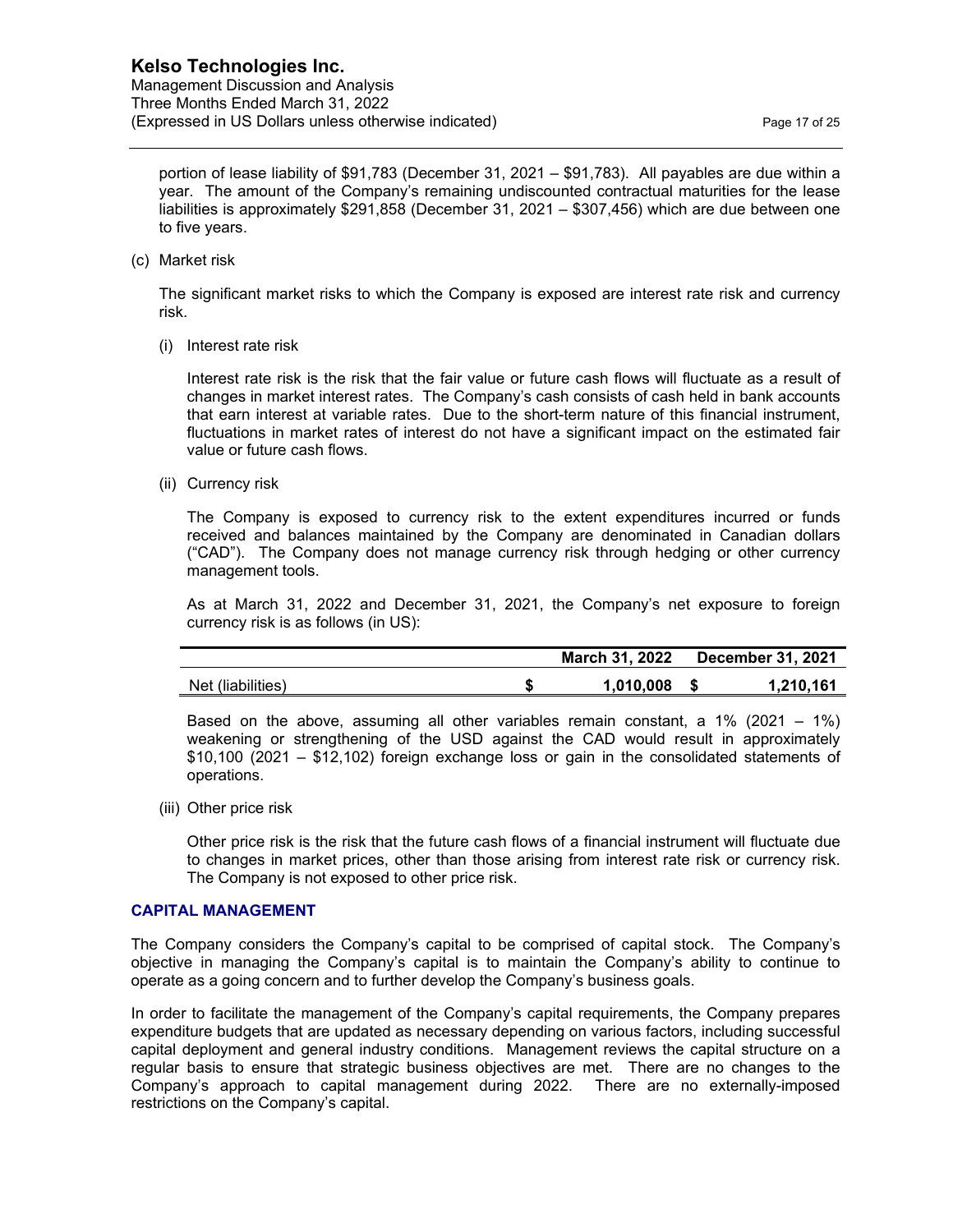Given the persisting unpredictable COVID-19 economic circumstances, inflation and supply chain challenges, Management has carefully assessed the Company's 2022 capital needs going forward. The sharp decline of the Company's revenues in 2020 and 2021 had compromised the Company's available capital reserves to fund the Company's 2021 business affairs. It was determined by the Board of Directors that the Company should access new equity capital to ensure that Kelso had adequate working capital to service the Company's 2021 and 2022 needs.

On March 4, 2021 the Company completed a private placement whereby 7,000,000 units were issued at a price of CAD\$0.91 per unit, with each unit being comprised of one common share of the Company and one-half of one common share purchase warrant. Each whole warrant can be exercised at a price of CAD\$1.15 on or before 4:00 p.m. (Vancouver time) on March 4, 2022 and CAD\$1.30 on or before 4:00 p.m. (Vancouver time) on March 4, 2023. The private placement is entirely arm's length and the transaction did not materially affect control of the Company. Capital resources are now expected to protect the Company's ability to conduct ongoing business operations as planned for the foreseeable future.

Given the improvement in financial performance in the first quarter of 2022 Management feels that Kelso's debt free financial position and available capital reserves at the date of this report allow Kelso build its business in 2022 and over the longer term.

### **DISCLOSURE CONTROLS AND PROCEDURES**

The Company maintains appropriate information systems, procedures and controls to ensure that information used internally and disclosed externally is complete, accurate, reliable and timely. The disclosure controls and procedures ("DC&P") are designed to provide reasonable assurance that information required to be disclosed in the annual filings, interim filings or other reports filed under securities legislation is recorded, processed, summarized and reported within the time periods specified in the securities legislation and include controls and procedures designed to ensure that information required to be disclosed is accumulated and communicated to Management, including the Company's certifying officers, as appropriate to allow timely decisions regarding required disclosure.

The President and Chief Executive Officer and Chief Financial Officer of the Company have evaluated, or caused the evaluation of, under their direct supervision, the design effectiveness of the Company's DC&P (as defined in Regulation 52-109 – Certification of Disclosure in Issuer's Annual and Interim Filings) as at March 31, 2022 and have concluded that such DC&P were designed effectively.

#### **INTERNAL CONTROL OVER FINANCIAL REPORTING**

Management is responsible for establishing and maintaining adequate internal controls over financial reporting ("ICFR") to provide reasonable assurance regarding the reliability of financial reporting and the preparation of financial statements for external purposes in accordance with IFRS.

Management has evaluated the design of the Company's ICFR as defined in Regulation 52-109 – Certification of Disclosure in Issuer's Annual and Interim Filings. The evaluation was based on the criteria established in the "Internal Control-Integrated Framework" issued by the Committee of Sponsoring Organizations (2013) ("COSO"). This evaluation was performed by the President and Chief Executive Officer and Chief Financial Officer of the Company with the assistance of other Company's management and staff to the extent deemed necessary. Based on this evaluation, the President and Chief Executive Officer and Chief Financial Officer concluded that the ICFR were effectively designed as at March 31, 2022.

In spite of the Company's evaluation, Management does recognize that any controls and procedures; no matter how well designed and administrated, can only provide reasonable assurance and not absolute assurance of achieving the desired control objectives.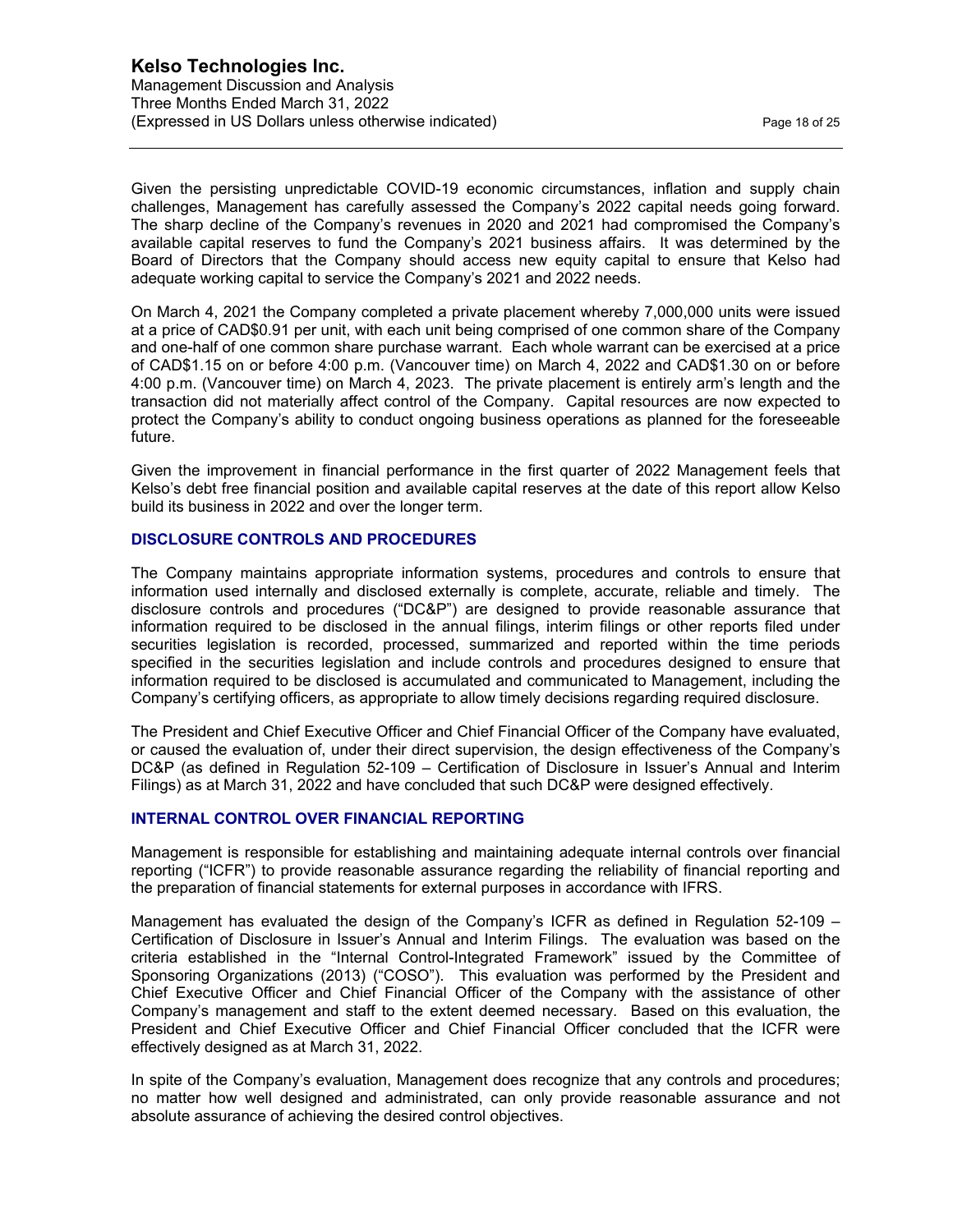#### **RISKS AND UNCERTAINTIES**

The Company's business operations involve a number of known and unknown risks, uncertainties and other factors which may cause the actual results, performance or achievements of the Company to be materially different from any future results expressed or implied by forward looking statements in this MD&A. The Company is diligent in minimizing exposure to business risk, but by the nature of the Company's activities and size, will always involve some risk. These risks are not always quantifiable due to their uncertain nature.

#### *"Covid-19"*

On March 11, 2020, the World Health Organization declared the ("COVID-19") outbreak a pandemic creating an unprecedented global health and economic crisis. COVID-19's impact on global markets has been significant through December 2020 and subsequent to the date of the financial statements. The situation continues to rapidly evolve. The duration and magnitude of COVID-19's effects on the economy, and on the Company's financial and operational performance remains uncertain at this time.

The Company will continue to closely monitor the potential impact of the COVID-19 on the Company's business. Should the duration, spread or intensity of the COVID-19 pandemic further deteriorate in 2022, there could be a potentially material and negative impact on the Company's operating plans, the Company's liquidity and cash flows, and the valuation of the Company's long-lived assets, potential future decreases in revenue from the sale of the Company's products and the profitability of the Company's ongoing operations.

*"The Company's products involve detailed proprietary and engineering knowledge and specific customer adoption criteria. If the Company is not able to effectively protect the Company's intellectual property or cater to specific customer adoption criteria, the Company's business may suffer a material negative impact and could fail."* 

The success of the Company will be dependent on the Company's ability to successfully develop; qualify under current industry regulations; and protect the Company's technologies by way of patents and trademarks.

The Company has obtained patents for the Company's external constant force spring pressure relief valves and a one-bolt manway system, vacuum relief valve and bottom outlet valve. If the Company is unable to secure trademark and patent protection for the Company's intellectual property in the future, or that protection is inadequate for future products, the Company's business may be materially adversely affected.

Further, there is no assurance that the Company's railroad equipment products and other aspects of the Company's business do not or will not infringe upon patents, copyrights or other intellectual property rights held by third parties. Although the Company is not aware of any such claims, the Company may become subject to legal proceedings and claims from time to time relating to the intellectual property of others in the ordinary course of the Company's business. If the Company is found to have violated the intellectual property rights of others, the Company may be enjoined from using such intellectual property, and the Company may incur licensing fees or be forced to develop alternatives. In addition, the Company may incur substantial expenses and diversion of management time in defending against these third-party infringement claims, regardless of their merit. Successful infringement or licensing claims against the Company may result in substantial monetary liabilities, which may materially and adversely disrupt the Company's business.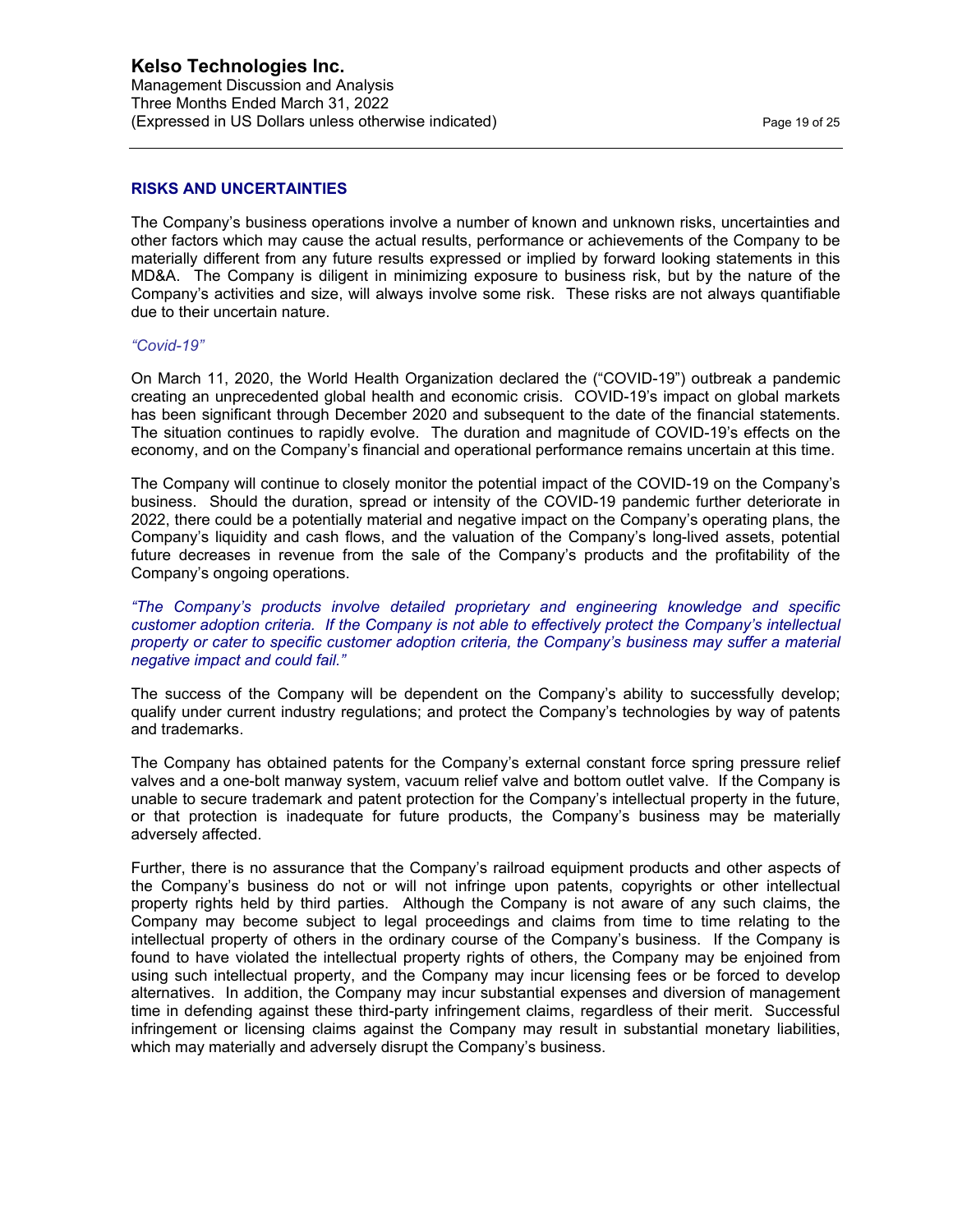#### *"The Company is engaged in complex research and development activities where testing results may deem prospective products technologically or economically infeasible."*

The Company invests in R&D activities that focus on the innovation of new products for rail/road tank cars and wilderness automotive suspension technology. The primary purpose of these R&D investments is to advance and broaden the Company's portfolio of commercial products that can improve the growth of future financial performance of the Company. These R&D activities focus on a longer-term horizon and are not anticipated to generate immediate financial performance returns. Returns on investment on R&D are always uncertain and cannot be guaranteed. There is a risk that during the processes of R&D development that testing results may reveal that some or all products being developed are technologically or economically infeasible for market development and may be dropped.

#### *"The Company may be unable to secure or maintain regulatory qualifications for the Company's products."*

AAR has specific adoption criteria that must be met before the Company's products can be utilized by customers in the railroad industry. The Company has been successful in obtaining AAR approvals for the Company's key products; however, there is no guarantee that the Company's products will continue to meet AAR standards and adoption criteria as they evolve or that new products developed by the Company will receive AAR approval. In addition, certain customers may have specific adoption criteria beyond what is required by the AAR, and there is no guarantee that the Company will be able to cater to these specific adoption criteria. The Company's failure to meet AAR and customer adoption criteria could have a material negative impact on the Company's ability to obtain purchase orders and generate revenue.

The Company's KXI Suspension System must meet and fully comply with the rules and regulations set forth by the Canadian Motor Vehicle Safety Standards and the Federal Motor Vehicle Safety Standards in the United States. Failure to meet these requirements could have a material negative impact on the Company's ability to obtain purchase orders and generate meaningful revenues.

#### *"The Company may not have sufficient capital to meet increases in business demands and may be unable to sustain the Company's ability to grow the Company's operations as anticipated."*

Although the Company had a positive working capital in the amount of \$8,845,629 as at March 31, 2022, the Company can, from time to time, face a working capital deficit. To maintain the Company's activities, the Company may require access to additional capital through the sale of securities or obtaining debt financing. There can be no assurance that the Company will be successful in obtaining such additional financing and failure to do so could result in the inability of the Company to develop new products; meet production schedules; execute delivery orders; and continue the Company's operations.

Given the unpredictable COVID-19 economic circumstances, Management carefully assessed the Company's future capital needs at the beginning of 2021. The sharp decline of the Company's revenues in 2021 compromised the Company's available capital reserves to fund the Company's 2021 and 2022 business affairs. It was determined that the Company should access new equity capital to ensure that Kelso has adequate working capital to service the Company's 2021 and 2022 needs. On March 4, 2021 the Company completed a private placement whereby 7,000,000 units were issued at a price of CAD\$0.91 per unit, raising CAD\$6,370,000 before expenses.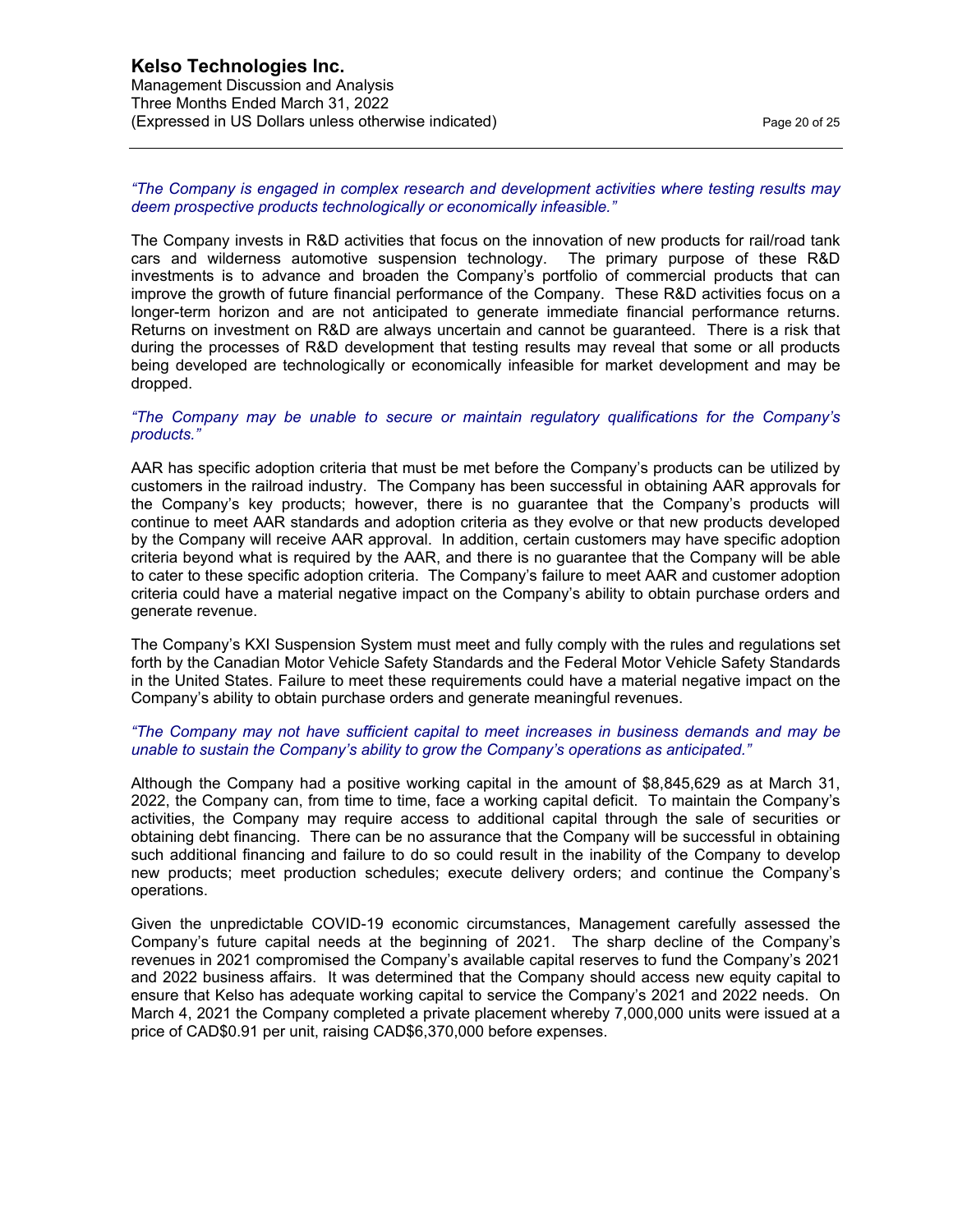#### *"The Company has a limited history of earnings and may not be able to achieve the Company's growth objectives."*

The Company has a limited history of earnings. The Company is subject to all of the business risks and uncertainties associated with any business enterprise which is transitioning from product development to profitable operations, including the risk that the Company will not achieve the Company's growth objectives.

There is no assurance that the Company will be able to successfully complete the Company's business development plans or operate profitably over the short or long-term. The Company is dependent upon the good faith and expertise of Management to identify, develop and operate commercially viable product lines. No assurance can be given that the Company's efforts will result in the development of additional commercially viable product lines or that the Company's current product lines will prove to be commercially viable in the long-term. If the Company's efforts are unsuccessful over a prolonged period of time, the Company may have insufficient working capital to continue to meet ongoing obligations and the Company's ability to obtain additional financing necessary to continue operations may also be adversely affected. Even if the Company is successful in developing one or more additional product lines, there is no assurance that these product lines or the Company's existing product lines will be profitable.

*"New commercial markets for the Company's products may not develop as quickly as anticipated or at all."* 

Markets for the Company's products may not develop as quickly as anticipated, or at all, resulting in the Company being unable to meet the Company's revenue and production targets. This may have a material negative impact on the Company, particularly if the Company has incurred significant expenses to cater to increased market demand and such market demand does not materialize.

#### *"Unforeseen competition could affect the Company's ability to grow revenues as projected."*

Although the Company has patents, trademarks and other protections in place to protect the proprietary technology on which the Company's business is dependent, competitive products may be developed in the future. Competition could adversely affect the Company's ability to acquire additional market share or to maintain revenue at current and projected levels.

#### *"Customer orders that are placed may be cancelled or rescheduled."*

Although the Company makes efforts to ensure customers are satisfied with the Company's products, there is a risk that customers may cancel purchase orders before they are filled. This may have a material negative impact on the Company, particularly if the Company has already ordered the component parts required to assemble the finished products for that order or if the Company has assembled the required finished products. The negative impact may be mitigated by the Company's ability to utilize the component parts and finished products to satisfy other purchase orders, but there is no guarantee that the Company will able to mitigate the risk of loss to the Company from cancelled orders in this manner.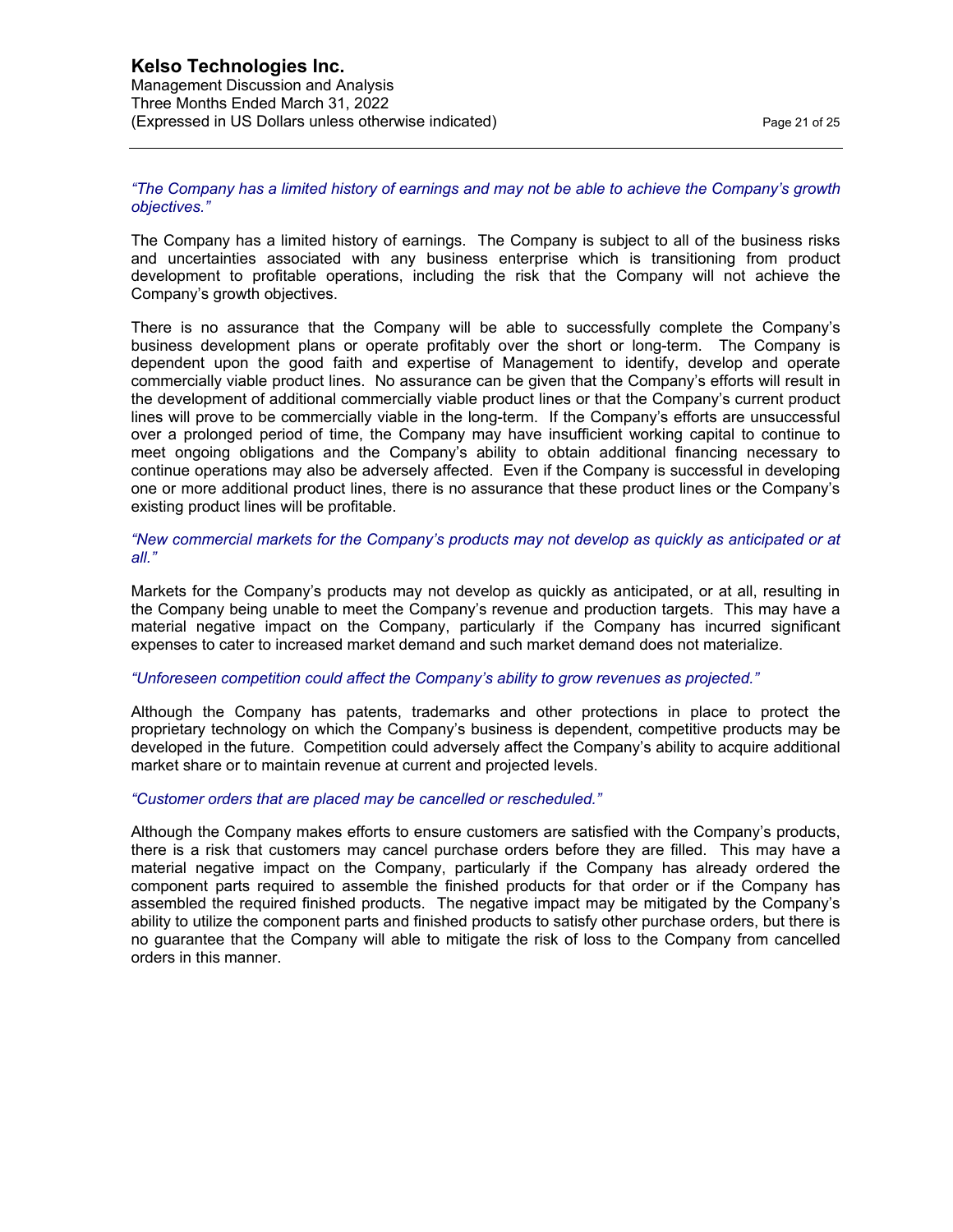### *"The Company is dependent on a small number of OEM customers."*

Although Management is optimistic about the Company's future as a railway equipment supplier, the Company is dependent upon three major customers that comprise the railroad tank car manufacturers for a significant portion of the Company's revenue. The Company does not have any formal agreements for long-term, large-scale purchase orders with these customers and only sells to them when purchase orders are received. The Company expects that this limited number of customers will continue to represent a substantial portion of the Company's sales for the foreseeable future. The loss of any of these customers could have a material negative impact upon the Company and the Company's results of operations.

#### *"Current products may not perform as well as expected."*

There is a risk that the Company's products may not perform as well as expected, which may result in customer complaints, returned products, product recalls and/or loss of repeat customer orders. Any one of these effects may have a material negative impact on the Company's ability to generate revenue and continue operations.

#### *"There may be a shortage of parts and raw materials."*

The Company currently has multiple suppliers in the United States and Canada for each of the component parts and raw materials required to assemble the Company's finished products. There is a potential risk that, from time to time, the Company could face a shortage of parts and raw materials in the future if the Company's suppliers are unable to support current or increased customer demand for the Company's products. This could have a material negative impact on the business development plans of the Company, the Company's revenues and continued operations.

#### *"Production capacity may not be large enough to handle growth in market demand."*

The Company's production facilities may not be large enough to handle growing market demand for the Company's products if market demand is above projected levels. The Company may not have sufficient capital to fund increased production at the Company's existing facilities or to add new production facilities, and even if the Company did have sufficient funds for these purposes, the turnaround time to increase production may not be fast enough to meet market demand. This may have a material negative impact on the Company's ability to maintain existing customers and expand the Company's customer base, and the Company's ability to generate revenue at current and projected levels.

#### *"The Company's product development efforts may not result in new qualified commercial products."*

The Company's ambition to design research and develop proprietary new products for the railroad industry and road-to-no-road vehicle suspension market and to successfully develop new markets for the Company's products in other industries, such as the trucking industry, may not result in commercially accepted products or applications. This may have a negative impact on the Company as the Company's current products may cease to be best-available technology and the Company may not have a replacement or alternative product offering. The Company's investment in new product research and development is written off in the period in which it is incurred to account for the unpredictable nature of R&D projects.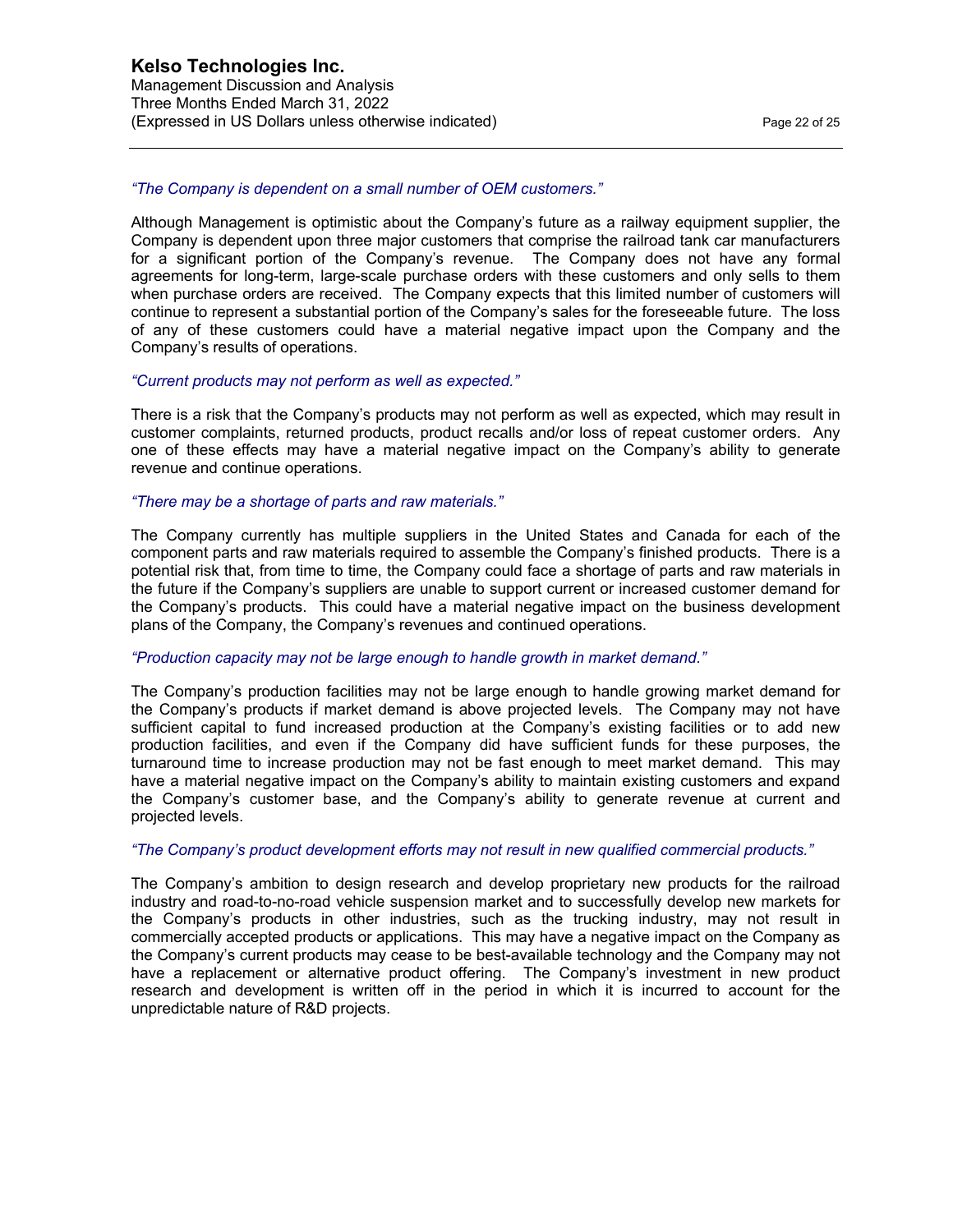#### *"The Company may face uninsurable or underinsured risks."*

In the course of development and production of railroad equipment products, certain risks, and in particular, destruction of production facilities by a natural disaster, acts of terrorism, acts of war or patent infringement may occur. It is not always possible to fully insure against such risks and the Company may decide not to take out insurance against such risks as a result of high premiums or other reasons. Should such liabilities arise, they could reduce or eliminate any future profitability and result in increasing costs and a decline in the value of the securities of the Company. Of the above listed risks, only an act of war is truly uninsurable. The Company maintains commercial general liability insurance for claims up to \$4,000,000 in aggregate and \$1,000,000 per incident, as well as product liability insurance for claims up to \$4,000,000 in aggregate and \$1,000,000 per incident.

Although the Company believes that the insurance policies currently in place adequately insure the Company given the size of the Company's customer base and revenues from product sales, there is a risk that the Company's insurance coverage may not be sufficient to cover future products claims.

#### *"Raw materials used by the Company for the production of the Company's products are subject to price fluctuations which could change profitability expectations."*

Many of the materials used in the Company's products are common raw materials such as steel and rubber. These raw materials can be subject to significant price fluctuations. A steep rise in the price of such raw materials may have an adverse effect on the financial returns of the Company's products and could negatively impact the Company's operating results. As the Company does not have any purchase agreements with customers, the Company are able to mitigate the risks associated with price fluctuations in the Company's raw materials by adjusting the pricing of the Company's products per quoted purchase order. However, there is no guarantee that customers will continue to purchase the Company's products if prices are adjusted due to the fluctuation in the price of raw materials.

#### *"The success of the Company's business depends substantially on the continuing efforts of the Company's senior executives, and the Company's business may be severely disrupted if the Company loses their services."*

The future success of the Company heavily depends upon the continued services of the Company's senior executives and other key employees. In particular, the Company relies on the expertise and experience of the Company's Chief Executive Officer and Chief Financial Officer and the Chief Operating Officer of Kelso Technologies Inc., Kelso Technologies (USA) Inc., KIQ X Industries Inc., KIQ Industries Inc., Kel-Flo Industries Inc. (formerly Kelso Innovative Solutions Inc.) and KXI Wildertec Industries Inc. These individuals are under contractual obligations to the Company expiring on June 30, 2023, however, if one or more of the Company's senior executives were unable or unwilling to continue in their present positions, the Company might not be able to replace them easily or at all. If any of the Company's senior executives joins a competitor or forms a competing company, the Company may lose clients, suppliers, key professionals, technical know-how and staff members.

Should one or more of these risks and uncertainties materialize, or should underlying assumptions prove incorrect, then actual results may vary materially from those described on forward-looking statements.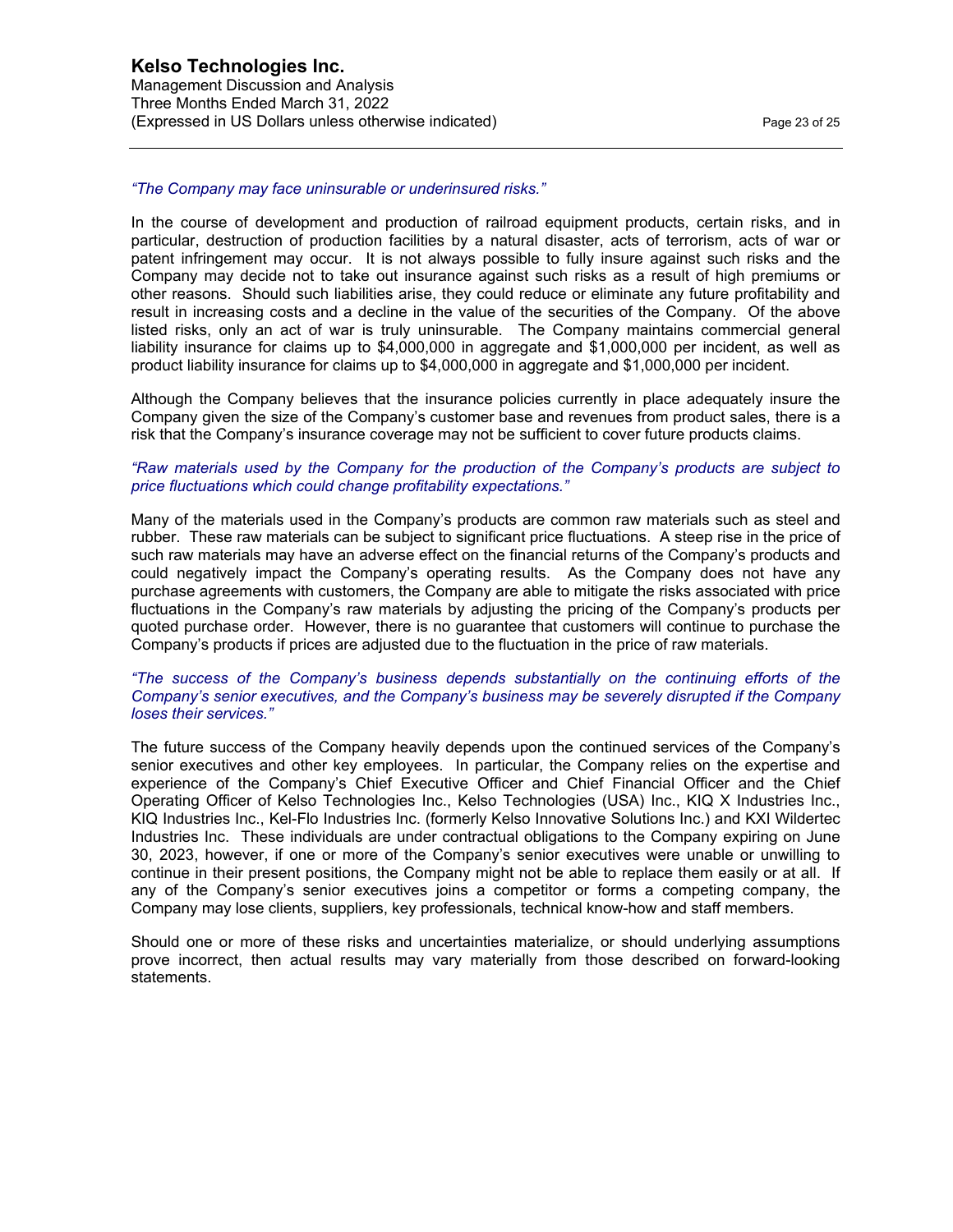## **RELATED PARTY TRANSACTIONS**

The remuneration of the Company's directors and three members of key Management, being the Chief Executive Officer, Chief Financial Officer and Chief Operating Officer who have the authority and responsibility for planning, directing and controlling the activities of the Company, consist of the following amounts:

|                                 | Three months ended<br>March 31, 2022 | Three months ended<br>March 31, 2021 |
|---------------------------------|--------------------------------------|--------------------------------------|
| Management compensation         | 178,154                              | 178,154                              |
| Management bonuses <sup>*</sup> | 23,098                               |                                      |
| Share-based expense             |                                      | 42,504                               |
| Directors' fees                 | 40.750                               | 40.750                               |

\* The Company has Management bonus agreements whereby 10% of the annual income before taxes, amortization and share-based expense is equally distributed to Management. This bonus is accrued by quarter and is paid based upon the audited year end balance not later than May 15 of the year following.

As at March 31, 2022, amounts due to related parties included in accounts payable which are unsecured and have no interest or specific terms of payments, consist of  $Nil$  (2010 –  $Nil$ ) for directors' fees and \$23,098 (2010 – \$28,423) for Management bonuses.

### **DISCLOSURE OF OUTSTANDING SHARE DATA**

- 1) Common shares issued and outstanding: 54,320,086
- 2) Share purchase options outstanding: 3,270,000
- 3) Share purchase warrants outstanding: 3,500,005
- 4) Restricted share units outstanding: 355,000

#### **SUBSEQUENT EVENTS**

There are no subsequent events to report at the date of this MD&A.

#### **OUTLOOK**

The owners and shippers that use rail tank cars are beginning to commit to investment in new tank car equipment demonstrated by a dramatic increase in sales volumes in the first quarter of 2022 compared to 2021.

Business activity is growing in 2022 based on the national economic recoveries from the pandemic and manufacturing supply chain disruptions that require rail tank car transportation solutions. The Company's reliable "100% American-Made" reputation and its proven ability to service customer orders even during the most challenging of times have improved Kelso's reputation.

Industry projections indicate that the rail tank car market is entering a period of modest fleet growth coupled with growth in rail tank car utilization. New tank car demand is expected to grow to 10,000 tank cars in 2022 and 13,450 tank cars in 2023. The anticipated upswing in new build and retrofit activity for ethanol and pressure tank cars combined with a growing number of certified Kelso products are expected to provide new longer-term financial growth opportunities from rail operations.

Management has been able to navigate the potential negative impacts on the Company's business model and protect the Company's key productive assets. Kelso has prepared for growth in business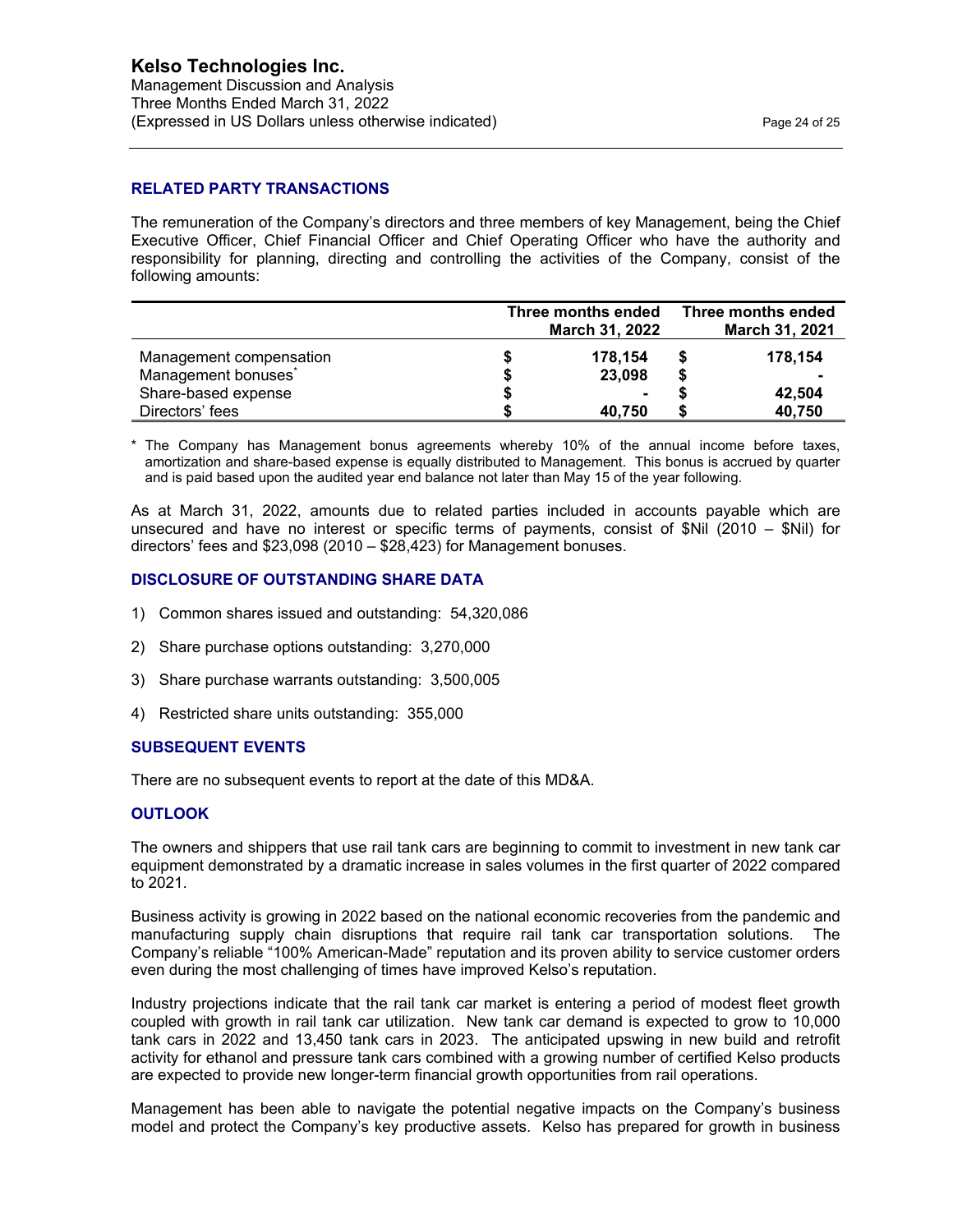activity by way of maintaining larger inventories, retaining key employees, sourcing new equity capital and continuing R&D activities to broaden out product lines. Management believes that there are significant opportunities to grow from the introduction of new innovative products in both the rail and automotive industries that are emerging from our R&D activities.

The Company continues to research, develop and engineer promising new transportation related equipment. In the heavily regulated transportation industries the Company's R&D projects are complex, time consuming and expensive. The primary purpose of our R&D investments is to advance and elevate the probability of future financial successes from a larger and more diverse product line. Despite the many challenges imposed by the COVID-19 recession, inflation and compromised supply chain issues Management remains bullish on the potential of all new product developments. Timing of regulatory approvals and new revenue streams remains unpredictable and certainly not guaranteed to develop at all. Management continues to assess research discoveries, new product viability, tighter budget restrictions and market potential of all of the Company's R&D programs and adjusts strategic plans as part of the Company's R&D risk management.

The Company has deployed capital resources sensibly to maintain financial health and liquidity during the pandemic. The Company's balance sheet remained healthy with working capital at \$8,845,629 as at March 31, 2022. Current working capital and anticipated sales activity in 2022 is expected to protect the Company's ability to conduct ongoing business operations for the foreseeable future. With no interest-bearing long-term debt to service and broader sales prospects from a larger product portfolio, Kelso will continue to focus on stronger financial performance on behalf of the shareholders of Kelso.

#### **Kelso Technologies Inc.**

James R. Bond, President and Chief Executive Officer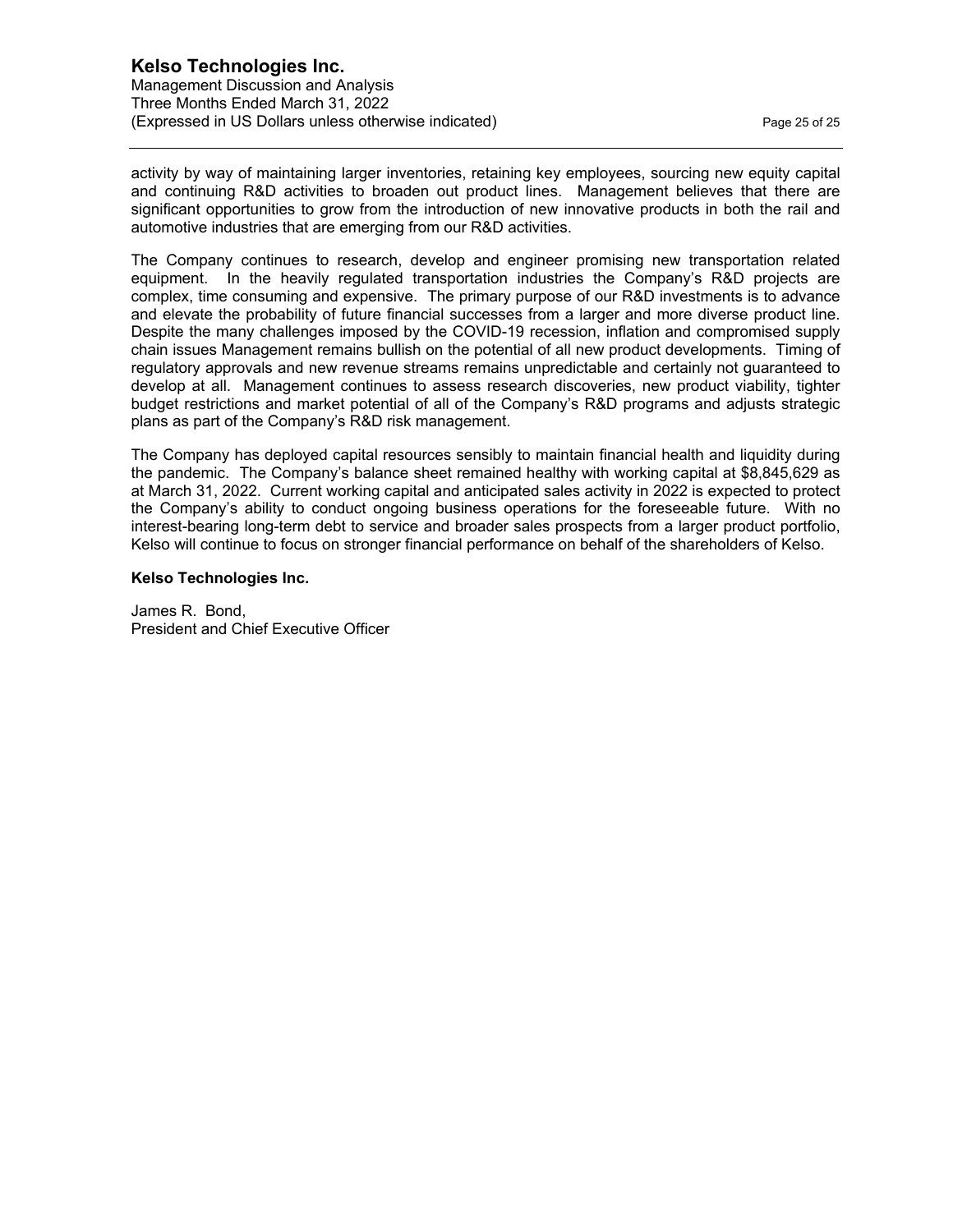

Consolidated Interim Financial Statements For the three months ended March 31, 2022 (Unaudited – Prepared by Management) (Expressed in US Dollars)

| Index                                                                  | Page     |
|------------------------------------------------------------------------|----------|
| Notice of no Auditor Review of Interim Financial Report                | 2        |
| <b>Consolidated Interim Financial Statements</b>                       |          |
| Consolidated Interim Statements of Financial Position                  | 3        |
| Consolidated Interim Statements of Changes in Equity                   | 4        |
| Consolidated Interim Statements of Operations and Comprehensive Income | 5        |
| Consolidated Interim Statements of Cash Flows                          | 6        |
| Notes to Consolidated Interim Financial Statements                     | $7 - 32$ |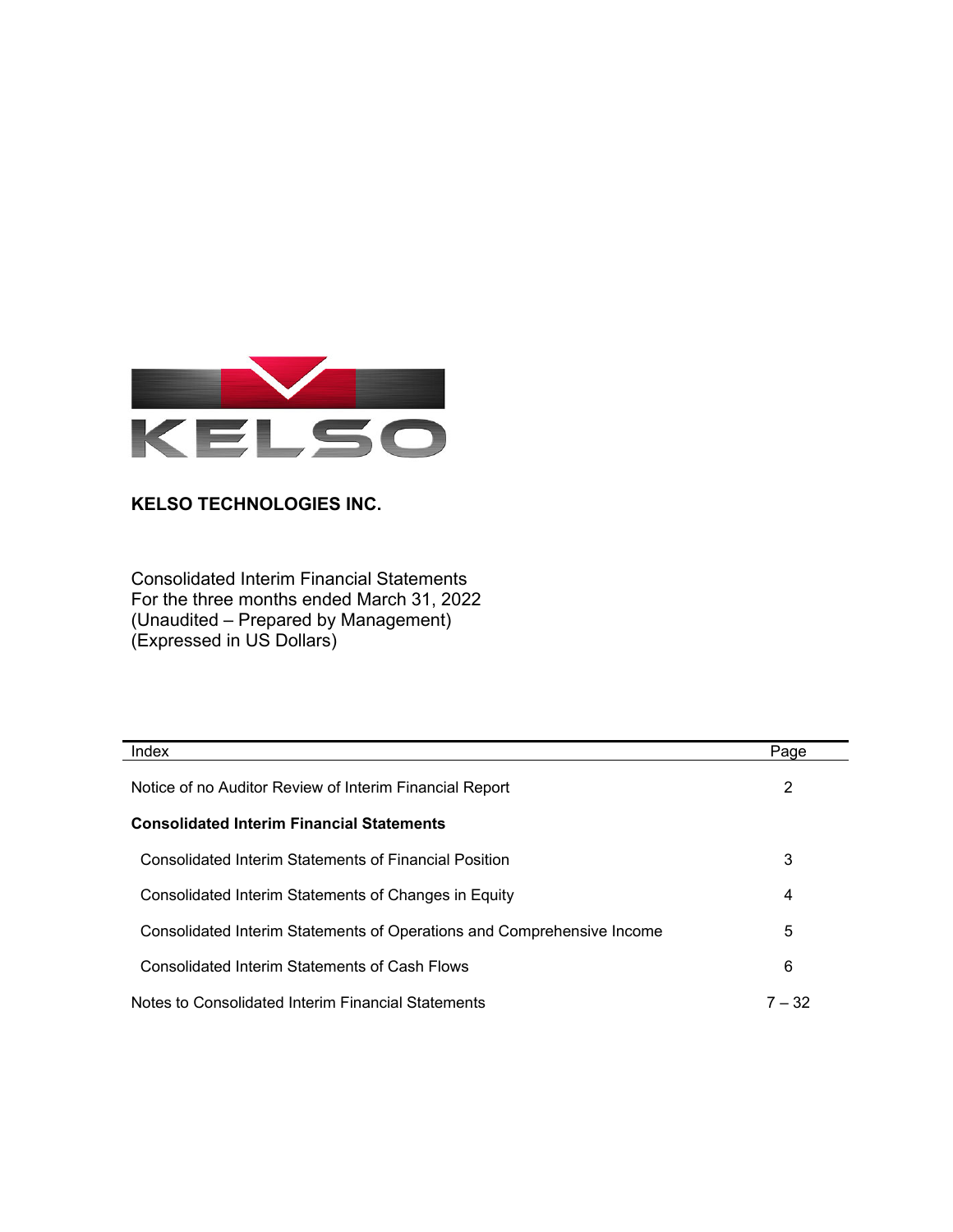# **NOTICE OF NO AUDITOR REVIEW OF INTERIM FINANCIAL REPORT**

The accompanying unaudited consolidated interim financial report of the Company has been prepared by and is the responsibility of the Company's management. The Company's independent auditor has not performed a review or audit of this financial report.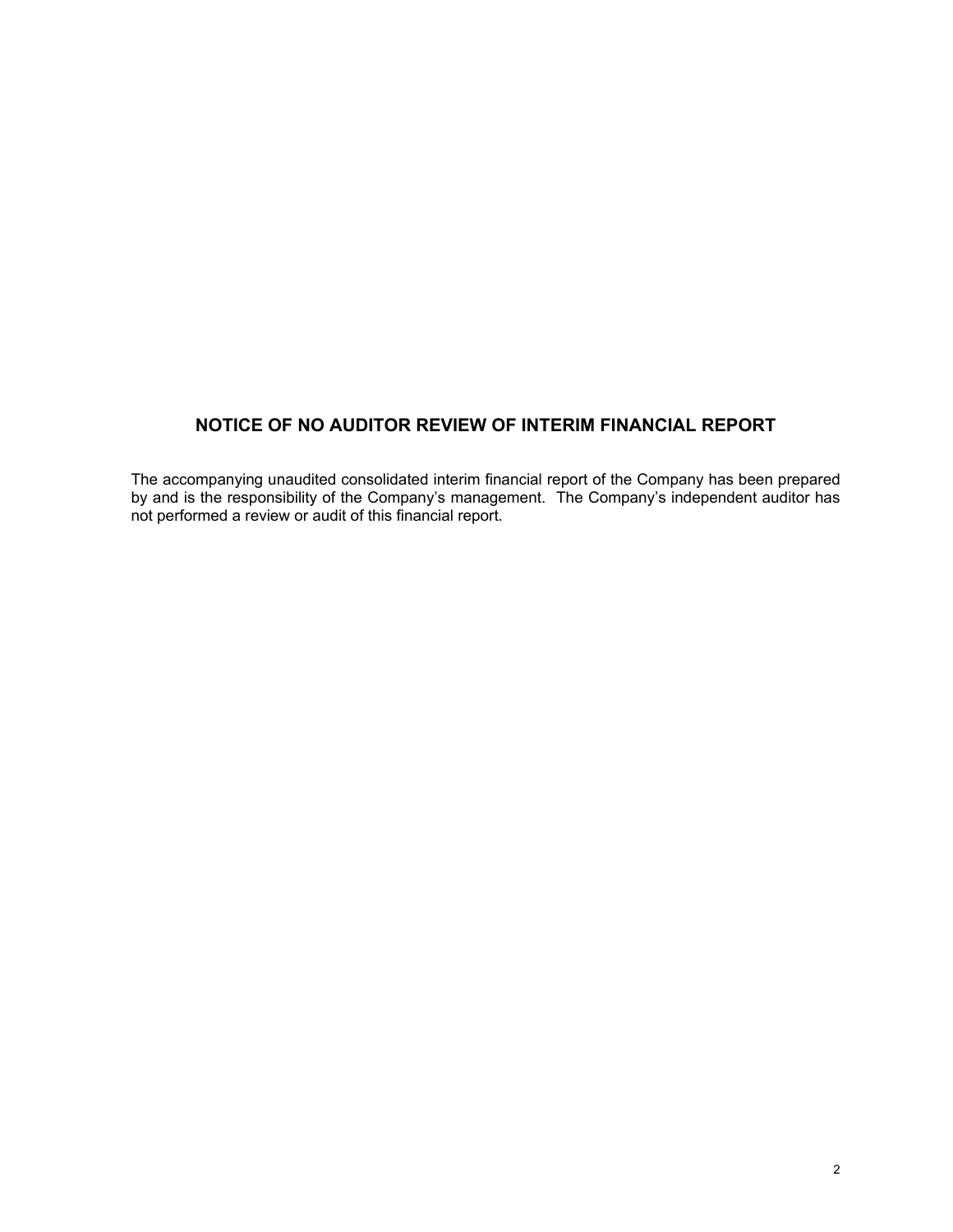Consolidated Interim Statements of Financial Position March 31, 2022 and 2021 (Unaudited – Prepared by Management) (Expressed in US Dollars)

|                                                                                                                                           | March 31, |                   | December 31,              |
|-------------------------------------------------------------------------------------------------------------------------------------------|-----------|-------------------|---------------------------|
|                                                                                                                                           |           | 2022              | 2021                      |
| <b>Assets</b><br><b>Current</b>                                                                                                           |           |                   |                           |
| Cash (Note 5)                                                                                                                             | \$        | 2,782,758         | \$<br>3,377,464           |
| Accounts receivable (Note 5)                                                                                                              |           | 1,375,094         | 807,009                   |
| Prepaid expenses                                                                                                                          |           | 236,137           | 161,490                   |
| Inventory (Note 6)                                                                                                                        |           | 5,543,296         | 5,534,558                 |
|                                                                                                                                           |           |                   |                           |
|                                                                                                                                           |           | 9,937,285         | 9,880,521                 |
| Property, plant and equipment (Note 7)                                                                                                    |           | 3,026,758         | 3,246,394                 |
| Deposit (Note 8)                                                                                                                          |           | 127,643           | 127,643                   |
| Intangible assets (Note 8)                                                                                                                |           | 397,957           | 473,952                   |
|                                                                                                                                           |           |                   |                           |
|                                                                                                                                           | \$        | 13,489,643        | \$<br>13,728,510          |
| <b>Liabilities</b><br><b>Current</b><br>Accounts payable and accrued liabilities (Note 12)<br>Current portion of lease liability (Note 9) | \$        | 999,873<br>91,783 | \$<br>1,118,573<br>91,783 |
|                                                                                                                                           |           |                   |                           |
|                                                                                                                                           |           | 1,091,656         | 1,210,356                 |
| Long term portion of lease liability (Note 9)                                                                                             |           | 129,899           | 195,930                   |
| Derivative warrant liability (Note 10)                                                                                                    |           | 267,111           | 267,111                   |
|                                                                                                                                           |           | 1,488,666         | 1,673,397                 |
| <b>Shareholders' Equity</b>                                                                                                               |           |                   |                           |
| Capital Stock (Note 11)                                                                                                                   |           | 27,123,039        | 27,123,039                |
| Reserves (Note 11)                                                                                                                        |           | 4,758,107         | 4,758,107                 |
| <b>Deficit</b>                                                                                                                            |           | (19,880,169)      | (19, 826, 033)            |
|                                                                                                                                           |           | 12,000,977        | 12,055,113                |
|                                                                                                                                           | \$        | 13,489,643        | \$<br>13,728,510          |

Approved on behalf of the Board:

"*Peter Hughes*" (signed) Peter Hughes, Director

"*Paul Cass*" (signed")

Paul Cass, Director

See notes to consolidated interim financial statements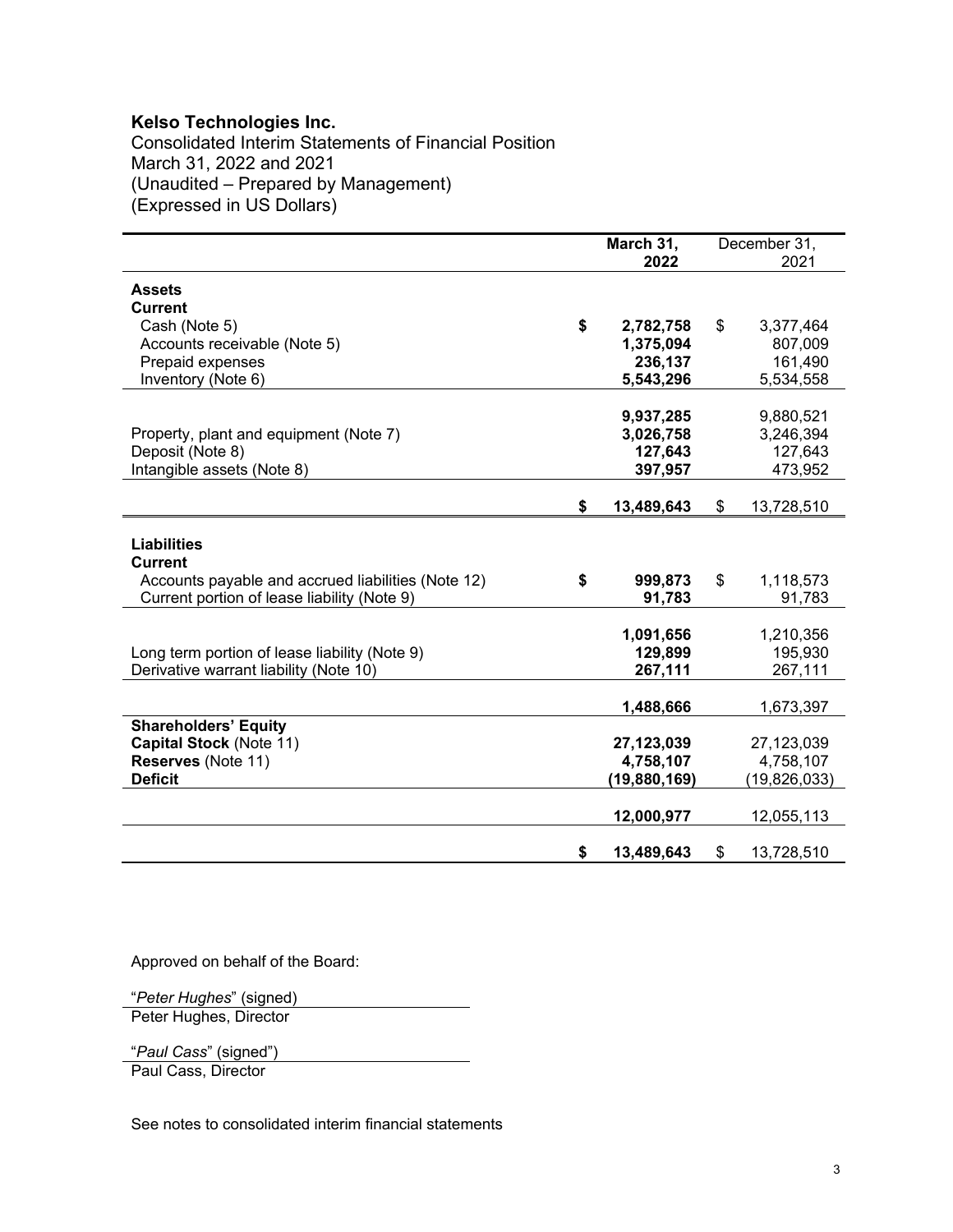Consolidated Interim Statements of Changes in Equity For the three months ended March 31, 2022 and 2021 (Unaudited – Prepared by Management) (Expressed in US Dollars)

|                                  | <b>Capital Stock</b> |     |                          |                          |           |     |                |     |            |
|----------------------------------|----------------------|-----|--------------------------|--------------------------|-----------|-----|----------------|-----|------------|
|                                  | <b>Number</b>        |     |                          |                          |           |     |                |     |            |
|                                  | common               |     |                          | Obligation to            |           |     |                |     |            |
|                                  | of shares            |     | Amount                   | issue shares             | Reserve   |     | <b>Deficit</b> |     | Total      |
| <b>Balance December 31, 2020</b> | 47,170,086           | \$. | 23.366.542               | \$                       | 4,661,847 |     | \$(17,067,466) | S   | 10,960,923 |
| Shares issued                    | 7,100,000            |     | 4,614,722                |                          |           |     |                |     | 4,614,722  |
| Share-based expense              |                      |     |                          |                          | 54.603    |     |                |     | 54.603     |
| Net loss for the period          |                      |     |                          |                          |           |     | (800, 113)     |     | (800, 113) |
| Balance, March 31, 2021          | 54,270,086           |     | 27,981,264               |                          | 4,716,450 | \$  | (17, 867, 578) |     | 14,830,136 |
| Balance, December 31, 2021       | 54,320,086           |     | 27,123,039               | \$                       | 4,758,107 | \$  | (19,826,033)   | \$  | 12,055,113 |
| Net income (loss) for the period | ۰.                   |     | $\overline{\phantom{0}}$ | $\overline{\phantom{a}}$ |           |     | (54,136)       |     | (54,136)   |
| <b>Balance, March 31, 2022</b>   | 54,320,086           |     | 27.123.039               |                          | 4,758,107 | \$. | (19.880.169)   | \$. | 12,000,977 |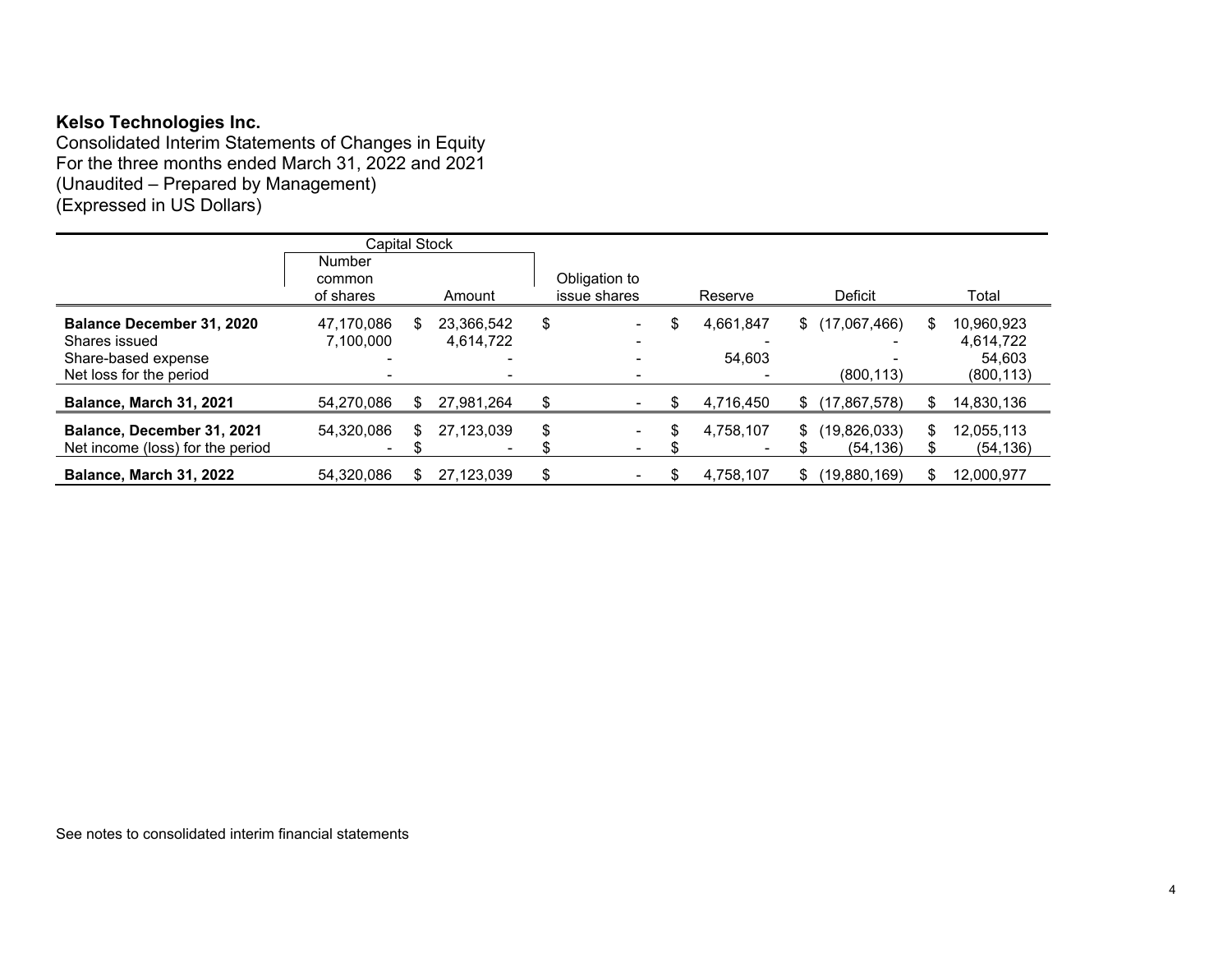Consolidated Interim Statements of Operations and Comprehensive Income (Loss) For the three months ended March 31, 2022 and 2021 (Unaudited – Prepared by Management) (Expressed in US Dollars)

|                                                         | March 31,                    | March 31,                  |
|---------------------------------------------------------|------------------------------|----------------------------|
|                                                         | 2022                         | 2021                       |
| <b>Revenues</b><br><b>Cost of Goods Sold</b>            | \$<br>2,963,851<br>1,535,457 | \$<br>1,220,487<br>766,970 |
|                                                         |                              |                            |
| <b>Gross Profit</b>                                     | 1,428,394                    | 453,517                    |
|                                                         |                              |                            |
| <b>Expenses</b>                                         |                              |                            |
| Management compensation (Note 11)                       | 202,175                      | 178,154                    |
| Marketing                                               | 105,003                      | 82,373                     |
| Consulting and filing fees<br><b>Investor relations</b> | 74,064<br>21,000             | 90,343<br>21,000           |
|                                                         | 96,758                       | 98,796                     |
| Accounting and legal<br>Share-based expense             |                              | 54,603                     |
| Office and administration                               | 586,180                      | 544,108                    |
| Travel                                                  | 17,606                       | 4,133                      |
| Research                                                | 307,995                      | 155,353                    |
| Unrealized foreign exchange loss (gain)                 | (24, 357)                    | (12, 578)                  |
| Amortization                                            | 101,892                      | 37,345                     |
|                                                         |                              |                            |
|                                                         | 1,488,316                    | 1,253,630                  |
|                                                         |                              |                            |
| Income (loss) before the following                      | \$<br>(59, 922)              | \$<br>(800, 113)           |
| Gain on sale of assets                                  | 5,786                        |                            |
| Net Income and Comprehensive Income (loss)for the       |                              |                            |
| <b>Period</b>                                           | \$<br>(54,136)               | \$<br>(800, 113)           |
|                                                         |                              |                            |
| <b>Basic Earnings Per Share (Note 14)</b>               | \$<br>0.00                   | \$<br>(0.02)               |
| <b>Diluted Earnings Per Share (Note 14)</b>             | \$<br>0.00                   | \$<br>(0.01)               |
|                                                         |                              |                            |
| Weighted Average Number of Common Shares Outstanding    |                              |                            |
| <b>Basic</b>                                            | 54,320,086                   | 47,702,689                 |
| <b>Diluted</b>                                          | 54,970,086                   | 54,512,689                 |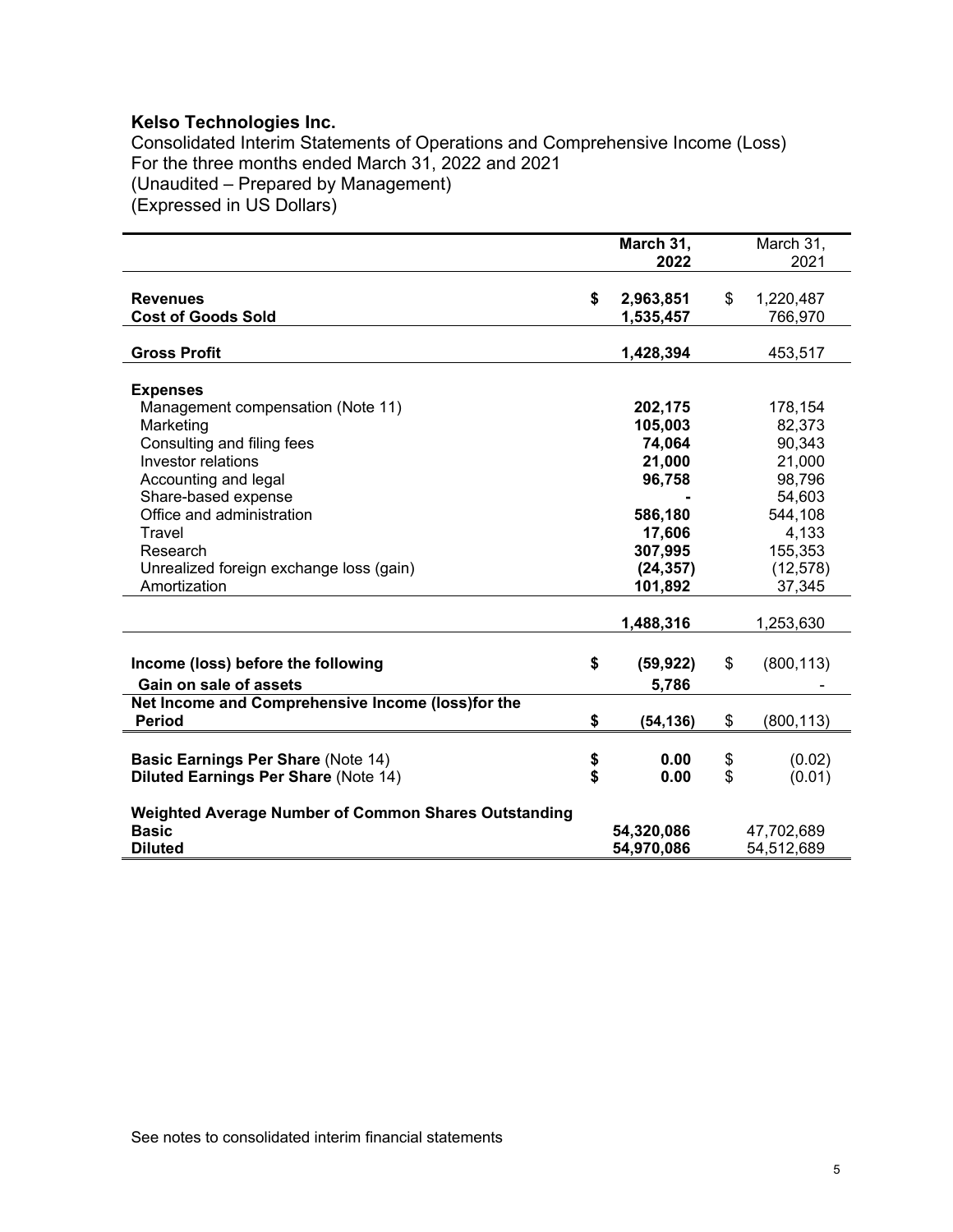Consolidated Interim Statements of Cash Flows For the three months ended March 31, 2022 and 2021 (Unaudited – Prepared by Management) (Expressed in US Dollars)

|                                                        | March 31,<br>2022 | March 31,<br>2021 |
|--------------------------------------------------------|-------------------|-------------------|
| <b>Operating Activities</b>                            |                   |                   |
| Net income (loss)                                      | \$<br>(54, 136)   | \$<br>(800, 113)  |
| Items not involving cash                               |                   |                   |
| Amortization of equipment and patent                   | 292,159           | 70,240            |
| Gain on sale of assets                                 | (5,786)           |                   |
| Unrealized foreign exchange                            | (24, 357)         | (12, 578)         |
| Share-based expense                                    |                   | 54,603            |
|                                                        |                   |                   |
|                                                        | 207,880           | (687, 848)        |
|                                                        |                   |                   |
| Changes in non-cash working capital                    |                   |                   |
| Accounts receivable                                    | (568,086)         | (110, 770)        |
| Prepaid expenses and deposit                           | (74, 647)         | (74, 139)         |
| Inventory                                              | (8,738)           | (197, 226)        |
| Accounts payable and accrued liabilities               | (162, 131)        | (53, 359)         |
|                                                        | (813, 602)        | (435, 494)        |
| <b>Cash Provided by (Used in) Operating Activities</b> | (605, 722)        | (1,123,342)       |
|                                                        |                   |                   |
| <b>Investing Activities</b>                            |                   |                   |
| Acquisition of property, plant & equipment             | (54, 867)         | (4, 411)          |
| Proceeds on sale of assets                             | 64,126            |                   |
| <b>Cash Used in Investing Activities</b>               | 9,259             | (4, 411)          |
|                                                        |                   |                   |
| <b>Financing Activities</b>                            |                   |                   |
| Issue of common shares                                 |                   | 4,614,722         |
| Lease liability payments                               | (22, 600)         | (25, 872)         |
| <b>Cash Provided by (Used in) Financing Activities</b> | (22, 600)         | 4,588,850         |
|                                                        |                   |                   |
| Foreign exchange effect on cash                        | 24,357            | 12,578            |
|                                                        |                   |                   |
| Inflow (Outflow) of Cash                               | (594, 706)        | 3,473,675         |
| <b>Cash, Beginning of Period</b>                       | 3,377,464         | 1,049,050         |
| <b>Cash, End of Period</b>                             | \$<br>2,782,758   | \$<br>4,522,725   |

Supplemental Cash Flow Information (Note 13)

See notes to consolidated interim financial statements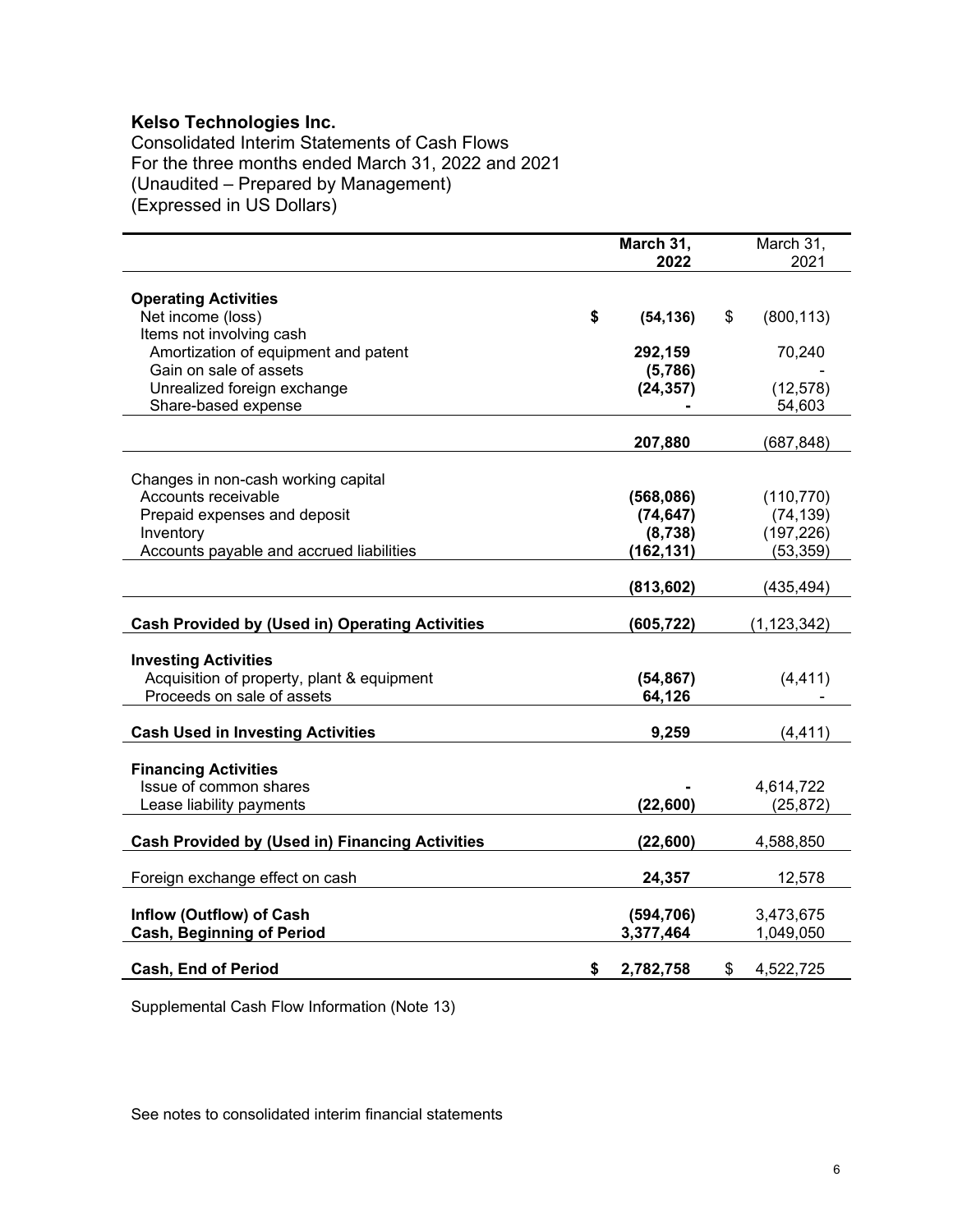Notes to Consolidated Interim Financial Statements For the three months ended March 31, 2022 and 2021 (Unaudited – Prepared by Management) (Expressed in US Dollars)

## **1. NATURE OF OPERATIONS**

Kelso Technologies Inc. (the "Company") was incorporated under the laws of British Columbia on March 16, 1987. The Company designs, engineers, markets, produces and distributes various proprietary pressure relief valves and manway securement systems designed to reduce the risk of environmental harm due to non-accidental events in the transportation of hazardous commodities via railroad tank cars. In addition, the Company is an engineering development company specializing in proprietary service equipment used in transportation applications. The Company trades on the Toronto Stock Exchange ("TSX") under the symbol "KLS", and the New York Stock Exchange ("NYSE") under the trading symbol "KIQ". The Company listed on the TSX on May 22, 2014 and on the NYSE on October 14, 2014. The Company's head office is located at 13966 18B Avenue, South Surrey, British Columbia, V4A 8J1.

Since December 31, 2019, the outbreak of the novel strain of coronavirus, specifically identified as "COVID-19", has resulted in governments worldwide enacting emergency measures to combat the spread of the virus. These measures, which include the implementation of travel bans, self-imposed quarantine periods and physical distancing, have caused material disruption to business globally resulting in an economic slowdown. Global equity markets have experienced significant volatility and weakness. The duration and impact of the COVID-19 outbreak is unknown at this time, as is the efficacy of the government and central bank interventions. It is not possible to reliably estimate the length and severity of these developments and the impact on the financial results and condition of the Company in future periods.

## **2. BASIS OF PREPARATION**

(a) Statement of compliance

These unaudited consolidated interim financial statements of the Company have been prepared in accordance with International Financial Reporting Standards ("IFRS"), as issued by the International Accounting Standards Board ("IASB"), applicable to the preparation of interim financial statements, including International Accounting Standards ("IAS") 34 *Interim Financial Reporting.* The condensed unaudited interim financial statements do not include all of the disclosures required for a complete set of annual financial statements and should be read in conjunction with the audited annual consolidated financial statements for the year ended December 31, 2021, which have been prepared in accordance with IFRS as issued by the IASB.

These consolidated interim financial statements have been prepared under the historical cost basis, except for financial instruments, which are stated at their fair values. These consolidated interim financial statements have been prepared using the accrual basis of accounting, except for cash flow information.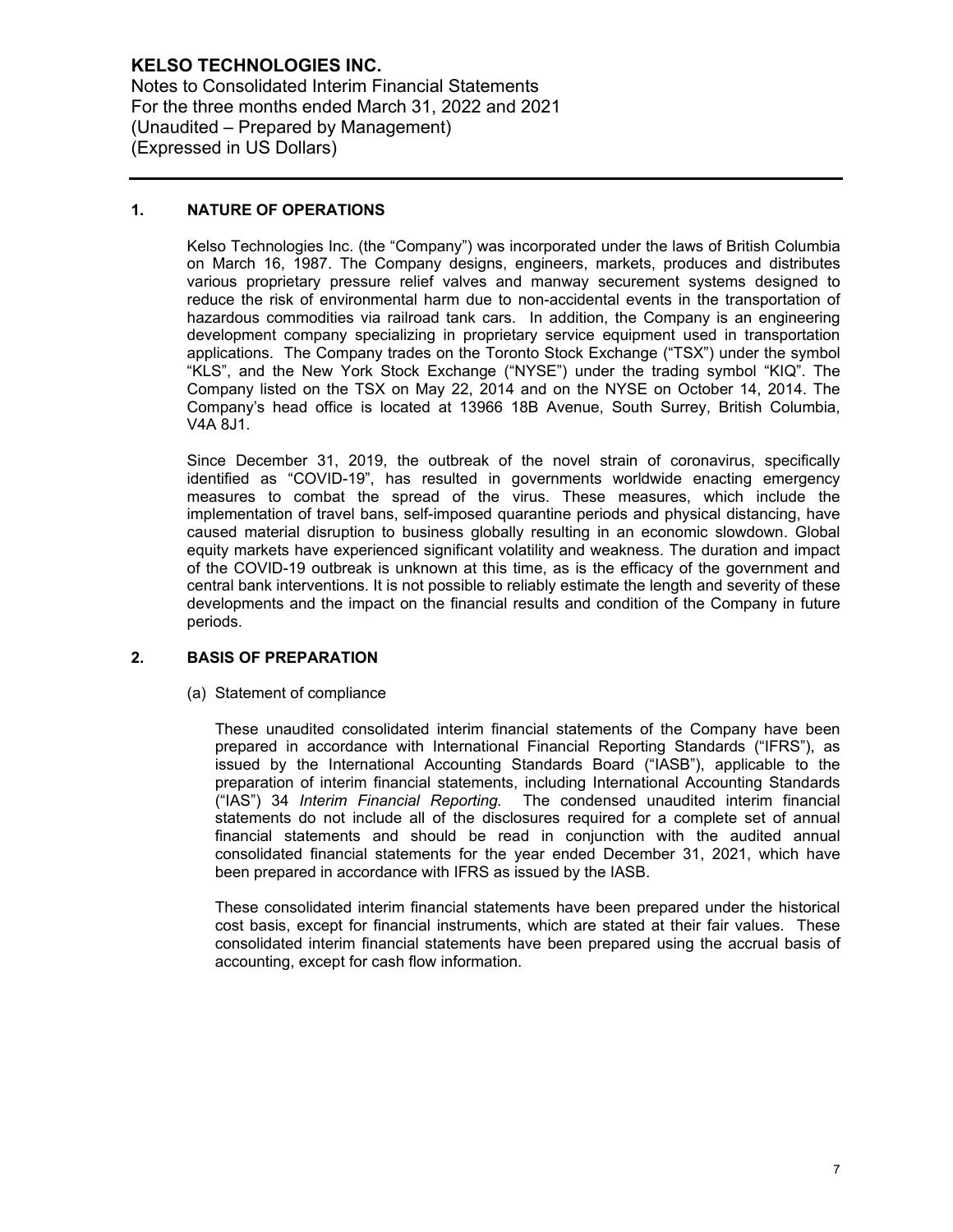Notes to Consolidated Interim Financial Statements For the three months ended March 31, 2022 and 2021 (Unaudited – Prepared by Management) (Expressed in US Dollars)

## **2. BASIS OF PREPARATION** (Continued)

(b) Basis of presentation and consolidation

The consolidated interim financial statements include the accounts of the Company and its integrated wholly owned subsidiaries, Kelso Technologies (USA) Inc., Kel-Flo Industries Inc. (formerly Kelso Innovative Solutions Inc.) KIQ Industries Inc., and KXI Wildertec Industries Inc. which are all Nevada, USA corporations except KIQ X Industries Inc, and KXI Wildertec Industries Inc., which were incorporated in British Columbia. Intercompany transactions and balances have been eliminated on consolidation. A subsidiary is consolidated from the date upon which control is acquired by the Company and all material intercompany transactions and balances have been eliminated on consolidation.

Control is achieved when the Company is exposed, or has rights, to variable returns from its involvement with the investee and has the ability to affect those returns through its power over the investee.

(c) Functional and presentation currency

The functional and presentation currency of the Company and its subsidiaries is the US dollar ("USD").

(d) Significant management judgments and estimation uncertainty

The preparation of consolidated interim financial statements in conformity with IFRS requires the Company's management to undertake a number of judgments, estimates and assumptions that affect amounts reported in the consolidated interim financial statements and notes thereto. Actual amounts may ultimately differ from these estimates and assumptions. The Company reviews its estimates and underlying assumptions on an ongoing basis. Revisions are recognized in the period in which the estimates are revised and may impact future periods.

#### *Significant management judgments*

The following are significant management judgments in applying the accounting policies of the Company that have the most significant effect on recognition and measurement of assets, liabilities, income and expenses:

(i) Income taxes

The extent to which deferred tax assets can be recognized is based on an assessment of the probability of the Company generating future taxable income against which the deferred tax assets can be utilized. In addition, significant judgment is required in classifying transactions and assessing probable outcomes of tax positions taken, and in assessing the impact of any legal or economic limits or uncertainties in various tax jurisdictions.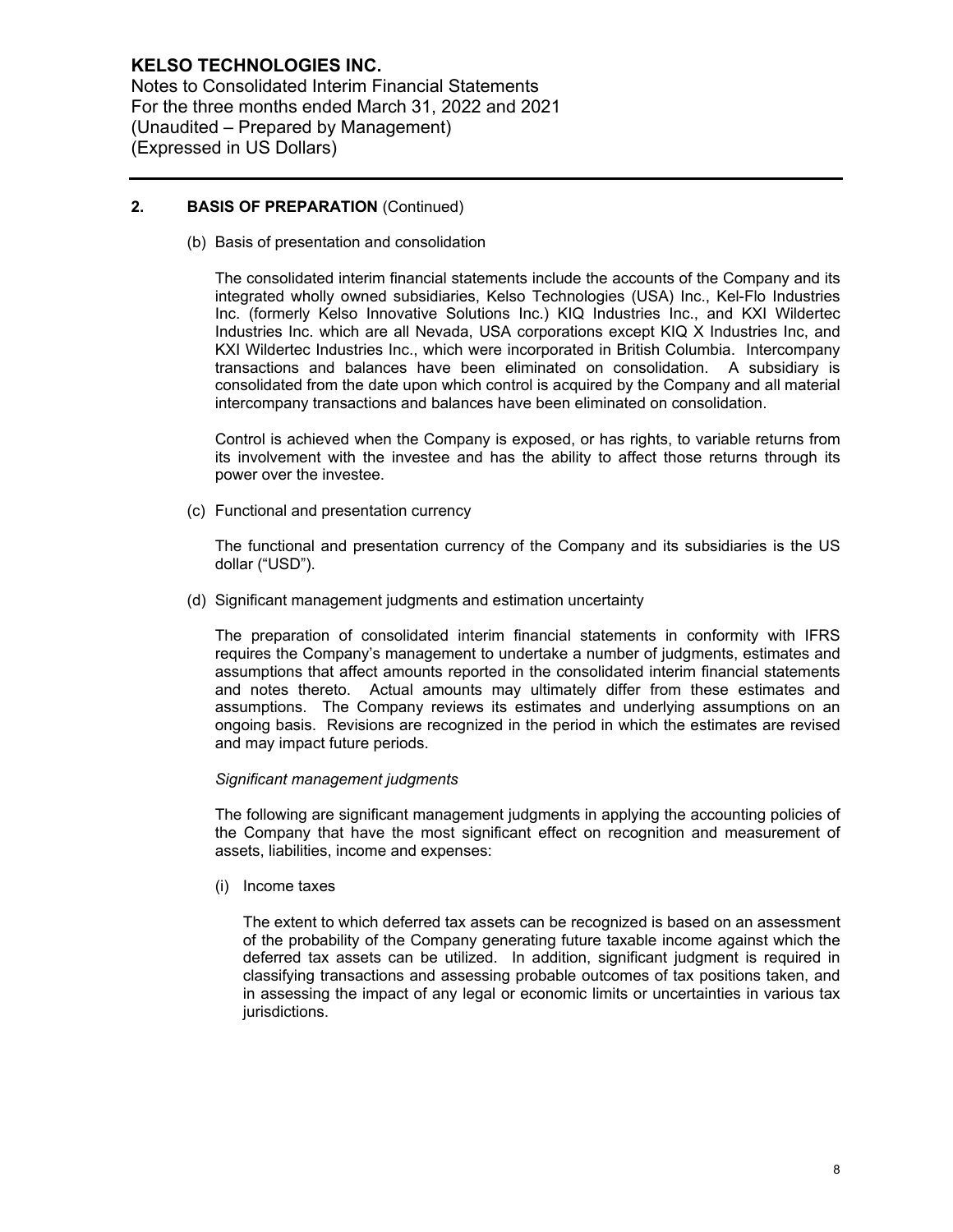Notes to Consolidated Interim Financial Statements For the three months ended March 31, 2022 and 2021 (Unaudited – Prepared by Management) (Expressed in US Dollars)

## **2. BASIS OF PREPARATION** (Continued)

(d) Significant management judgments and estimation uncertainty (continued)

*Significant management judgments (continued)*

(ii) Functional currency

The functional currency for the Company and its subsidiaries is the currency of the primary economic environment in which the entity operates. The Company has determined its functional currency and that of its subsidiaries is the USD. Determination of functional currency may involve certain judgments to determine the primary economic environment and the Company reconsiders the functional currency of its entities if there is a change in events and conditions that determined the primary economic environment.

(iii) Research and development expenditures

The application of the Company's accounting policy for research and development expenditures requires judgment in determining whether an activity is determined to be research or development, and if deemed to be development, whether it is probable that future economic benefits will flow to the Company, which may be based on assumptions about future events or circumstances. Estimates and assumptions may change if new information becomes available. If new information becomes available indicating that it is unlikely that future economic benefits will flow to the Company, the amount capitalized is written off to profit or loss in the period the new information becomes available.

(iv) Going concern assumption

The assessment of whether the going concern assumption is appropriate requires management to take into account all available information about the future, which is at least, but not limited to, twelve months from the end of the reporting period.

#### *Estimation uncertainty*

Information about estimates and assumptions that have the most significant effect on the recognition and measurement of assets, liabilities, income and expenses is provided below. Actual results may be substantially different.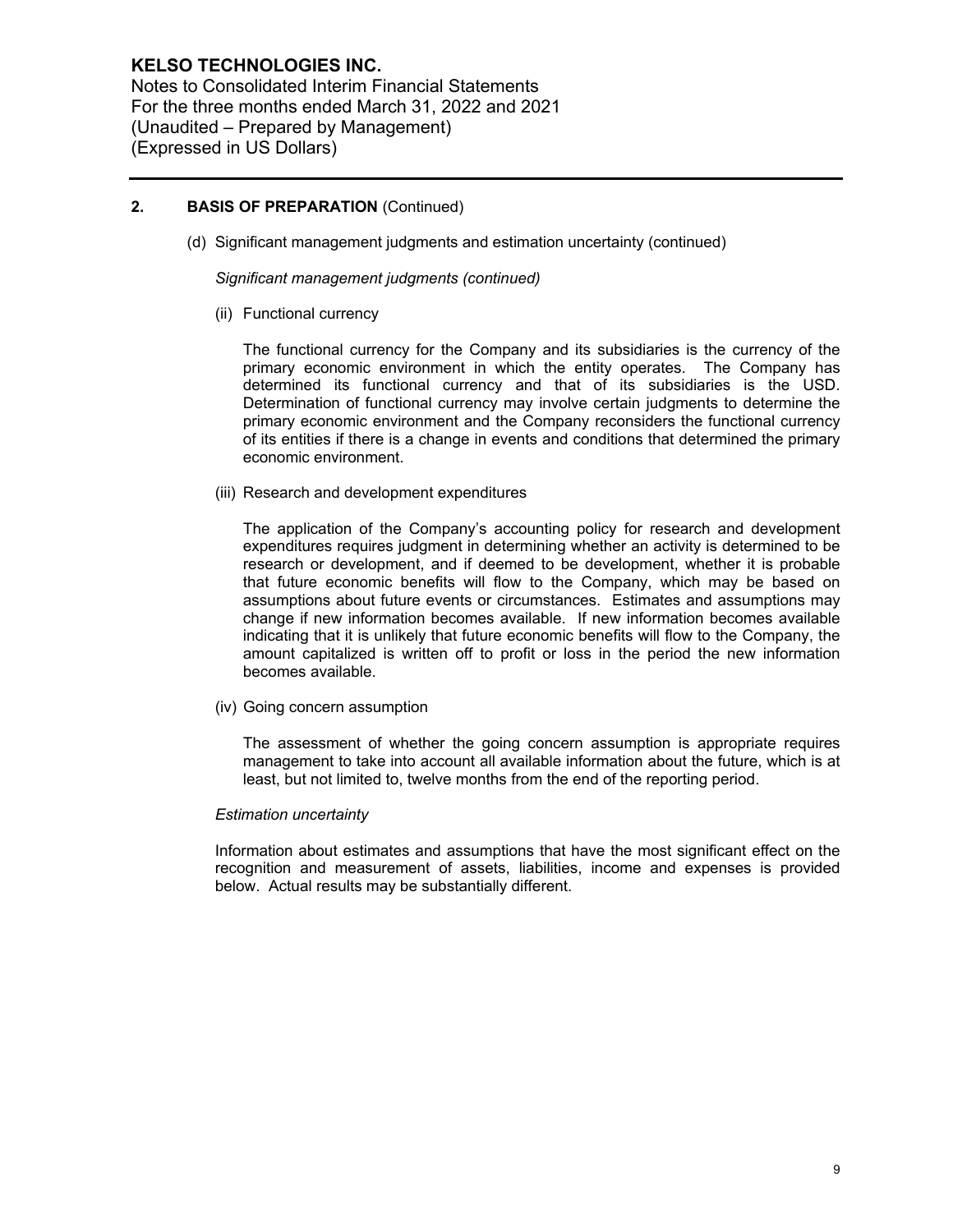Notes to Consolidated Interim Financial Statements For the three months ended March 31, 2022 and 2021 (Unaudited – Prepared by Management) (Expressed in US Dollars)

## **2. BASIS OF PREPARATION** (Continued)

(d) Significant management judgments and estimation uncertainty (continued)

*Estimation uncertainty (continued)*

(i) Impairment of long-lived assets

Long-lived assets consist of intangible assets and property, plant and equipment.

At the end of each reporting period, the Company reviews the carrying amounts of its long-lived assets to determine whether there is any indication that the carrying amount is not recoverable. If any such indication exists, the recoverable amount of the asset is estimated in order to determine the extent of the impairment loss (if any). When an individual asset does not generate independent cash flows, the Company estimates the recoverable amount of the cash-generating unit to which the asset belongs. Assets are grouped together into the smallest group of assets that generates cash inflows from continuing use that are largely independent of the cash inflows of other assets or groups of assets. When a reasonable and consistent basis of allocation can be identified, corporate assets are also allocated to individual cash-generating units, or otherwise they are allocated to the smallest group of cash-generating units for which a reasonable and consistent allocation basis can be identified.

Recoverable amount is the higher of fair value less costs of disposal and value in use. Fair value is determined as the price that would be received to sell an asset in an orderly transaction between market participants at the measurement date. In assessing value in use, the estimated future cash flows are discounted to their present value using a pre-tax discount rate that reflects current market assessments of the time value of money and the risks specific to the asset for which the estimates of future cash flows have not been adjusted.

(ii) Useful lives of depreciable assets

The Company reviews its estimate of the useful lives of depreciable assets at each reporting date, based on the expected utilization of the assets. Uncertainties in these estimates relate to technical obsolescence that may change the utilization of certain intangible assets and equipment.

(iii) Inventories

The Company estimates the net realizable value of inventories, taking into account the most reliable evidence available at each reporting date. The future realization of these inventories may be affected by future technology or other market-driven changes that may reduce future selling prices. A change to these assumptions could impact the Company's inventory valuation and impact gross margins.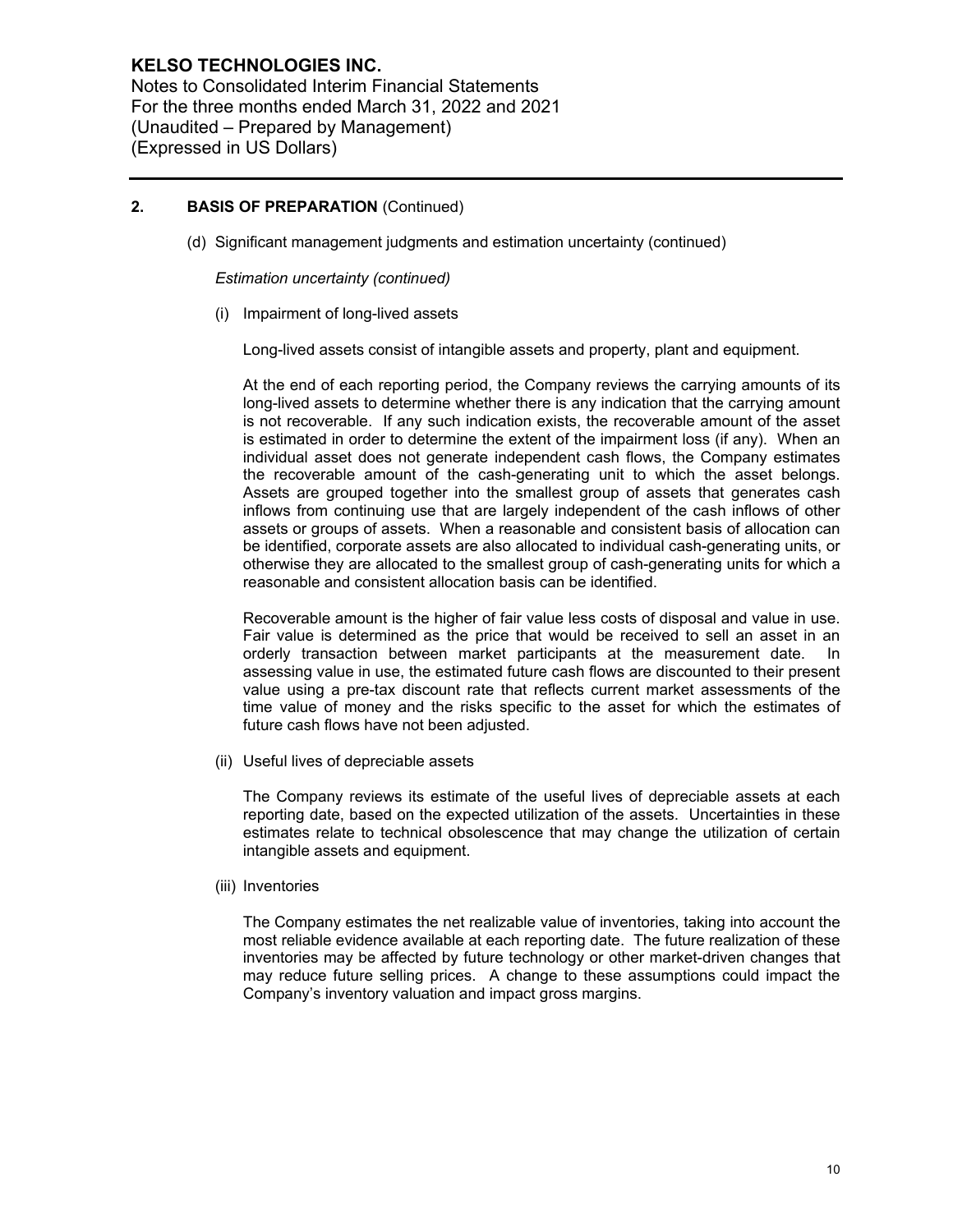Notes to Consolidated Interim Financial Statements For the three months ended March 31, 2022 and 2021 (Unaudited – Prepared by Management) (Expressed in US Dollars)

## **2. BASIS OF PREPARATION** (Continued)

(d) Significant management judgment and estimation uncertainty (continued)

*Estimation uncertainty (continued)*

(iv) Share-based expense

The Company grants share-based awards to certain officers, employees, directors and other eligible persons. For equity settled awards, the fair value is charged to the consolidated statements of operations and comprehensive income (loss) and credited to the reserves, over the vesting period using the graded vesting method, after adjusting for the estimated number of awards that are expected to vest.

The fair value of the equity-settled awards is determined at the date of the grant using the Black-Scholes option pricing model. Option pricing models require the input of highly subjective assumptions, including the expected volatility and expected life of the options. Changes in these assumptions can materially affect the fair value estimate, and therefore, the existing models do not necessarily provide a reliable measure of the fair value of the Company's stock options.

(v) Allowance for credit losses

The Company provides for doubtful debts by analyzing the historical default experience and current information available about a customer's credit worthiness on an account by account basis. Uncertainty relates to the actual collectability of customer balances that can vary from the Company's estimation.

(vi) Lease liability

The Company uses estimation in determining the incremental borrowing rate used to measure the lease liability, specific to the asset, underlying currency, and geographic location. Where the rate implicit in the lease is not readily determinable, the discount rate of the lease obligations are estimated using a discount rate similar to the Company's specific borrowing rate. This rate represents the rate that the Company would incur to obtain the funds necessary to purchase the asset of a similar value, with similar payment terms and security in a similar environment. The Company applies judgment in determining whether the contract contains an identified asset, whether they have the right to control the asset, and the lease term.

Estimates and underlying assumptions are reviewed on an ongoing basis. Revisions to accounting estimates are recognized in the period in which the estimates are revised and in any future periods affected.

(e) Approval of the consolidated interim financial statements

The consolidated interim financial statements of the Company for three months ended March 31, 2022 were approved and authorized for issue by the Board of Directors on May 11, 2022.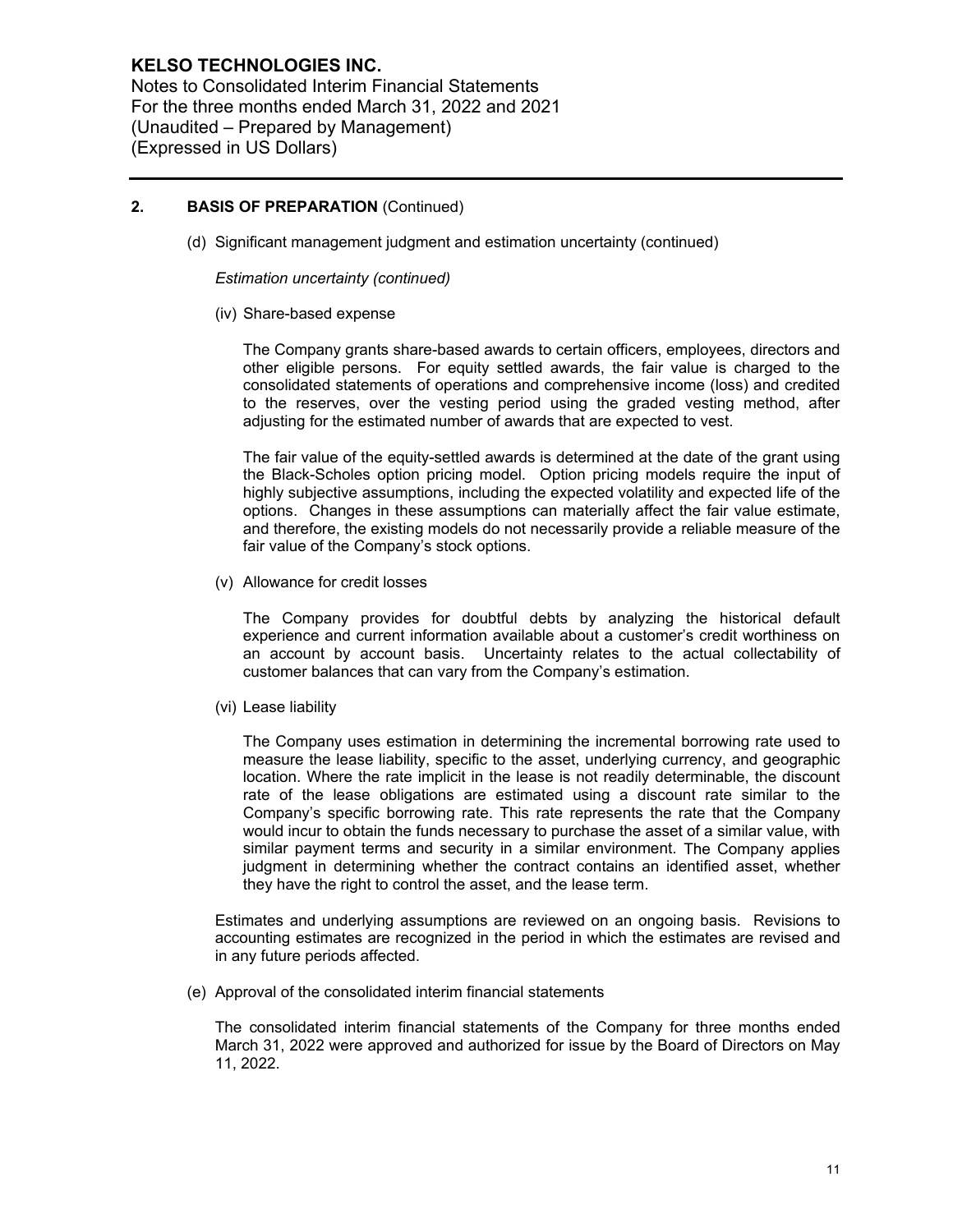Notes to Consolidated Interim Financial Statements For the three months ended March 31, 2022 and 2021 (Unaudited – Prepared by Management) (Expressed in US Dollars)

## **2. BASIS OF PREPARATION** (Continued)

(f) New accounting standards issued but not yet effective

The Company has performed an assessment of new standards issued by the IASB that are not yet effective. The Company has assessed that the impact of adopting these accounting standards on its consolidated interim financial statements would not be significant.

## **3. SIGNIFICANT ACCOUNTING POLICIES**

The following is a summary of significant accounting policies:

(a) Inventory

Inventory components include raw materials and supplies used to assemble valves and manway covers, as well as finished valves and manway covers. All inventories are recorded at the lower of cost on a weighted average basis and net realizable value. The stated value of all inventories includes purchase and assembly costs of all raw materials and supplies, and attributable overhead and amortization. A regular review is undertaken to determine the extent of any provision for obsolescence.

(b) Intangible assets

Intangible assets acquired separately are measured on initial recognition at cost. Following initial recognition, intangible assets are carried at cost less any accumulated amortization and accumulated impairment losses, if any. The useful lives of intangible assets are assessed as either finite or indefinite.

Intangible assets with finite lives are amortized over the useful economic life and assessed for impairment whenever there is an indication that the intangible asset may be impaired. The amortization period and the amortization method for an intangible asset with a finite useful life are reviewed at least at the end of each reporting period. A change in the expected useful life of the expected pattern of consumption of future economic benefits embodied in the asset is accounted for by changing the amortization period or method, as appropriate, and treated as changes in accounting estimates. Intangible assets with indefinite useful lives are not amortized, but are tested for impairment annually, either individually or at the cash-generating unit level. The assessment of indefinite life is reviewed annually to determine whether the indefinite life continues to be supportable. If not, the change in useful life from indefinite to finite is made on a prospective basis.

The Company amortizes intangible assets with finite lives on a straight-line basis over their estimated useful lives as follows:

> Patents – 5 years Rights – 2 years Intellectual Property – 7 years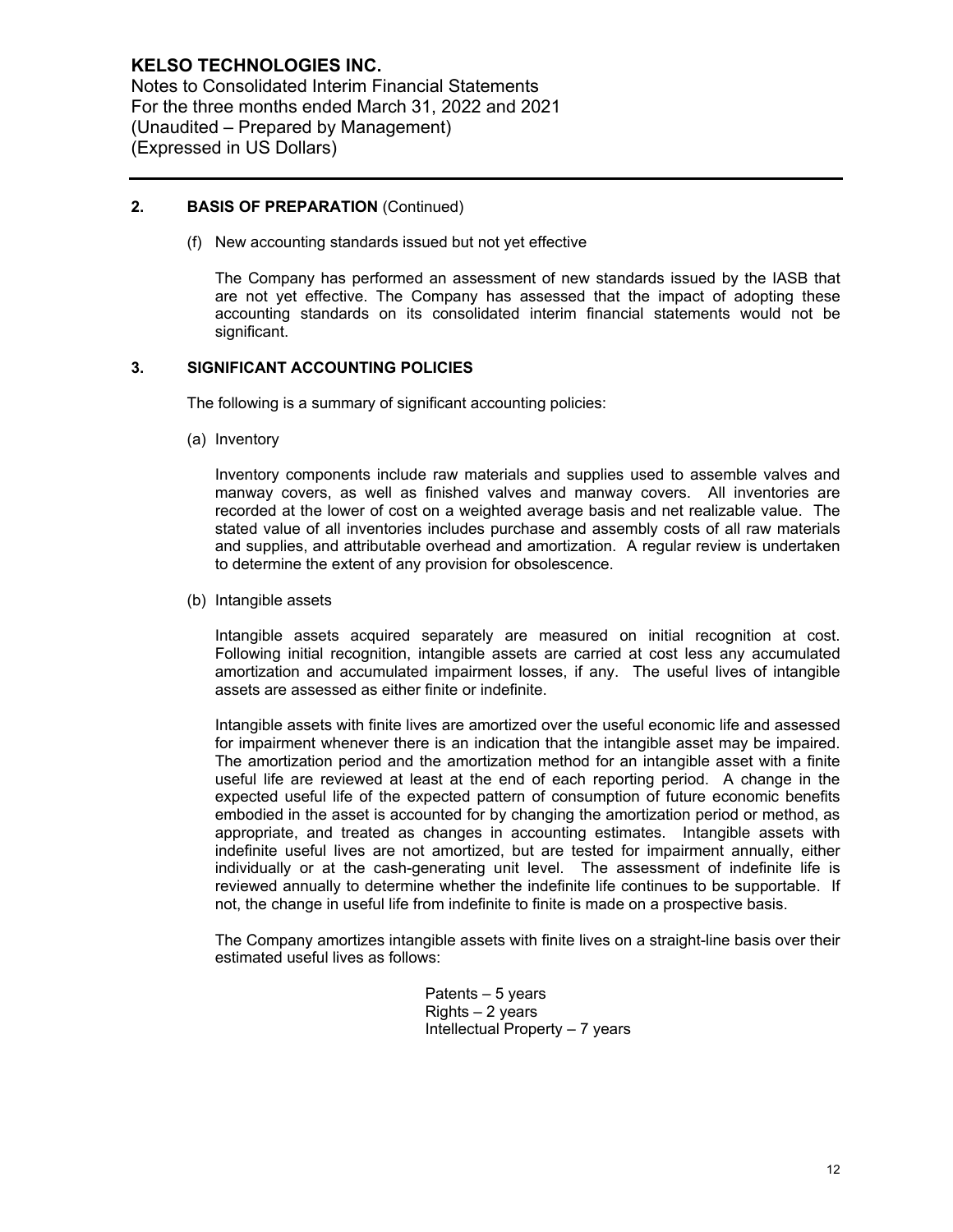Notes to Consolidated Interim Financial Statements For the three months ended March 31, 2022 and 2021 (Unaudited – Prepared by Management) (Expressed in US Dollars)

## **3. SIGNIFICANT ACCOUNTING POLICIES** (Continued)

(b) Intangible assets (continued)

Amortization begins when the intangible asset is ready for use. Product and technology development costs, which meet the criteria for deferral and are expected to provide future economic benefits with reasonable certainty are deferred and amortized over the estimated life of the products or technology once commercialization commences.

(d) Property, plant and equipment

Property, plant and equipment are stated at cost less accumulated amortization. Leasehold improvements and prototypes are amortized on a straight-line basis over the lease term and estimated useful life respectively. Amortization is calculated over the estimated useful life of the property, plant and equipment at the following annual rates:

| <b>Building</b>        | $-4\%$ declining-balance  |
|------------------------|---------------------------|
| Production equipment   | $-20\%$ declining-balance |
| <b>Vehicles</b>        | $-30\%$ declining-balance |
| Leasehold improvements | - 5 year straight-line    |
| Prototypes             | - 2 year straight-line    |

(d) Revenue recognition

Revenues from the sale of pressure relief valves, manway securement systems and related products is recognised when all the performance obligations identified in the customer contract, typically consisting of a purchase order, are satisfied. The performance obligations in a typical purchase order are the manufacture of the pressure relief valve, manway securement system and related accessories and delivery of those items. The Company recognizes revenue when collection is reasonably assured.

(e) Impairment of long-lived assets

The Company's tangible and intangible assets are reviewed for any indication of impairment at each statement of financial position date. If indication of impairment exists, the asset's recoverable amount is estimated. An impairment loss is recognized when the carrying amount of an asset, or its cash-generating unit, exceeds its recoverable amount. A cash-generating unit is the smallest identifiable group of assets that generates cash inflows that are largely independent of cash inflow from other assets or groups of assets.

The recoverable amount is the greater of the asset's fair value less costs to sell and value in use. In assessing value in use, the estimated future cash flows are discounted to present value using a pre-tax discount rate that reflects current market assessments of the time value of money and the risks specific to the assets. For an asset that does not generate largely independent cash inflows, the recoverable amount is determined for the cash-generating unit to which the asset belongs.

- (f) Income taxes
	- (i) Current and deferred income taxes

Income tax expense, consisting of current and deferred tax expense, is recognized in the consolidated statements of operations and comprehensive income (loss).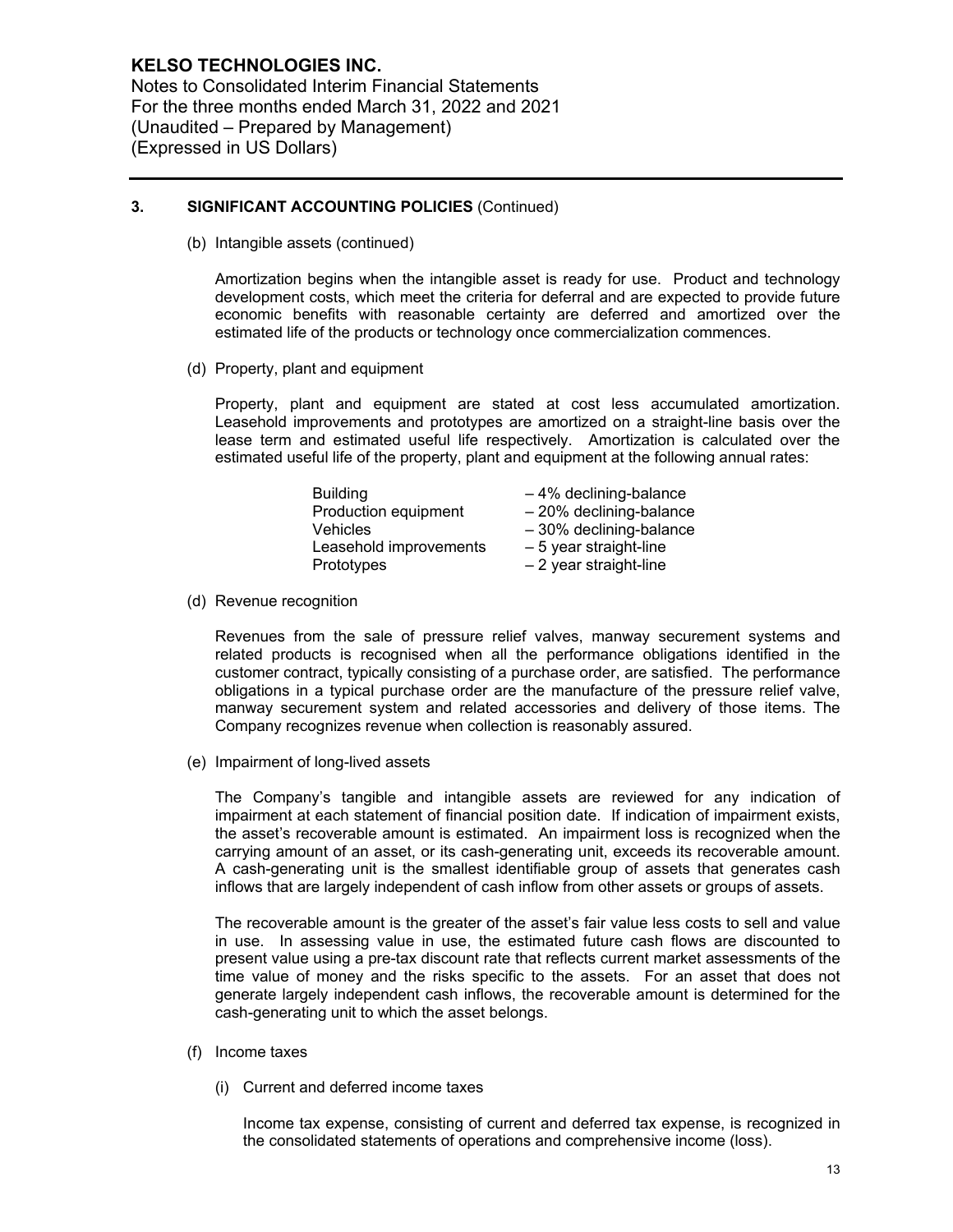Notes to Consolidated Interim Financial Statements For the three months ended March 31, 2022 and 2021 (Unaudited – Prepared by Management) (Expressed in US Dollars)

## **3. SIGNIFICANT ACCOUNTING POLICIES** (Continued)

- (f) Income taxes (continued)
	- (i) Current and deferred income taxes (continued)

Current tax expense is the expected tax payable on the taxable income for the year, using tax rates enacted or substantively enacted at period-end, adjusted for amendments to tax payable with regard to previous years.

Deferred tax assets and liabilities and the related deferred income tax expense or recovery are recognized for deferred tax consequences attributable to differences between the financial statement carrying amounts of existing assets and liabilities and their respective tax basis.

Deferred tax assets and liabilities are measured using the enacted or substantively enacted tax rates expected to apply when the asset is realized or the liability settled. The effect on deferred tax assets and liabilities of a change in tax rates is recognized in income (loss) in the period that substantive enactment occurs.

A deferred tax asset is recognized to the extent that it is probable that future taxable profits will be available against which the asset can be utilized. To the extent that the Company does not consider it probable that a deferred tax asset will be recovered, the deferred tax asset is reduced. Deferred tax assets and liabilities are offset when there is a legally enforceable right to set off current tax assets against current tax liabilities and when they relate to income taxes levied by the same taxation authority and the Company intends to settle its current tax assets and liabilities on a net basis.

(ii) Texas margin tax

Effective January 1, 2007, the state of Texas enacted an annual franchise tax known as the Texas margin tax, which is equal to 1% of the lesser of: (a) 70% of a taxable entity's revenue; and (b) 100% of total revenue less, at the election of the taxpayer: (i) cost of goods sold; or (ii) compensation. A provision for the margin tax owing has been recorded in the consolidated statements of operations and comprehensive income (loss).

(g) Foreign currency translation

The accounts of foreign balances and transactions are translated into USD as follows:

- (i) Monetary assets and liabilities, at the rate of exchange in effect at the consolidated statement of financial position date;
- (ii) Non-monetary assets and liabilities, at the exchange rates prevailing at the time of the acquisition of the assets or assumption of the liabilities; and
- (iii) Revenue and expense items (excluding amortization, which is translated at the same rate as the related asset), at the rate of exchange prevailing at the transaction date.

Gains and losses arising from translation of foreign currency are included in the determination of net income (loss).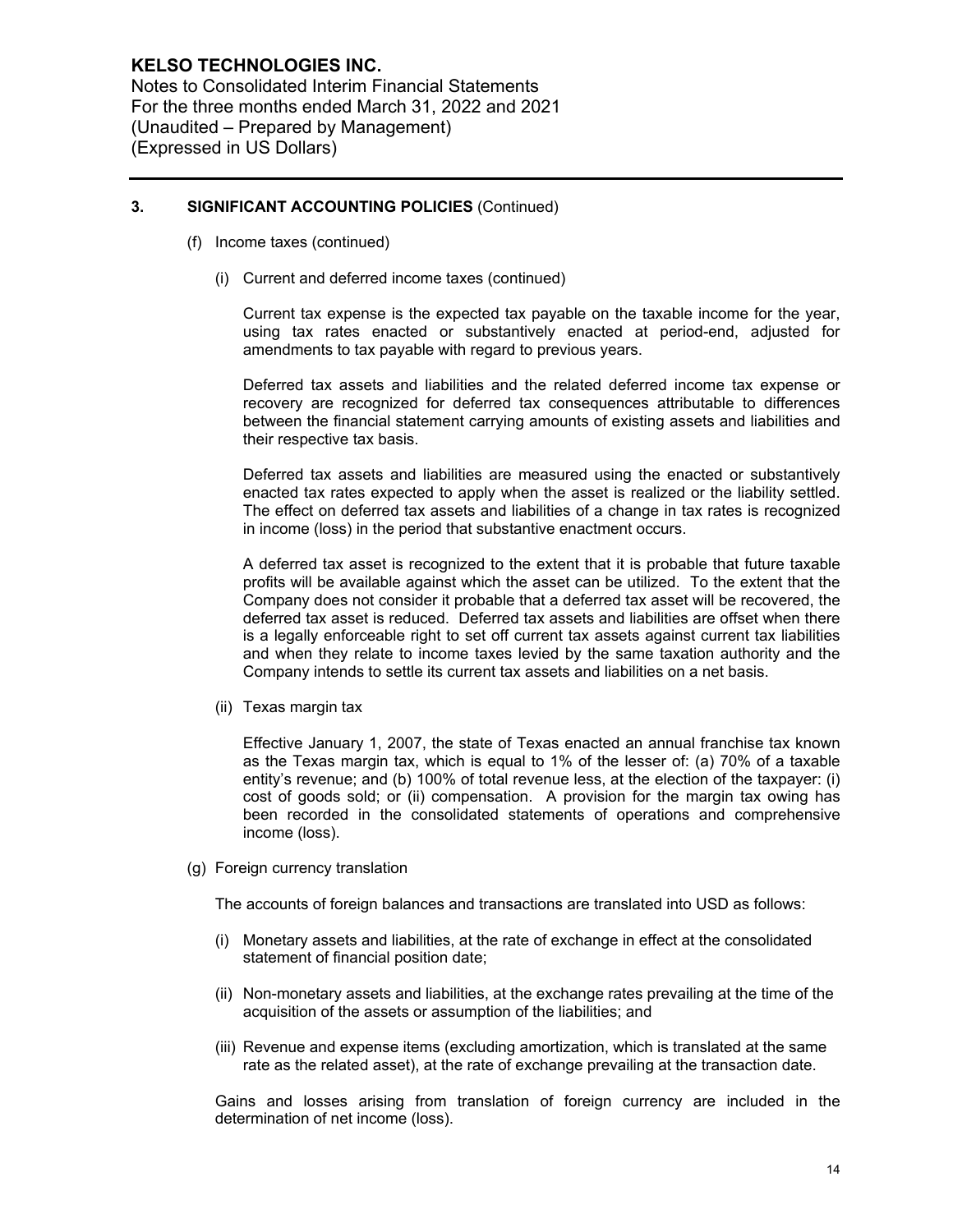Notes to Consolidated Interim Financial Statements For the three months ended March 31, 2022 and 2021 (Unaudited – Prepared by Management) (Expressed in US Dollars)

## **3. SIGNIFICANT ACCOUNTING POLICIES** (Continued)

(h) Earnings per share

The Company presents basic earnings per share data for its common shares, calculated by dividing the earnings attributable to common shareholders of the Company by the weighted average number of shares outstanding during the period. The Company uses the treasury stock method for calculating diluted earnings per share. Under this method the dilutive effect on earnings per share is calculated on the use of the proceeds that could be obtained upon exercise of options, warrants and similar instruments. It assumes that the proceeds of such exercise would be used to purchase common shares at the average market price during the period. However, the calculation of diluted loss per share excludes the effects of various conversions and exercise of options and warrants that would be antidilutive.

#### (i) Share-based expense

The Company has a stock option plan, restricted share unit plan, and deferred share unit plan, which are described in note 11. The Company grants equity-settled share-based expense to directors, officers, employees, and consultants. Share-based expense to employees is measured at the fair value of the equity instruments at the grant date. The fair value of share options is measured using the Black-Scholes option pricing model. Restricted and deferred share units are measured using the fair value of the shares on the grant date. The share-based expense to employees is recognized over the vesting period using the graded vesting method.

Fair value of share-based expenses for non-employees is recognized and measured at the date the goods or services are received based on the fair value of the goods or services received. If it is determined that the fair value of goods and services received cannot be reliably measured, the share-based expense is measured at the fair value of the equity instruments issued.

For both employees and non-employees, the fair value of share-based expense is recognized on the consolidated statements of operations and comprehensive income (loss), with a corresponding increase in reserves. The amount recognized as expense is adjusted to reflect the number of share-based awards expected to vest. Consideration received on the exercise of stock options is recorded in capital stock and the related share-based expense in reserves is transferred to capital stock.

(j) Capital stock

Proceeds from the exercise of stock options and warrants are recorded as capital stock in the amount for which the option or warrant enabled the holder to purchase a share in the Company. Any previously recorded share-based expense included in the share-based expenses reserve is transferred to capital stock on exercise of options. Capital stock issued for non-monetary consideration is valued at the closing market price at the date of issuance. The proceeds from the issuance of units are allocated between common shares and warrants based on the residual value method. Under this method, the proceeds are allocated first to capital stock based on the fair value of the common shares at the time the units are priced and any residual value is allocated to the warrants reserve. Consideration received for the exercise of warrants is recorded in capital stock, and any related amount recorded in warrants reserve is transferred to capital stock.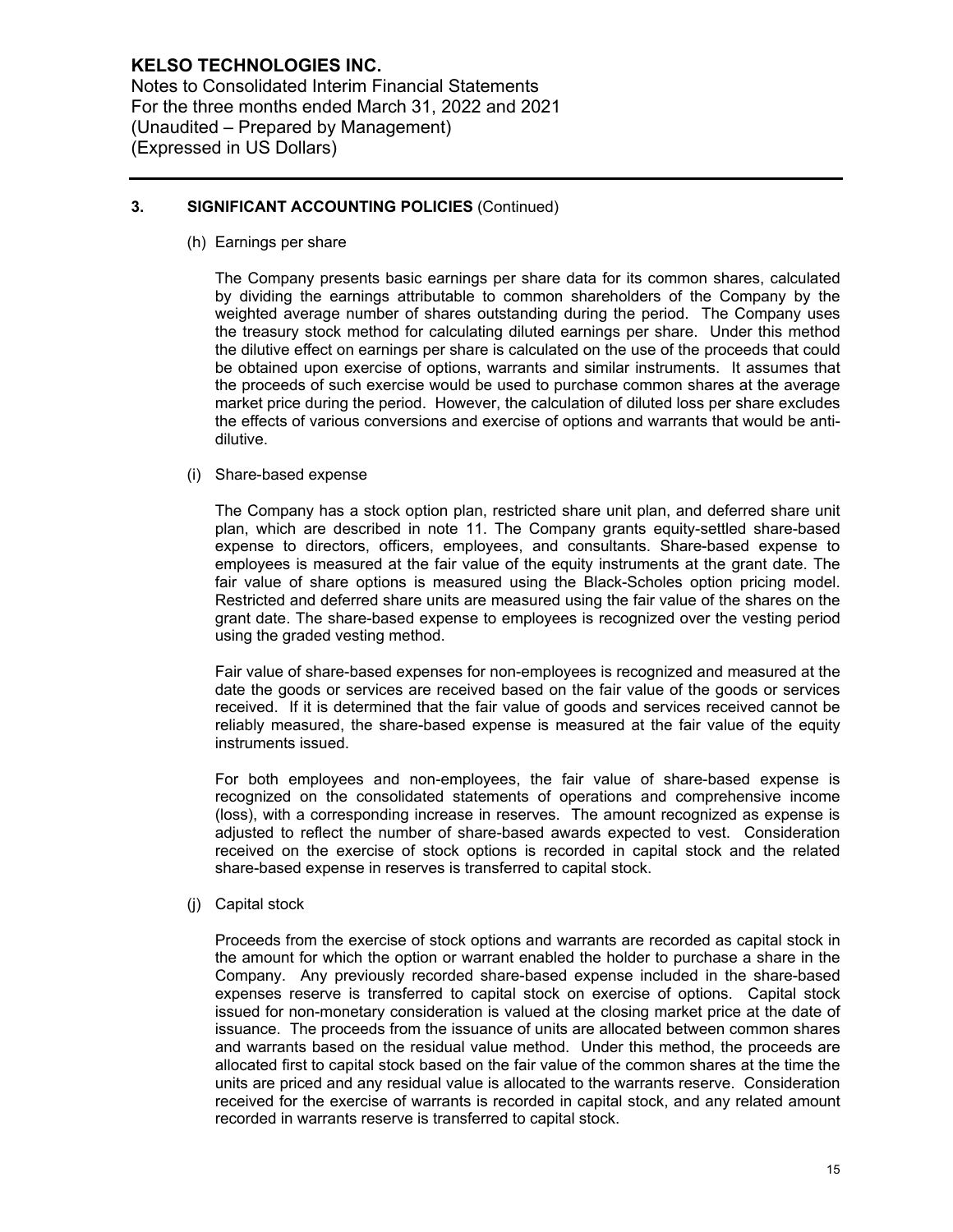Notes to Consolidated Interim Financial Statements For the three months ended March 31, 2022 and 2021 (Unaudited – Prepared by Management) (Expressed in US Dollars)

## **3. SIGNIFICANT ACCOUNTING POLICIES** (Continued)

(j) Capital stock (continued)

Canadian dollar denominated share purchase warrants are classified as a derivative warrant liability under the principles of IFRS 9 *Financial Instruments* (note 10). As the exercise price of the share purchase warrant is fixed in Canadian dollars and the functional currency of the Company is the USD, the share purchase warrants are considered a derivative liability in accordance with IAS 32 *Financial Instruments: Presentation* as a variable amount of cash in the Company's functional currency will be received upon exercise. These types of share purchase warrants are recognized at fair value using a option pricing model at the date of issue. Share purchase warrants are initially recorded as a liability at fair value with any subsequent changes in fair value recognized in profit or loss. Upon exercise of the share purchase warrants with exercise prices in a currency other than the Company's functional currency, the share purchase warrants are revalued at the date of exercise and the total fair value of the exercised share purchase warrants is reallocated to equity. The proceeds generated from the payment of the exercise price are also allocated to equity.

- (k) Financial instruments
	- (i) Financial assets

Initial recognition and measurement

A financial asset is measured initially at fair value plus, for an item not at fair value through profit or loss, transaction costs that are directly attributable to its acquisition or issue. On initial recognition, a financial asset is classified as measured at amortized cost or fair value through profit or loss. A financial asset is measured at amortized cost if it meets the conditions that i) the asset is held within a business model whose objective is to hold assets to collect contractual cash flows, ii) the contractual terms of the financial asset give rise on specified dates to cash flows that are solely payments of principal and interest on the principal amount outstanding, and iii) is not designated as fair value through profit or loss.

### Subsequent measurement

The subsequent measurement of financial assets depends on their classification as follows:

### *Financial assets at fair value through profit or loss*

Financial assets measured at fair value through profit and loss are carried in the consolidated statements of financial position at fair value with changes in fair value therein, recognized in the consolidated statements of operations and comprehensive income (loss). The Company classifies cash as measured at fair value through profit or loss.

### *Financial assets measured at amortized cost*

A financial asset is subsequently measured at amortized cost, using the effective interest method and net of any impairment allowance. The Company classifies accounts receivable and prepaid expenses as measured at amortized cost.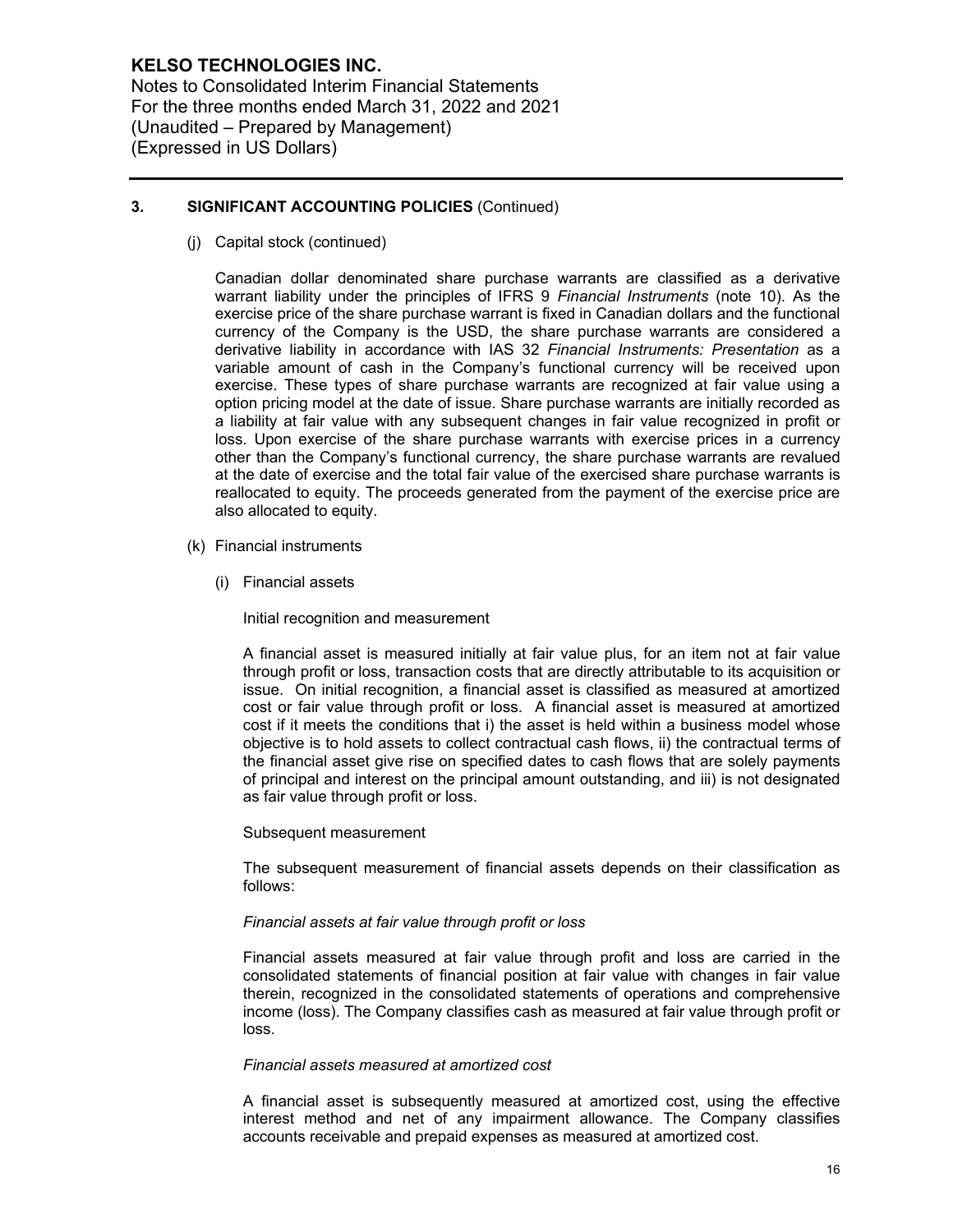Notes to Consolidated Interim Financial Statements For the three months ended March 31, 2022 and 2021 (Unaudited – Prepared by Management) (Expressed in US Dollars)

## **3. SIGNIFICANT ACCOUNTING POLICIES** (Continued)

- (k) Financial instruments (continued)
	- (i) Financial assets (continued)

### **Derecognition**

A financial asset or, where applicable a part of a financial asset or part of a group of similar financial assets is derecognized when:

- the contractual rights to receive cash flows from the asset have expired; or
- the Company has transferred its rights to receive cash flows from the asset or has assumed an obligation to pay the received cash flows in full without material delay to a third party under a 'pass-through' arrangement; and either (a) the Company has transferred substantially all the risks and rewards of the asset, or (b) the Company has neither transferred nor retained substantially all the risks and rewards of the asset, but has transferred control of the asset.
- (ii) Financial liabilities

Financial liabilities are recognized when the Company becomes a party to the contractual provisions of the financial instrument. A financial liability is derecognized when it is extinguished, discharged, cancelled or when it expires. Financial liabilities are classified as either financial liabilities at fair value through profit or loss or financial liabilities subsequently measured at amortized cost. All interest-related charges are reported in profit or loss within interest expense, if applicable.

#### Amortized cost

A financial liability at amortized cost is initially measured at fair value less transaction costs directly attributable to the issuance of the financial liability. Subsequently, the financial liability is measured at amortized cost based on the effective interest rate method.

Fair value through profit or loss ("FVTPL")

A financial liability measured at FVTPL is initially measured at fair value with any associated transaction costs being recognized in profit or loss when incurred. Subsequently, the financial liability is re-measured at fair value, and a gain or loss is recognized in profit or loss in the reporting period in which it arises.

### **Derecognition**

The Company derecognizes a financial liability when the financial liability is discharged, cancelled or expired. Generally, the difference between the carrying amount of the financial liability derecognized and the consideration paid and payable, including any non-cash assets transferred or liabilities assumed, is recognized in the consolidated statements of loss and comprehensive loss.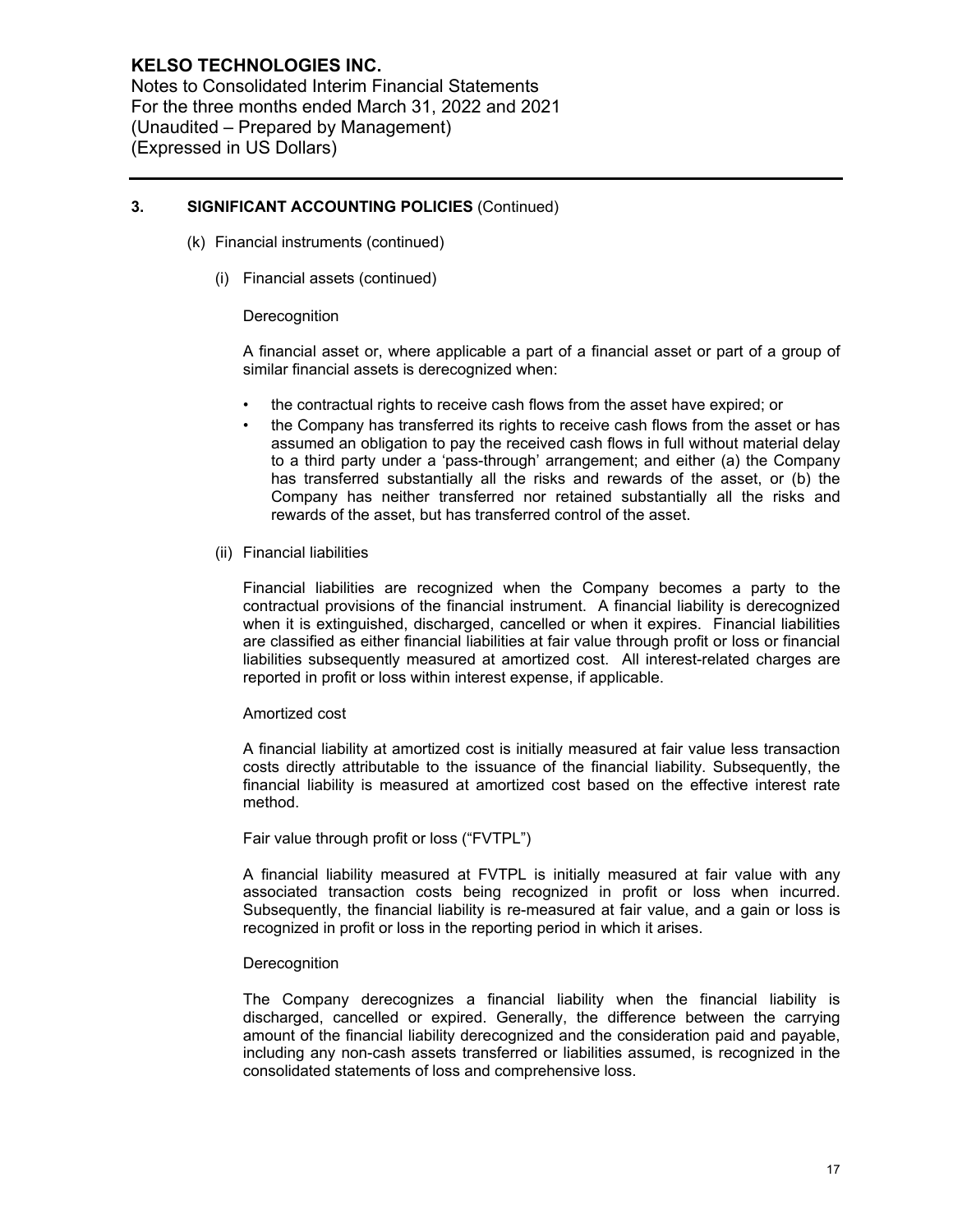Notes to Consolidated Interim Financial Statements For the three months ended March 31, 2022 and 2021 (Unaudited – Prepared by Management) (Expressed in US Dollars)

## **3. SIGNIFICANT ACCOUNTING POLICIES** (Continued)

- (k) Financial instruments (continued)
	- (iii) Fair value hierarchy

The Company categorizes financial instruments measured at fair value at one of three levels according to the reliability of the inputs used to estimate fair values. The fair value of financial assets and financial liabilities included in Level 1 are determined by reference to quoted prices in active markets for identical assets and liabilities. Financial assets and liabilities in Level 2 are valued using inputs other than quoted prices for which all significant inputs are based on observable market data. Level 3 valuations are based on inputs that are not based on observable market data.

(l) Leases

At inception, the Company assesses whether a contract contains an embedded lease. A contract contains a lease when the contract conveys a right to control the use of an identified asset for a period of time in exchange for consideration.

The Company, as lessee, is required to recognize a right-of-use asset ("ROU asset"), representing its right to use the underlying asset, and a lease liability, representing its obligation to make lease payments.

IFRS 16 *Leases*, provides a single lessee accounting model, requiring lessees to recognize assets and liabilities for all leases unless the lease term is 12 months or less or the underlying asset has a low value.

The Company recognizes a ROU asset and a lease liability at the commencement of the lease. The ROU asset is initially measured based on the present value of lease payments, plus initial direct cost, less any incentives received. It is subsequently measured at cost less accumulated amortization, impairment losses and adjusted for certain remeasurements of the lease liability. The ROU asset is amortized from the commencement date over the shorter of the lease term or the useful life of the underlying asset. The ROU asset is subject to testing for impairment if there is an indicator of impairment.

The lease liability is initially measured at the present value of the lease payments that are not paid at the commencement date, discounted by the interest rate implicit in the lease, or if that rate cannot be readily determined, the incremental borrowing rate. The incremental borrowing rate is the rate which the operation would have to pay to borrow over a similar term and with similar security, the funds necessary to obtain an asset of similar value to the ROU asset in a similar economic environment.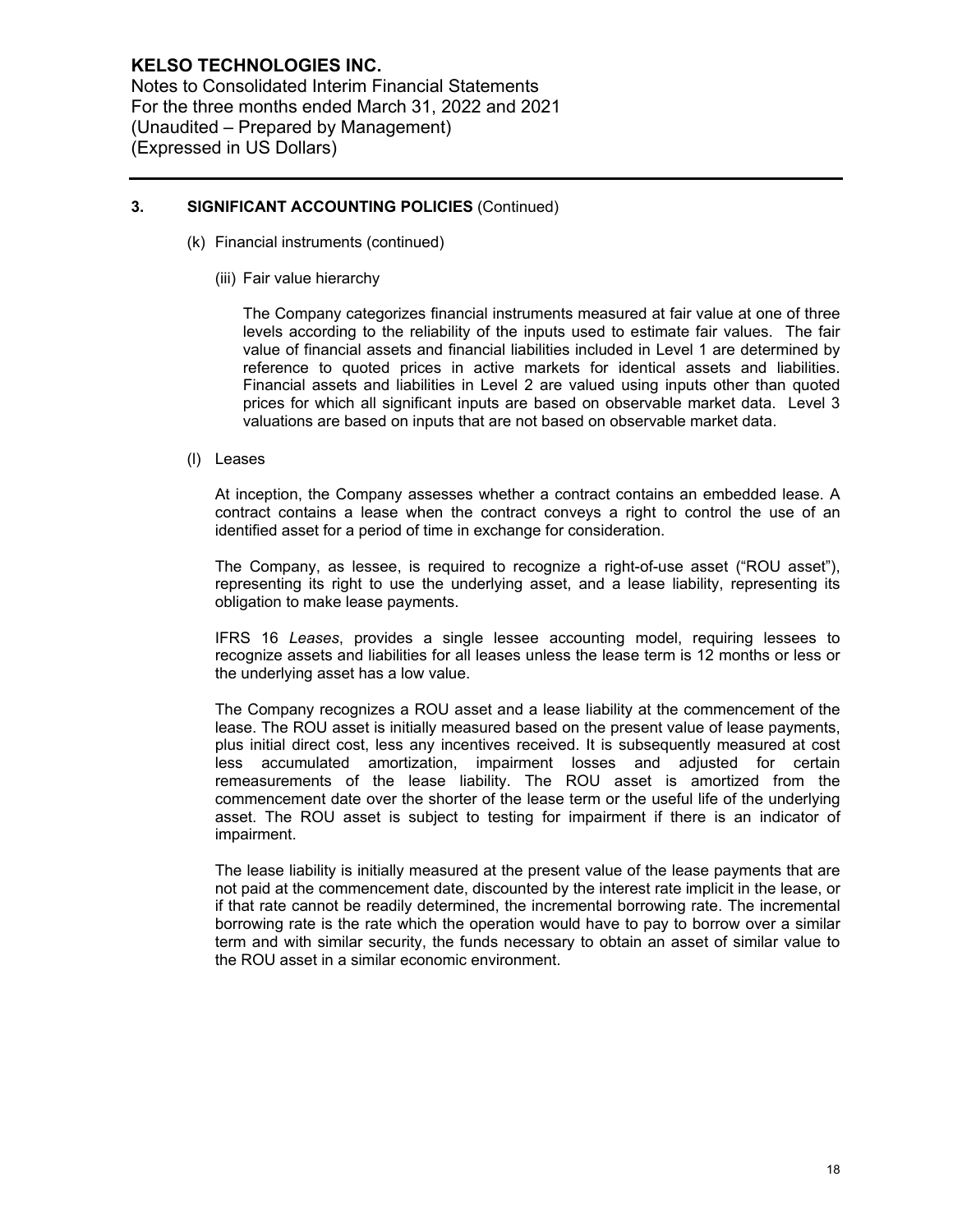Notes to Consolidated Interim Financial Statements For the three months ended March 31, 2022 and 2021 (Unaudited – Prepared by Management) (Expressed in US Dollars)

## **3. SIGNIFICANT ACCOUNTING POLICIES** (Continued)

(l) Leases (continued)

Lease payments included in the measurement of the lease liability are comprised of:

- fixed payments, including in-substance fixed payments;
- variable lease payments that depend on an index or a rate, initially measured using the index or rate as at the commencement date;
- amounts expected to be payable under a residual value quarantee;
- the exercise price under a purchase option that the Company is reasonably certain to exercise;
- lease payments in an optional renewal period if the Company is reasonably certain to exercise an extension option; and
- penalties for early termination of a lease unless the Company is reasonably certain not to terminate early.

The lease liability is subsequently increased by the interest cost on the lease liability and decreased by lease payments made. It is remeasured when there is a change in future lease payments arising from a change in an index or a rate, a change in the estimate of the amount expected to be payable under a residual value guarantee, or as appropriate, changes in the assessment of whether a purchase or extension option is reasonably certain to be exercised or a termination option is reasonably certain not to be exercised.

Variable lease payments that do not depend on an index or a rate not included in the initial measurement of the ROU asset and lease liability are recognized as an expense in profit or loss in the period in which they are incurred.

The ROU assets are presented within "Property, plant and equipment" and the lease liabilities are presented in "Lease liability" on the consolidated interim statements of financial position.

## **4. CAPITAL MANAGEMENT**

The Company considers its capital to be comprised of shareholders' equity.

The Company's objectives in managing its capital are to maintain its ability to continue as a going concern and to further develop its business. To effectively manage the Company's capital requirements, the Company has a planning and budgeting process in place to meet its strategic goals.

In order to facilitate the management of its capital requirements, the Company prepares expenditure budgets that are updated as necessary depending on various factors, including successful capital deployment and general industry conditions. Management reviews the capital structure on a regular basis to ensure the above objectives are met. There have been no changes to the Company's approach to capital management during the three months ended March 31, 2022. There are no externally imposed restrictions on the Company's capital.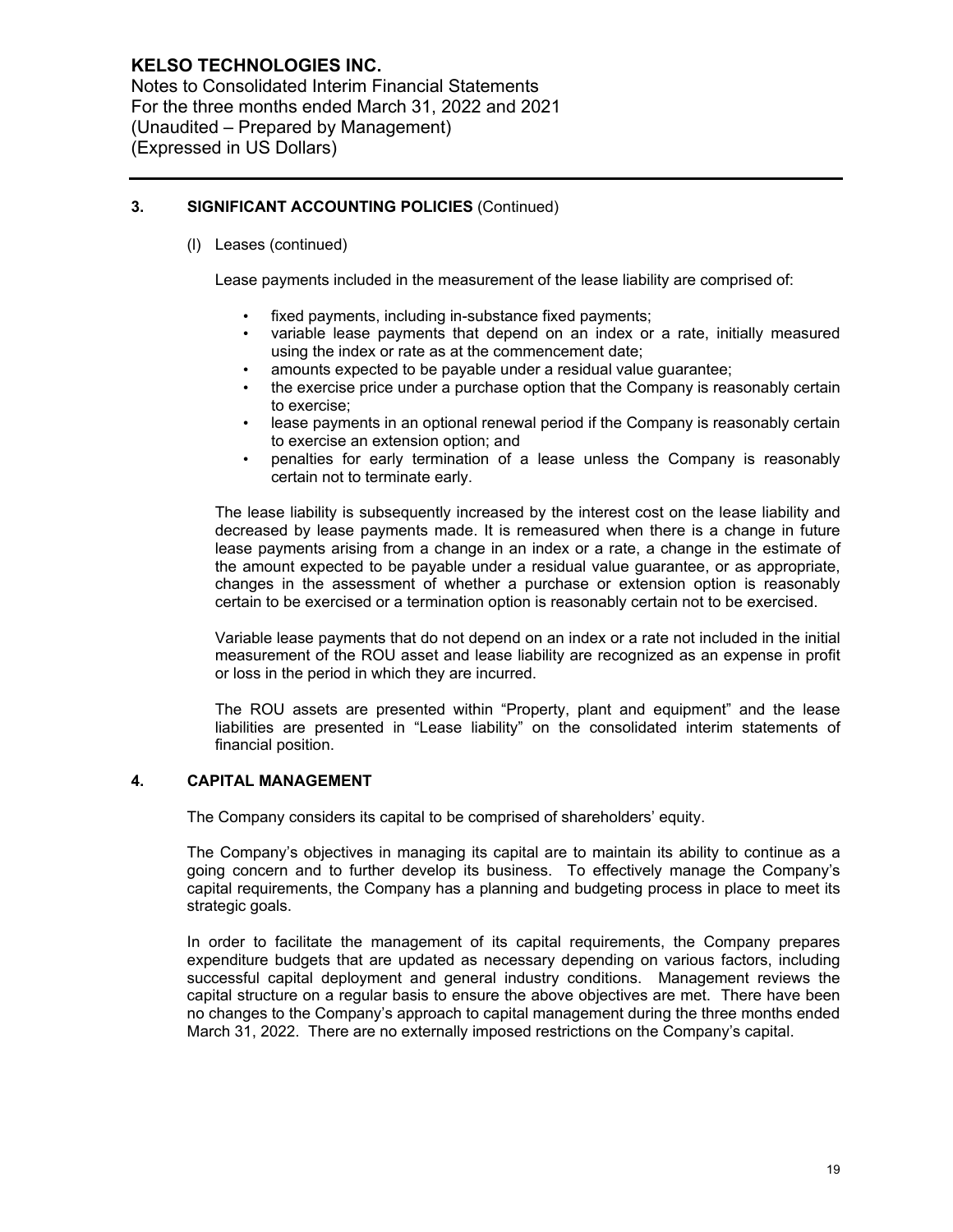Notes to Consolidated Interim Financial Statements For the three months ended March 31, 2022 and 2021 (Unaudited – Prepared by Management) (Expressed in US Dollars)

## **5. FINANCIAL INSTRUMENTS**

Financial instruments are agreements between two parties that result in promises to pay or receive cash or equity instruments. The Company's financial instruments classified as level 1 in the fair value hierarchy are cash, accounts receivable, and accounts payable and accrued liabilities and income tax payable, as their carrying values approximate their fair values due to their short-term nature. The lease liability and derivative warrant liability are classified as level 3.

The Company has exposure to the following risks from its use of financial instruments:

- Credit risk:
- Liquidity risk; and
- Market risk.
- (a) Credit risk

Credit risk is the risk that one party to a financial instrument will cause a financial loss for the other party by failing to discharge an obligation. Cash are placed with major Canadian and US financial institutions and the Company's concentration of credit risk for cash and maximum exposure thereto is \$2,782,758 (2021 – \$3,377,464).

With respect to its accounts receivable, the Company assesses the credit rating of all customers and maintains provisions for potential credit losses, and any such losses to date have been within management's expectations. The Company's credit risk with respect to accounts receivable and maximum exposure thereto is \$1,375,094 (2021 – \$807,009). The Company's concentration of credit risk for accounts receivable with respect to its significant customers is as follows: Customer A is \$450,312 (2021 – \$93,865), Customer B is \$86,898 (2021 – \$25,009) and Customer C is \$357,982 (2021 – \$47,250) and Customer D is \$120,215 (2021 – \$155,520) (Note 15).

To reduce the credit risk of accounts receivable, the Company regularly reviews the collectability of the accounts receivable to ensure there is no indication that these amounts will not be fully recoverable. The Company's aging of accounts receivable, excluding goods and services tax receivable, at March 31, 2022 and December 31, 2021 is as follows:

|                  |    | <b>March 31, 2022</b> |   | December 31, 2021 |
|------------------|----|-----------------------|---|-------------------|
| Current          | \$ | 973,728               | S | 341.746           |
| $1 - 60$ days    |    | 339,600               |   | 319,346           |
| 60 days and over |    | 18,114                |   | 27,952            |
|                  | S  | 1,331,142             |   | 689,044           |

### (b) Liquidity risk

Liquidity risk is the risk that the Company will be unable to meet its financial obligations as they fall due. The Company's approach to managing liquidity risk is to ensure, as far as possible, that it will have sufficient liquid funds to meet its liabilities when due, under both normal and stressed conditions, without incurring unacceptable losses or risking damage to the Company's reputation.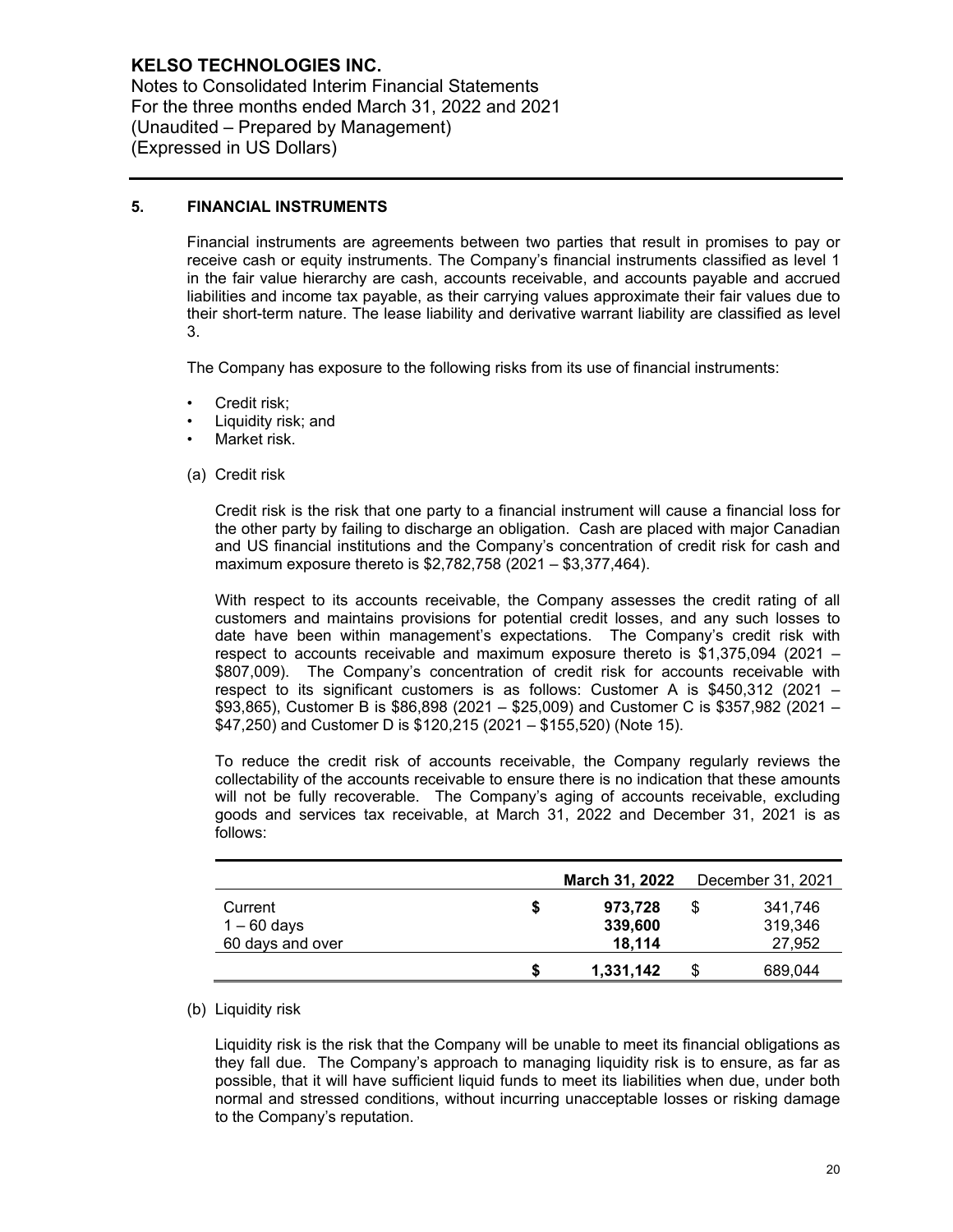Notes to Consolidated Interim Financial Statements For the three months ended March 31, 2022 and 2021 (Unaudited – Prepared by Management) (Expressed in US Dollars)

## **5. FINANCIAL INSTRUMENTS** (Continued)

(b) Liquidity risk (continued)

At March 31, 2022, the Company has \$2,782,758 (2021 – \$3,377,464) of cash to settle current liabilities of \$1,091,656 (2021 – \$1,210,356) consisting of the following: accounts payable and accrued liabilities of \$976,775 (2021 – \$1,118,573), due to related parties of \$23,098 (2021 – \$Nil), income tax payable of \$Nil (2021 – \$Nil) and current portion of lease liability of \$91,783 (2021 – \$91,783). All payables classified as current liabilities are due within a year. The amount of the Company's remaining undiscounted contractual maturities for the lease liabilities is approximately \$291,858 (2021 – \$307,456) which are due between one to five years (Note 9).

(c) Market risk

The significant market risks to which the Company could be exposed are interest rate risk and currency risk.

(i) Interest rate risk

Interest rate risk is the risk that the fair value or future cash flows will fluctuate as a result of changes in market interest rates. The Company is not exposed to significant interest rate risk.

(ii) Currency risk

The Company is exposed to currency risk to the extent expenditures incurred or funds received, and balances maintained by the Company are denominated in Canadian dollars ("CAD"). The Company does not manage currency risk through hedging or other currency management tools.

As at March 31, 2022 the Company had the following net monetary assets denominated in CAD (amounts presented in USD):

|                                          |   | March 31, 2022 | December 31, 2021 |
|------------------------------------------|---|----------------|-------------------|
| Cash                                     | S | 981.058        | 1,210,548         |
| Accounts receivable                      |   | 43.952         | 116.186           |
| Accounts payable and accrued liabilities |   | (15,002)       | (116, 573)        |
|                                          |   | 1.010.008      | 1,210,161         |

Based on the above, assuming all other variables remain constant, a 1% (2021 – 1%) weakening or strengthening of the USD against the CAD would result in approximately \$10,100 (2021 – \$12,102) foreign exchange loss or gain in the consolidated interim statements of operations and comprehensive income (loss).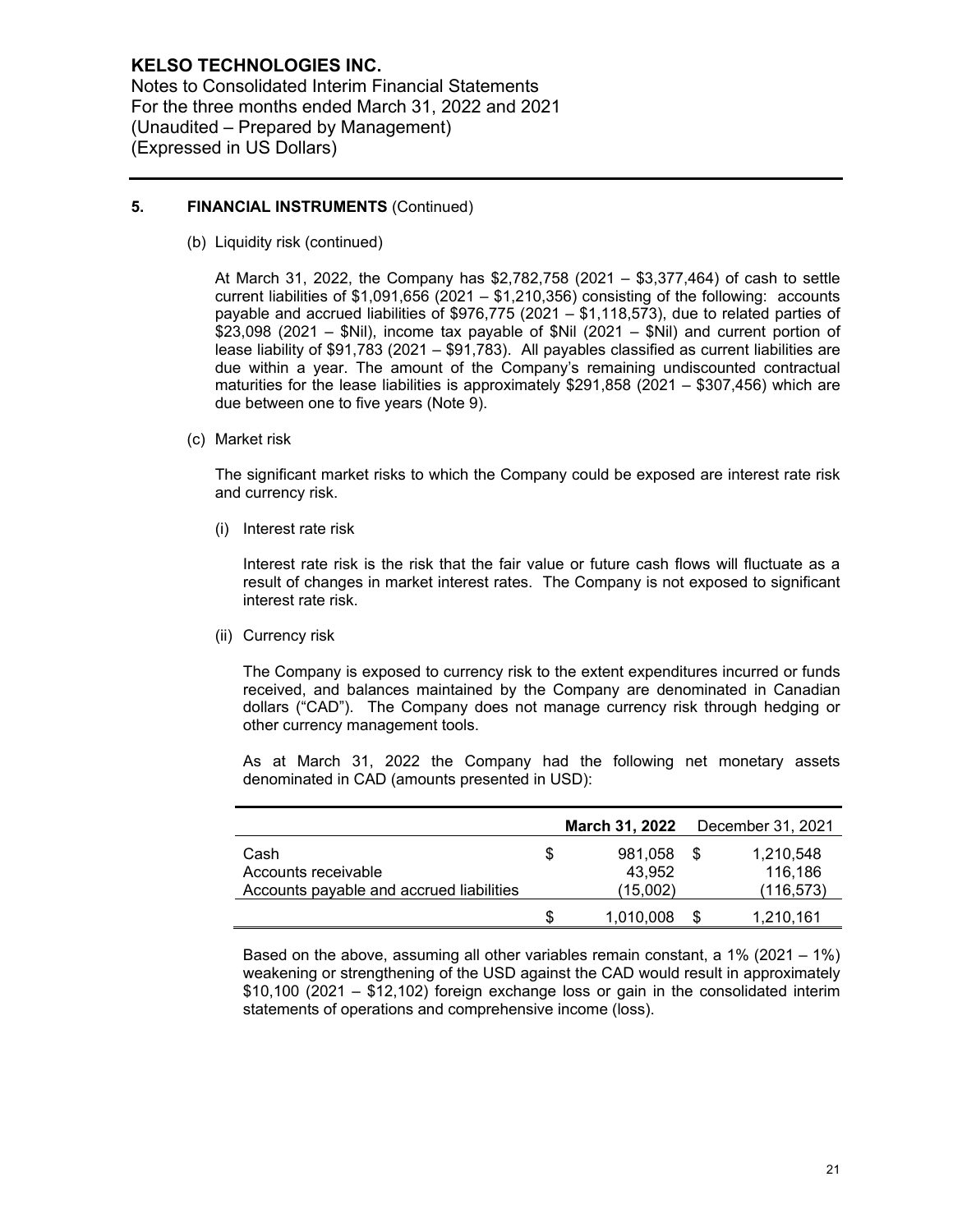Notes to Consolidated Interim Financial Statements For the three months ended March 31, 2022 and 2021 (Unaudited – Prepared by Management) (Expressed in US Dollars)

# **6. INVENTORY**

|                                              |   | <b>March 31, 2022</b> |    | December 31, 2021    |
|----------------------------------------------|---|-----------------------|----|----------------------|
| Finished goods<br>Raw materials and supplies | S | 174.580<br>5,368,716  | \$ | 172.865<br>5,361,693 |
|                                              |   | 5.543.296             | S  | 5,534,558            |

Included in cost of goods sold is  $$1,155,235, (2021 - $492,003)$  of direct material costs recognized as expense. Inventory write-off during the period was \$Nil (2021 – \$Nil).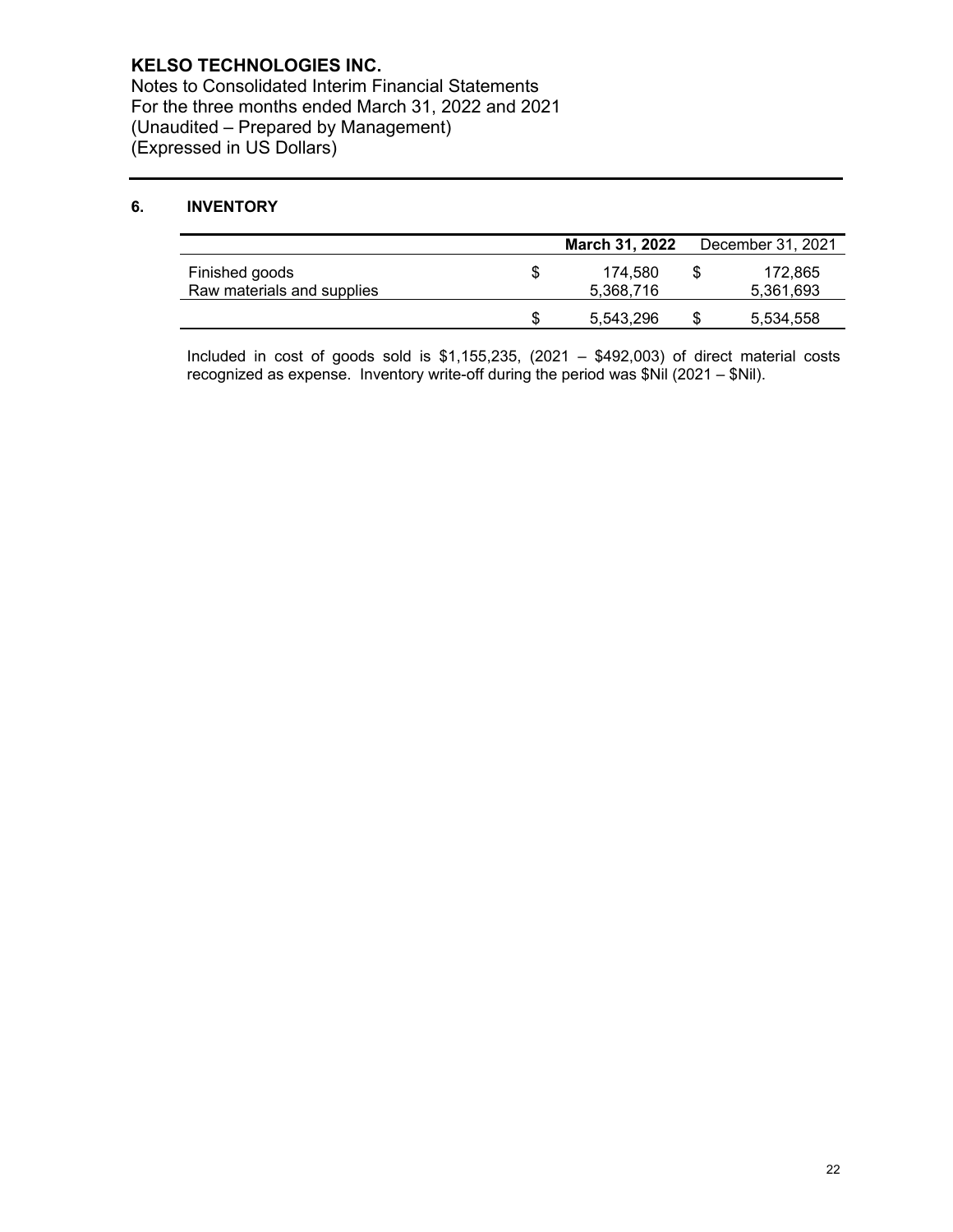Notes to Consolidated Interim Financial Statements For the three months ended March 31, 2022 and 2021 (Unaudited – Prepared by Management) (Expressed in US Dollars)

## **7. PROPERTY, PLANT AND EQUIPMENT**

|                                                             |                                |                 | Leasehold    | Production          |                                    |                           |                                   |
|-------------------------------------------------------------|--------------------------------|-----------------|--------------|---------------------|------------------------------------|---------------------------|-----------------------------------|
| Cost                                                        | Land                           | <b>Building</b> | Improvements | Equipment           | Prototypes                         | <b>ROU Asset</b>          | Total                             |
| Balance, December 31, 2020<br>Additions                     | \$<br>12,558                   | \$2,963,983     | \$<br>43,715 | \$992,615<br>31,611 | \$2,497,845<br>85,156              | 117.004<br>\$.<br>199,466 | \$6,627,720<br>316,233            |
| Balance, December 31, 2021<br>Additions<br><b>Disposals</b> | \$<br>12,558                   | \$2,963,983     | \$<br>43,715 | \$1,024,226         | \$2,583,001<br>54,867<br>(73, 223) | \$<br>316,470             | \$6,943,953<br>54,867<br>(73,223) |
| Balance, March 31, 2022                                     | \$<br>12,558                   | \$2,963,983     | \$<br>43,715 | \$1,024,226         | \$2,564,645                        | 316.470<br>\$             | \$6,925,597                       |
| <b>Accumulated Amortization</b>                             |                                |                 |              |                     |                                    |                           |                                   |
| Balance, December 31, 2020                                  | \$<br>$\overline{\phantom{a}}$ | 707.558<br>S    | \$<br>38.536 | \$ 647.290          | \$<br>949.655                      | 86.104<br>\$.             | \$2,429,143                       |
| Amortization                                                |                                | 90,257          | 1.036        | 76,346              | 1.027.480                          | 80,766                    | 1,268,916                         |
| Balance, December 31, 2021                                  | \$                             | 797,815         | \$<br>39,572 | \$716,167           | \$<br>1,977,135                    | \$<br>166,870             | \$3,697,559                       |
| Amortization                                                |                                | 23,463          | 324          | 14.913              | 161,716                            | 15,747                    | 216,163                           |
| Disposals                                                   |                                |                 |              |                     | (14,883)                           |                           | (14,883)                          |
| Balance, March 31, 2022                                     | \$                             | \$821,278       | \$<br>39,896 | \$731.080           | \$2,123,968                        | 182,619<br>\$             | \$3,898,839                       |
| <b>Carrying Value</b>                                       |                                |                 |              |                     |                                    |                           |                                   |
| March 31, 2022                                              | 12,558                         | \$2,142,708     | \$<br>3.819  | \$293,146           | \$<br>440.677                      | 133,851<br>\$.            | \$3,026,758                       |
| December 31, 2021                                           | 12,558                         | \$2,166,168     | \$<br>4,143  | \$ 308.059          | 605.866                            | 149,600                   | \$3,246,394                       |

Included in cost of goods sold is \$32,895 (2021 – \$32,895) of amortization related to property, plant and equipment.

Included in expenses is \$101,892 (2021 – \$37,345) of amortization related to property, plant and equipment.

Included in research is \$157,372 (2021 – \$Nil) of amortization related to property, plant and equipment.

Included in prototype additions are vehicles under lease of \$73,223 (2021 – \$73,223).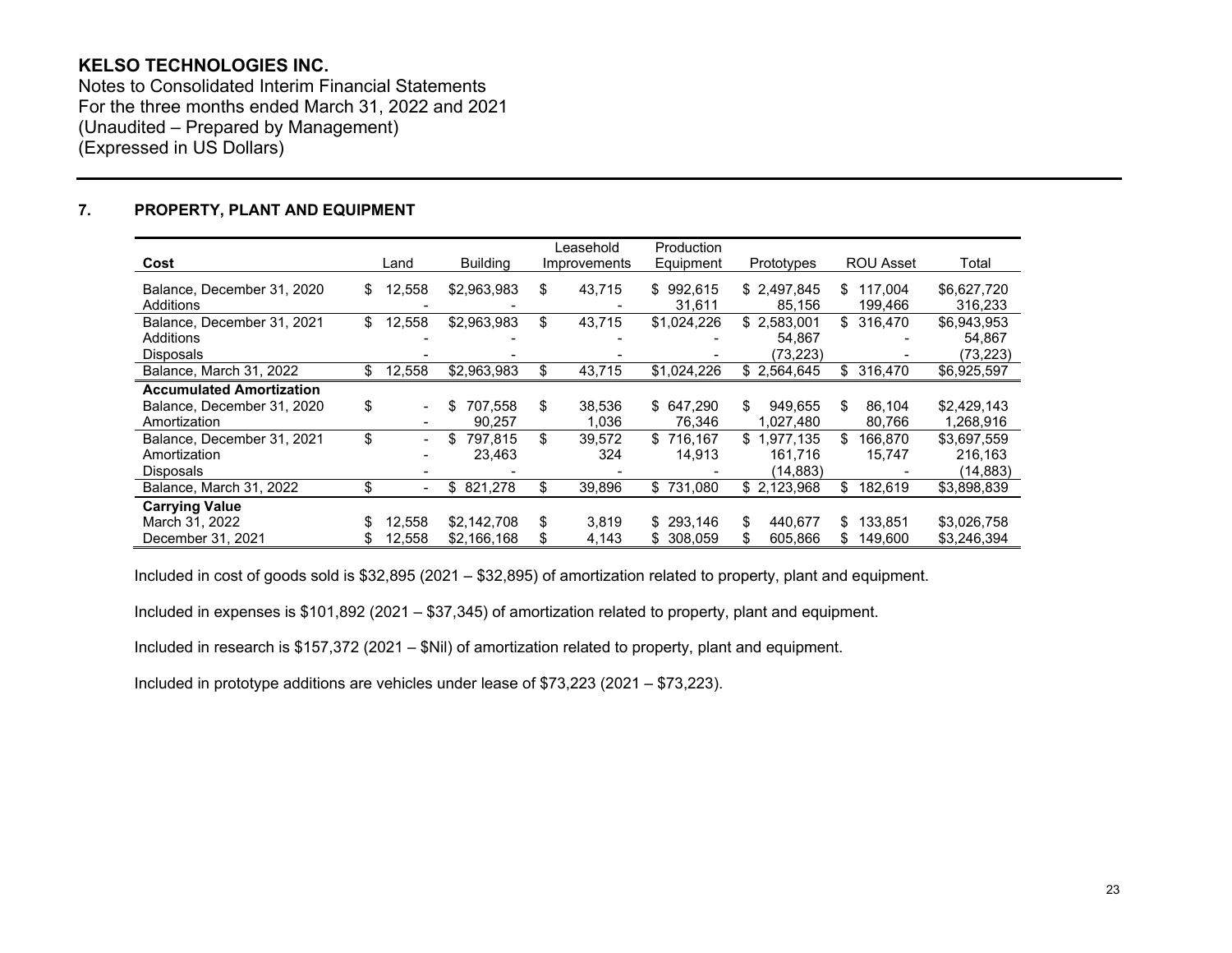Notes to Consolidated Interim Financial Statements For three months ended March 31, 2022 and 2021 (Unaudited – Prepared by Management) (Expressed in US Dollars)

## **8. INTANGIBLE ASSETS**

|                                         | Intellectual |        |     |         |    |          |    |         |
|-----------------------------------------|--------------|--------|-----|---------|----|----------|----|---------|
| Cost                                    |              | Patent |     | Rights  |    | Property |    | Total   |
| Balance, December 31, 2021<br>Additions | \$           | 40,840 | \$. | 672,959 | \$ | 169,973  | S  | 883,772 |
| Balance, March 31, 2022                 | \$           | 40,840 | S   | 672,959 | \$ | 169,973  | S  | 883,772 |
| <b>Accumulated Amortization</b>         |              |        |     |         |    |          |    |         |
| Balance, December 31, 2020              | \$           | 40,840 | S   | 65,000  | \$ |          | \$ | 105,840 |
| Amortization                            |              |        |     | 303.980 |    |          |    | 303,980 |
| Balance, December 31, 2021              | \$           | 40,840 | \$  | 368,980 | \$ |          | \$ | 409,820 |
| Amortization                            |              |        |     | 75,995  |    |          |    | 75,995  |
| Balance, March 31, 2022                 | \$           | 40,840 | S   | 444.975 | \$ |          | \$ | 485,815 |
| <b>Carrying Value</b>                   |              |        |     |         |    |          |    |         |
| March 31, 2022                          | \$           |        | \$  | 227.984 | \$ | 169,973  | \$ | 397,957 |
| December 31, 2021                       |              |        |     | 303,979 |    | 169.973  | \$ | 473,952 |

During the year ended December 31, 2010, the Company entered into an agreement to acquire a patent related to their manway securement systems. The Company is obligated to pay a 5% royalty in accordance with the agreement (Note 15).

On November 10, 2016, the Company entered into a technology development agreement to acquire all intellectual property rights (the "Products") of G & J Technologies, Inc. (the "Vendor") for consideration of \$217,946, consisting of \$25,000 in cash and 250,000 common shares with a fair value of \$192,946. The shares were issued during the year ended December 31, 2017. On November 10, 2016, the Vendor also entered into a consulting agreement with the Company for a fee of \$10,000 per month.

In addition, the Company will pay an additional \$75,000 in cash and issue 750,000 common shares of the Company to the Vendor based on the following milestones:

- \$25,000 cash and 250,000 common shares issuable on the filing of the first new patent application related to the Products (the Company paid the cash and issued the shares with a fair value of \$208,486 during the year ended December 31, 2017);
- \$25,000 cash and 250,000 common shares issuable on the successful completion of a production prototype for the first Product (the Company accrued for the cash payment and shares to be issued with a fair value of \$131,527 at December 31, 2017); the cash and shares were issued during the year ended December 31, 2018; and
- \$25,000 cash and 250,000 common shares issuable on the completion of the sale of the first ten commercial vehicles incorporating the Products.

The Company is also required to pay a royalty to the Vendor of 2.5% of the net sales earned by the Company, to be paid within 30 days of the end of each calendar quarter. As at March 31, 2022 the Company has not earned any revenue from the sale of the Products.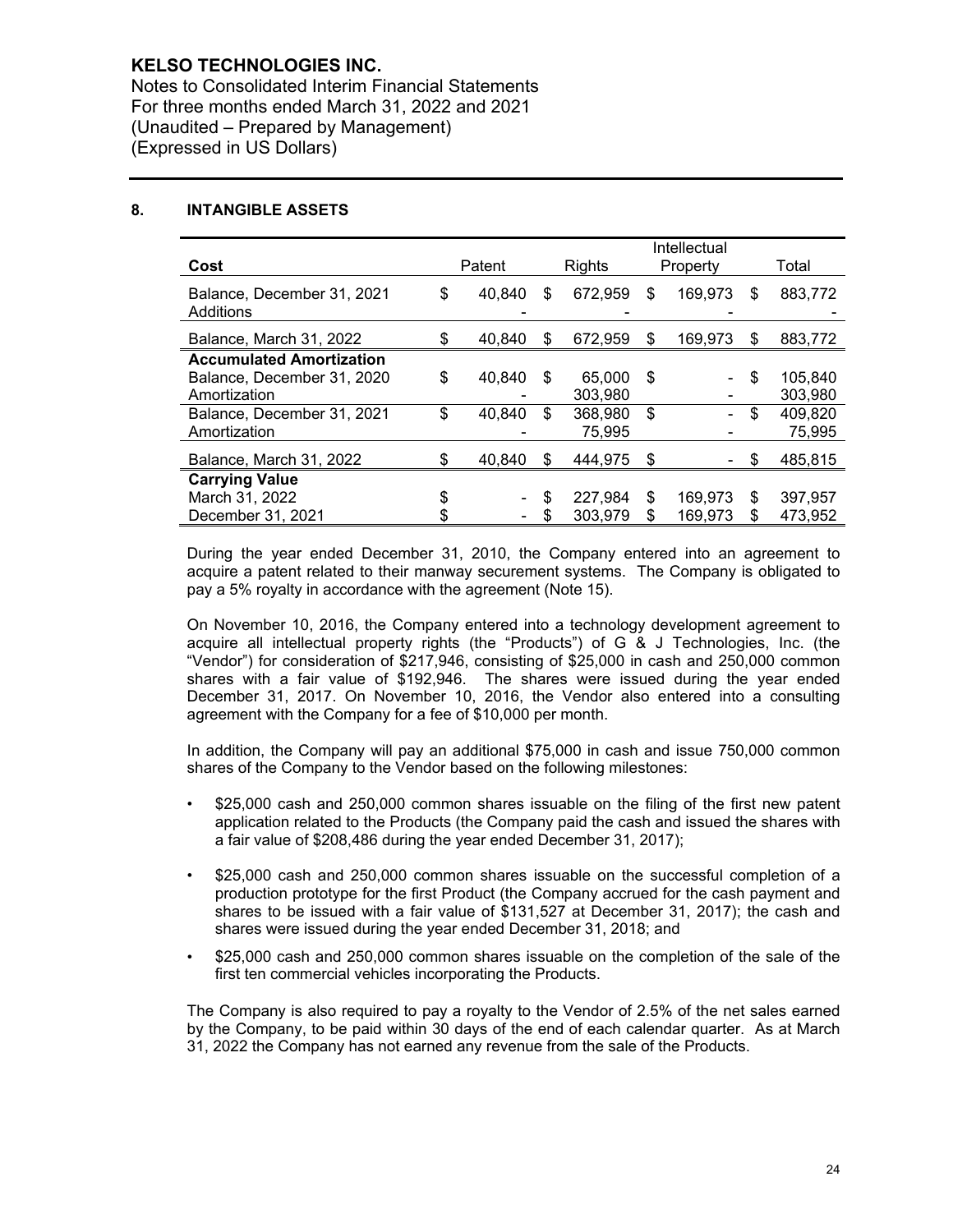Notes to Consolidated Interim Financial Statements For three months ended March 31, 2022 and 2021 (Unaudited – Prepared by Management) (Expressed in US Dollars)

## **8. INTANGIBLE ASSETS** (Continued)

On March 3, 2021, the Company terminated the technology development agreement, including the consulting agreement for \$10,000 per month. The Company will still maintain all intellectual property rights acquired under the agreement and will still be liable for the 2.5% royalty. This termination is currently in the arbitration process pursuant to the terms of the agreement.

On October 25, 2021, the Company entered into a technology services agreement with a thirdparty developer (the "Agreement") to further develop its internal intellectual property related to the active suspension control system for no road vehicles. The Agreement consists of total payments of \$650,734 (\$825,000 CAD) over the term which is estimated to be eight months. Intellectual property developed under the Agreement will be the property of the Company and certain background technology of the developer will be licensed by the Company for the purpose of manufacturing and selling the related products. The royalty payment for the license will be \$27,000 CAD per year for a period of 10 years (the "License Fee") with the first year fee waived and the second year discounted 50%. If the Company purchases a minimum of 10 control systems designed under the Agreement in any year, the License Fee for that year will be waived. The Company may receive an unrestricted license to use the background technology of the developer at any time by paying the cumulative remaining License Fees plus a one-time payment of \$50,000.

During the three months ended March 31, 2022, the Company incurred a total of \$Nil (2021 – \$56,416) with this vendor which was capitalized to intellectual property. In addition, the Company had a deposit of  $$127,643$  (2021 –  $$127,643$ ) at March 31, 2022 to be applied over the term of the Agreement.

## **9. LEASE LIABILITY**

The Company has lease agreements for its warehouse space in Kelowna, British Columbia and for vehicles used in the development of prototypes (Note 7).

The continuity of the lease liability for the three months ended March 31, 2022 and December 31, 2021 is as follows:

| Lease liability                                   | Warehouse     | Vehicles      |     | Total      |
|---------------------------------------------------|---------------|---------------|-----|------------|
| Lease liability, as of December 31, 2020          | \$<br>31,418  | \$<br>117,831 | \$  | 149,249    |
| Additions                                         | 199,466       | 43,491        |     | 242,957    |
| Lease payments                                    | (84, 353)     | (31, 769)     |     | (116, 122) |
| Lease interest                                    | 6,757         | 4,871         |     | 11,628     |
| Lease liability, December 31, 2021                | \$<br>153,288 | \$<br>134,424 | S   | 287,712    |
| Additions                                         | ٠             |               |     |            |
| <b>Disposals</b>                                  |               | (44,631)      |     | (43, 431)  |
| Lease payments                                    | (17, 441)     | (7, 841)      |     | (25, 282)  |
| Lease interest                                    | 1,842         | 840           |     | 2,682      |
| Leasing liability recognized as of March 31, 2022 | \$<br>137,689 | \$<br>83,992  | \$  | 221,682    |
|                                                   |               |               |     |            |
| Current portion                                   | \$<br>65,886  | \$<br>25.896  | \$  | 91,782     |
| Long-term portion                                 | 71,803        | 58,096        |     | 129,900    |
|                                                   | \$<br>137,689 | \$<br>83,992  | \$. | 221,682    |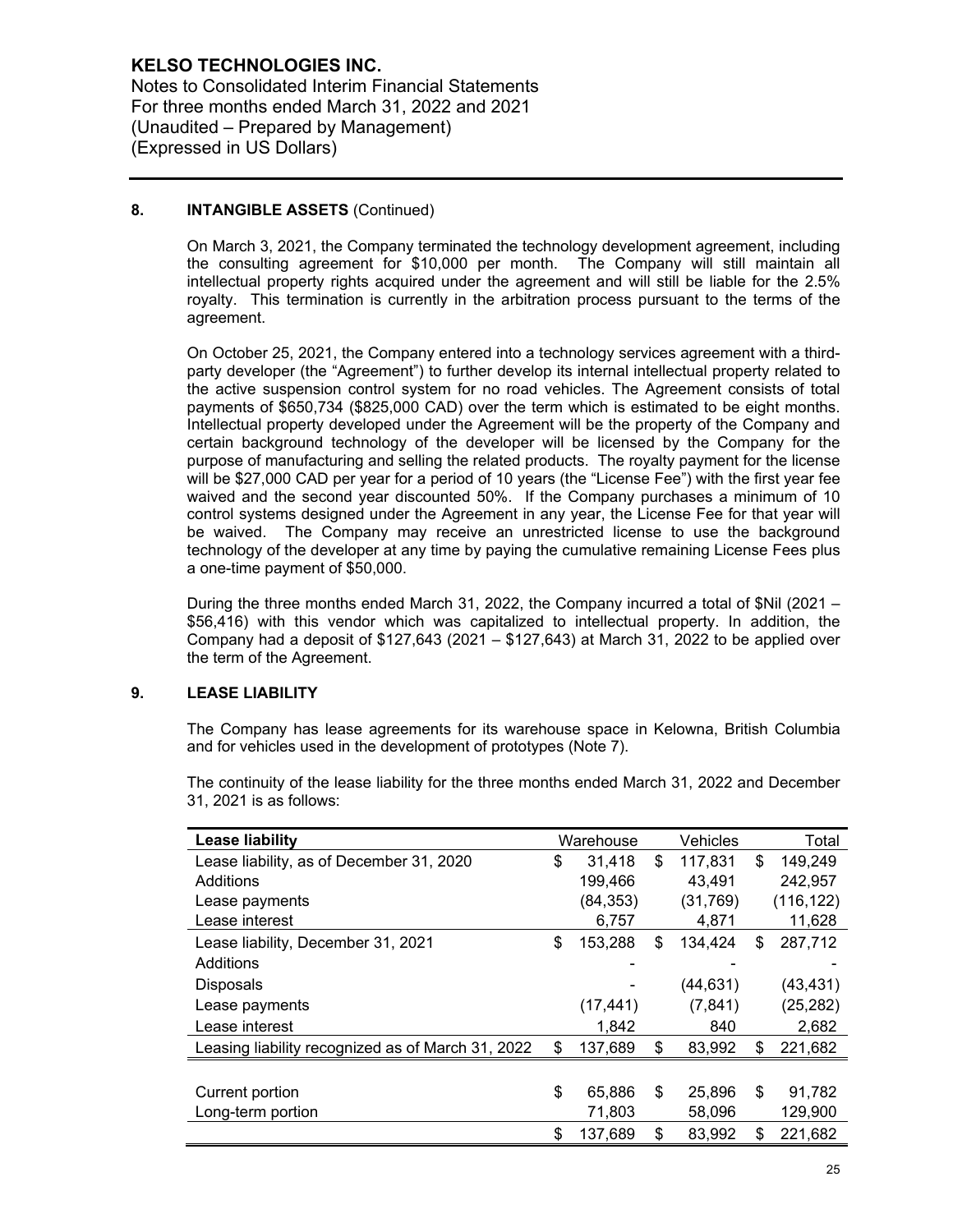Notes to Consolidated Interim Financial Statements For three months ended March 31, 2022 and 2021 (Unaudited – Prepared by Management) (Expressed in US Dollars)

## **9. LEASE LIABILITY** (Continued)

The Company's non-current contractual lease obligations are as follows:

| Year | Amount        |
|------|---------------|
| 2022 | \$<br>87,806  |
| 2023 | 135,419       |
| 2024 | 37,855        |
| 2025 | 12,342        |
| 2026 | 7,049         |
| 2027 | 7,049         |
| 2028 | 4,338         |
|      | \$<br>291,858 |

## **10. DERIVATIVE WARRANT LIABILITY**

The Company's derivative warrant liability arises as a result of the issuance of warrants exercisable in CAD. As the denomination is different from the Company's USD functional currency, the Company recognizes a derivative liability for these warrants and remeasures the liability at the end of each reporting period.

Changes in respect of the Company's derivative warrant liability are as follows:

| Balance, December 31, 2019 and December 31, 2020 | . .       |
|--------------------------------------------------|-----------|
| Fair value of warrants issued                    | 925.737   |
| Fair value of adiustment                         | (658.626) |
| Balance, March 31, 2022 and December 31, 2021    | 267,111   |

Valuation of the derivative warrant liability requires the use of highly subjective estimates and assumptions. The expected volatility used is based on the Company's historical share prices. The risk-free interest rate for the periods within the expected life of the warrants is based on Canadian government benchmark bond with an approximate equivalent term. The expected life is based on the contractual term. Changes in the underlying assumptions can materially affect the fair value estimates.

On December 31, 2021, the Company revalued the derivative warrant liability at an estimated fair value of \$267,111. The Company uses an option pricing model to estimate the liability's fair value. The following weighted average assumptions were used:

|                         | As of<br>December 31, 2021 | At Issuance -<br>March 4, 2021 |
|-------------------------|----------------------------|--------------------------------|
| Risk-free interest rate | 0.95%                      | 0.28%                          |
| <b>Expected life</b>    | 1.17 years                 | 2.00 years                     |
| Annualized volatility   | 96.32%                     | 81.02%                         |
| Dividend yield          | $0.00\%$                   | $0.00\%$                       |
| Fair value per warrant  | \$0.08                     | \$0.26                         |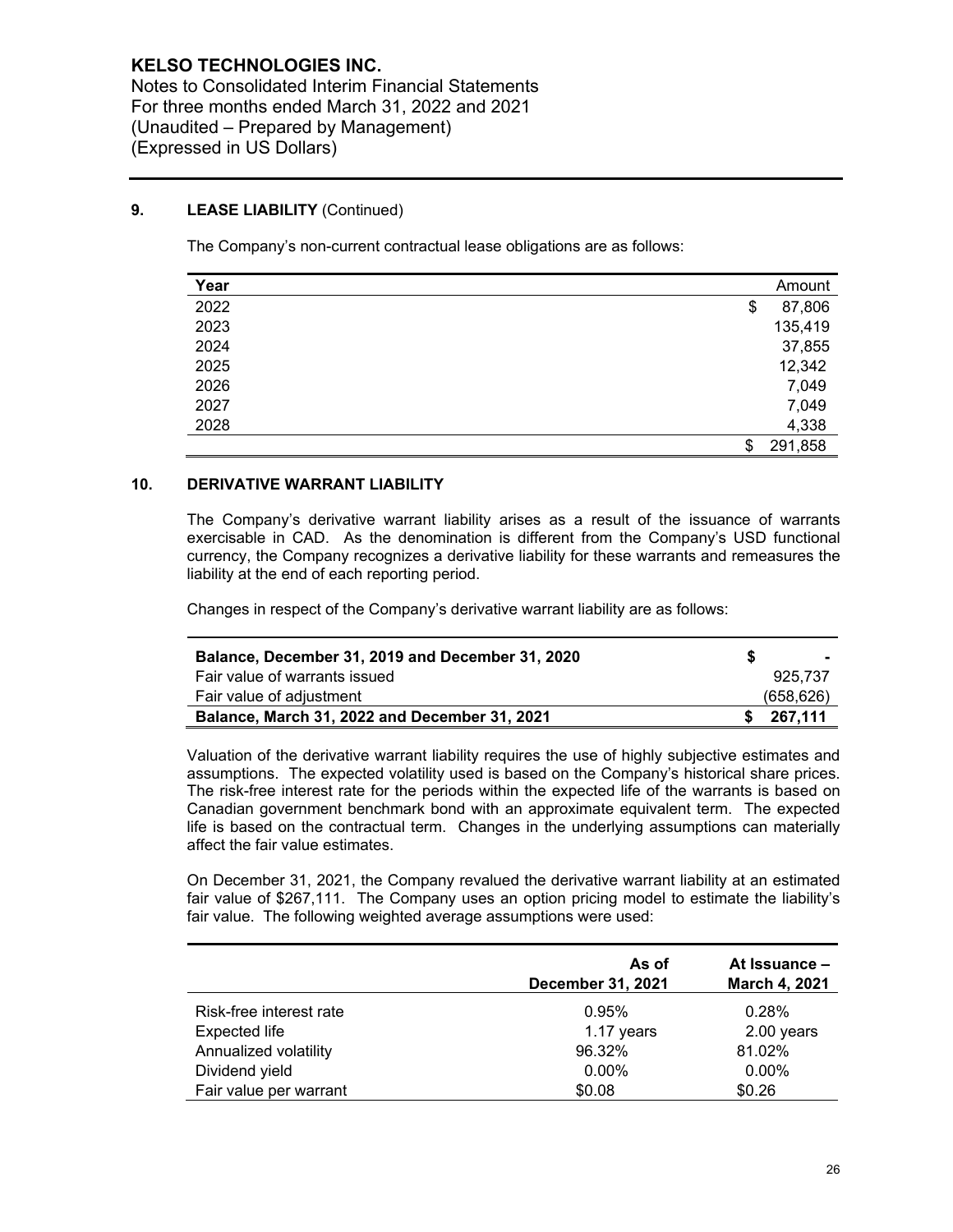Notes to Consolidated Interim Financial Statements For three months ended March 31, 2022 and 2021 (Unaudited – Prepared by Management) (Expressed in US Dollars)

## **11. CAPITAL STOCK**

Authorized:

Unlimited Class A non-cumulative, preferred shares without par value, of which 5,000,000 are designated Class A, convertible, voting, preferred shares. No preferred shares have been issued.

Unlimited common shares without par value.

a) Common shares

During the year ended December 31, 2021, the Company issued 7,000,000 units at \$0.91 CAD per unit pursuant to a private placement for gross proceeds of \$4,922,510 (\$6,370,000 CAD). Each unit consists of one common share and one-half share purchase warrant expiring two years from the date of issue. Each whole warrant entitles the holder thereof to acquire one common share at a price of \$1.15 CAD in year one and \$1.30 CAD in year two. At issuance, the remainder of the proceeds from the private placement financing, after subtracting the value of the derivative warrant liability (Note 10) in the amount of \$925,737, totalled \$3,996,773 was allocated to issue capital using the residual method. In connection with the private placement, the Company incurred issuance costs of \$409,712 of which \$77,051 was recorded as unit issuance costs in the consolidated statements of operations and comprehensive income (loss).

During the year ended December 31, 2021, the Company issued 150,000 shares pursuant to the exercise of stock options for gross proceeds of \$55,000. A value of \$37,385 was transferred from reserves to share capital as a result.

(b) Stock options

The Company has a stock option plan (the "Plan") available to employees, directors, officers and consultants with grants under the Plan approved from time to time by the Board of Directors. Under the Plan, the Company is authorized to issue options to purchase an aggregate of up to 10% of the Company's issued and outstanding common shares. Each option can be exercised to acquire one common share of the Company. The exercise price for an option granted under the Plan may not be less than the market price at the date of grant less a specified discount dependent on the market price.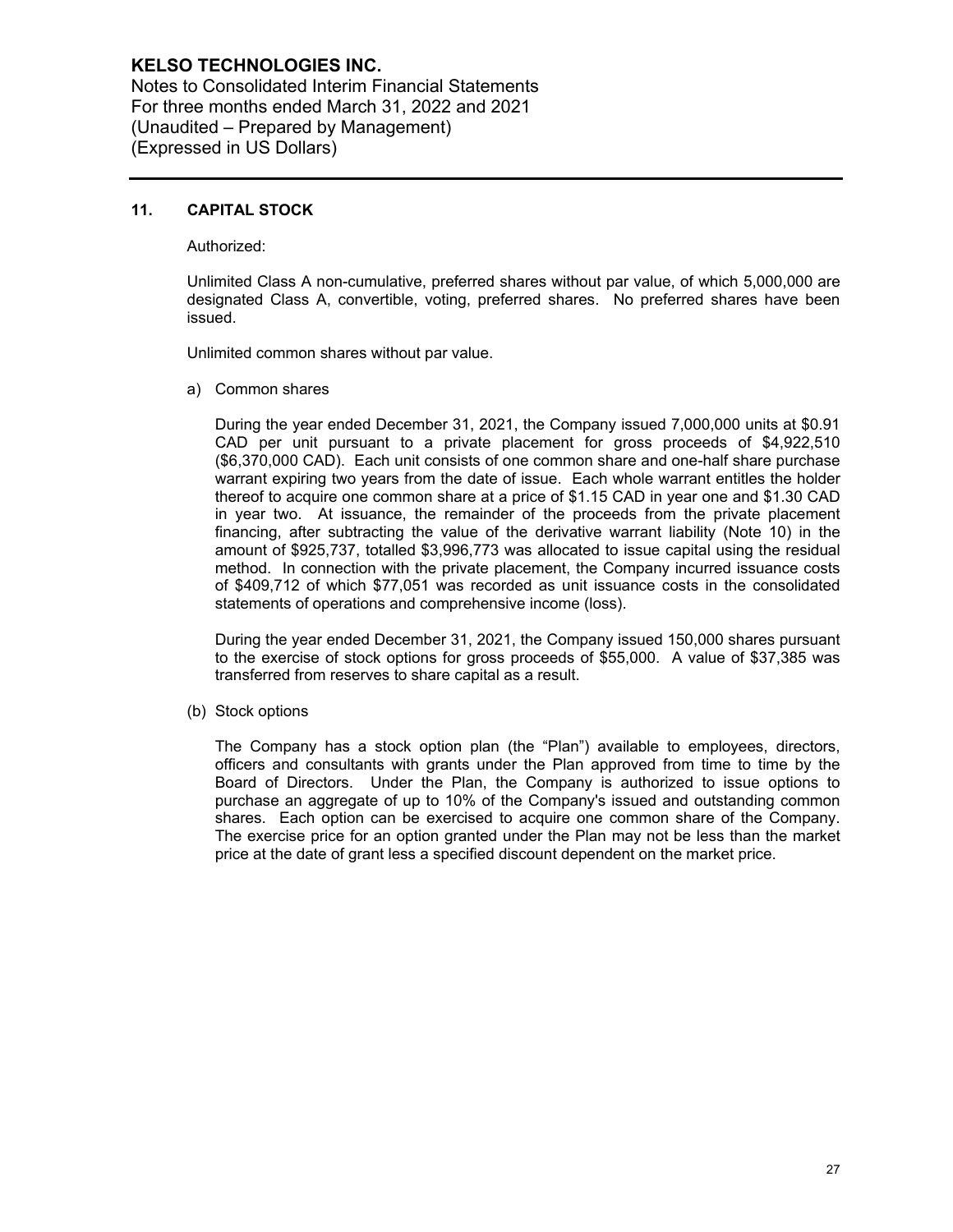Notes to Consolidated Interim Financial Statements For three months ended March 31, 2022 and 2021 (Unaudited – Prepared by Management) (Expressed in US Dollars)

# **11. CAPITAL STOCK** (Continued)

(b) Stock options (continued)

Options to purchase common shares have been granted to directors, employees and consultants as follows:

| Exercise<br>Price | Expiry<br>Date    | December 31.<br>2021 | Granted | Exercised | Expired | March 31.<br>2022 |
|-------------------|-------------------|----------------------|---------|-----------|---------|-------------------|
| \$0.90(USD)       | July 6, 2022      | 50.000               |         |           |         | 50.000            |
| \$0.30(USD)       | November 28, 2022 | 650,000              |         |           |         | 650,000           |
| \$0.57(USD)       | April 17, 2023    | 200,000              |         |           |         | 200.000           |
| \$0.50(USD)       | August 20, 2023   | 700.000              |         |           |         | 700.000           |
| \$1.45(USD)       | May 17, 2024      | 10.000               |         |           |         | 10.000            |
| \$0.78(USD)       | August 19, 2024   | 700,000              |         |           |         | 700.000           |
| \$0.82(USD)       | November 8, 2024  | 10.000               |         |           |         | 10.000            |
| \$0.76(USD)       | February 11, 2025 | 200,000              |         |           |         | 200,000           |
| \$0.75(USD)       | August 18, 2025   | 750,000              |         |           |         | 750,000           |
| Total outstanding |                   | 3,270,000            |         |           |         | 3,270,000         |
| Total exercisable |                   | 2,953,333            |         |           |         | 2,953,333         |

| Exercise          | Expiry            | December 31. |                          |                |               | December 31. |
|-------------------|-------------------|--------------|--------------------------|----------------|---------------|--------------|
| Price             | Date              | 2020         | Granted                  | Exercised      | Expired       | 2021         |
| \$1.30(USD)       | August 18, 2021   | 1,175,000    |                          | $\blacksquare$ | (1, 175, 000) |              |
| \$0.90(USD)       | July 6, 2022      | 50.000       |                          |                |               | 50.000       |
| \$0.30(USD)       | November 28, 2022 | 750,000      | -                        | 100.000        |               | 650,000      |
| \$0.50(USD)       | August 20, 2023   | 750,000      | $\overline{\phantom{0}}$ | 50.000         |               | 700.000      |
| \$0.57(USD)       | April 17, 2023    | 200,000      |                          |                |               | 200.000      |
| \$1.45(USD)       | May 17, 2024      | 10.000       |                          |                |               | 10.000       |
| \$0.78(USD)       | August 19, 2024   | 700.000      |                          |                |               | 700.000      |
| \$0.82(USD)       | November 8, 2024  | 10.000       |                          |                |               | 10.000       |
| \$0.76(USD)       | February 11, 2025 | 200,000      |                          |                |               | 200,000      |
| \$0.75(USD)       | August 18, 2025   | 750,000      |                          |                |               | 750,000      |
| Total outstanding |                   | 4,595,000    |                          | (150,000)      | (1, 175, 000) | 3,270,000    |
| Total exercisable |                   | 3,721,667    |                          | (150,000)      | (1, 175, 000) | 2,396,667    |

A summary of the Company's stock options as at March 31, 2022 and December 31, 2021, and changes for the periods then ended are as follows:

|                                                |               | Weighted         |
|------------------------------------------------|---------------|------------------|
|                                                |               | Average Exercise |
|                                                | Number        | Price            |
| Outstanding, December 31, 2020                 | 4,595,000     | \$0.78           |
| Exercised                                      | (150,000)     | \$0.37           |
| Expired                                        | (1, 175, 000) | \$1.30           |
| Outstanding,<br>2021<br>31.<br>December<br>and |               |                  |
| March 31, 2022                                 | 3,270,000     | \$0.61           |

The weighted average contractual life for the remaining options at March 31, 2022 is 1.97 years (2021 – 2.22).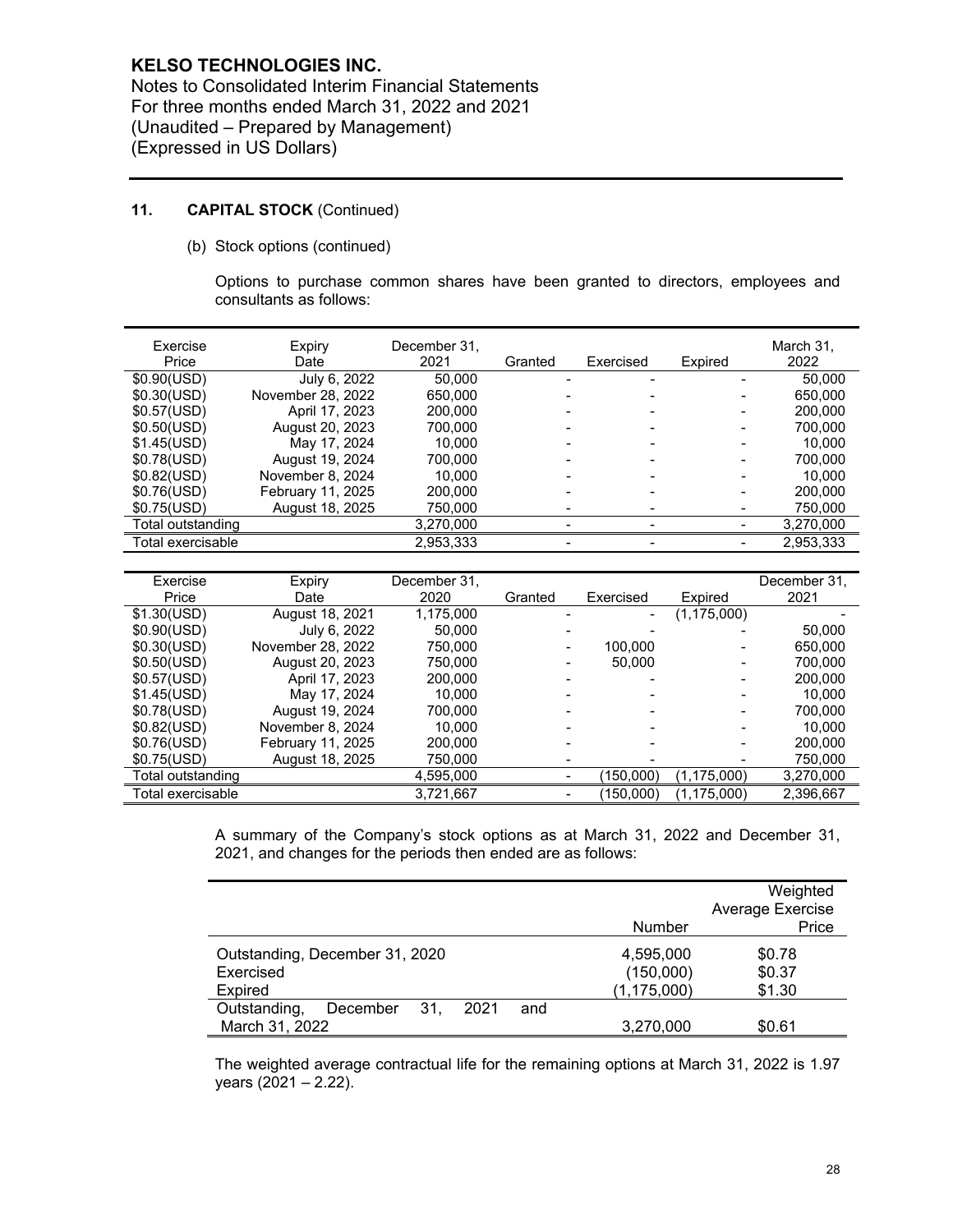Notes to Consolidated Interim Financial Statements For three months ended March 31, 2022 and 2021 (Unaudited – Prepared by Management) (Expressed in US Dollars)

## **11. CAPITAL STOCK** (Continued)

(b) Stock options (continued)

### *Share-based expense*

Share-based expense of \$108,696 (2020 – \$423,538; 2019 – \$345,498) was recognized in the year ended December 31, 2021 for stock options. The share-based expense relates to options granted during December 31, 2020, 2019, which vest over time. No share-based expense was recognized for the three months ended March 31, 2022.

The fair value of stock options is estimated using the Black-Scholes option pricing model with the following weighted average assumptions:

|                                   | Year ended<br>December 31,<br>2020 | Year ended<br>December 31,<br>2019 |
|-----------------------------------|------------------------------------|------------------------------------|
| Risk-free interest rate (average) | 0.51%                              | 1.32%                              |
| Estimated volatility (average)    | 67.29%                             | 69.93%                             |
| Expected life in years            | 5.00                               | 5.00                               |
| Expected dividend yield           | $0.00\%$                           | $0.00\%$                           |
| <b>Estimated forfeitures</b>      | $0.00\%$                           | 0.00%                              |
| Grant date fair value per option  | \$0.38                             | \$0.45                             |

Option pricing models require the use of highly subjective estimates and assumptions. The expected volatility assumption is based on the historical and implied volatility of the Company's common share price on the TSX. The risk-free interest rate assumption is based on yield curves on Canadian government zero-coupon bonds with a remaining term equal to the stock options' expected life. The Company uses historical data to estimate option exercise, forfeiture and employee termination within the valuation model.

### (c) Warrants

Warrants outstanding as at March 31, 2022 are summarized below:

|                                      | <b>Share Purchase</b><br>warrants | <b>Weighted average</b><br>exercise price |
|--------------------------------------|-----------------------------------|-------------------------------------------|
| Outstanding, December 31, 2020       |                                   |                                           |
| Issued                               | 3,500,005                         | 0.91(1)                                   |
| Outstanding and exercisable,         |                                   |                                           |
| December 31, 2021 and March 31, 2022 | 3,500,005                         | 0.91                                      |

 $(1)$  These warrants are denominated in CAD and have been translated based on the exchange rate of \$1.00 = \$1.2637 CAD which is the rate in effect on the date of issuance of March 4, 2021.

The warrants outstanding at March 31, 2022 expire on March 4, 2023 and have a remaining life of 0.92 years at March 31, 2022.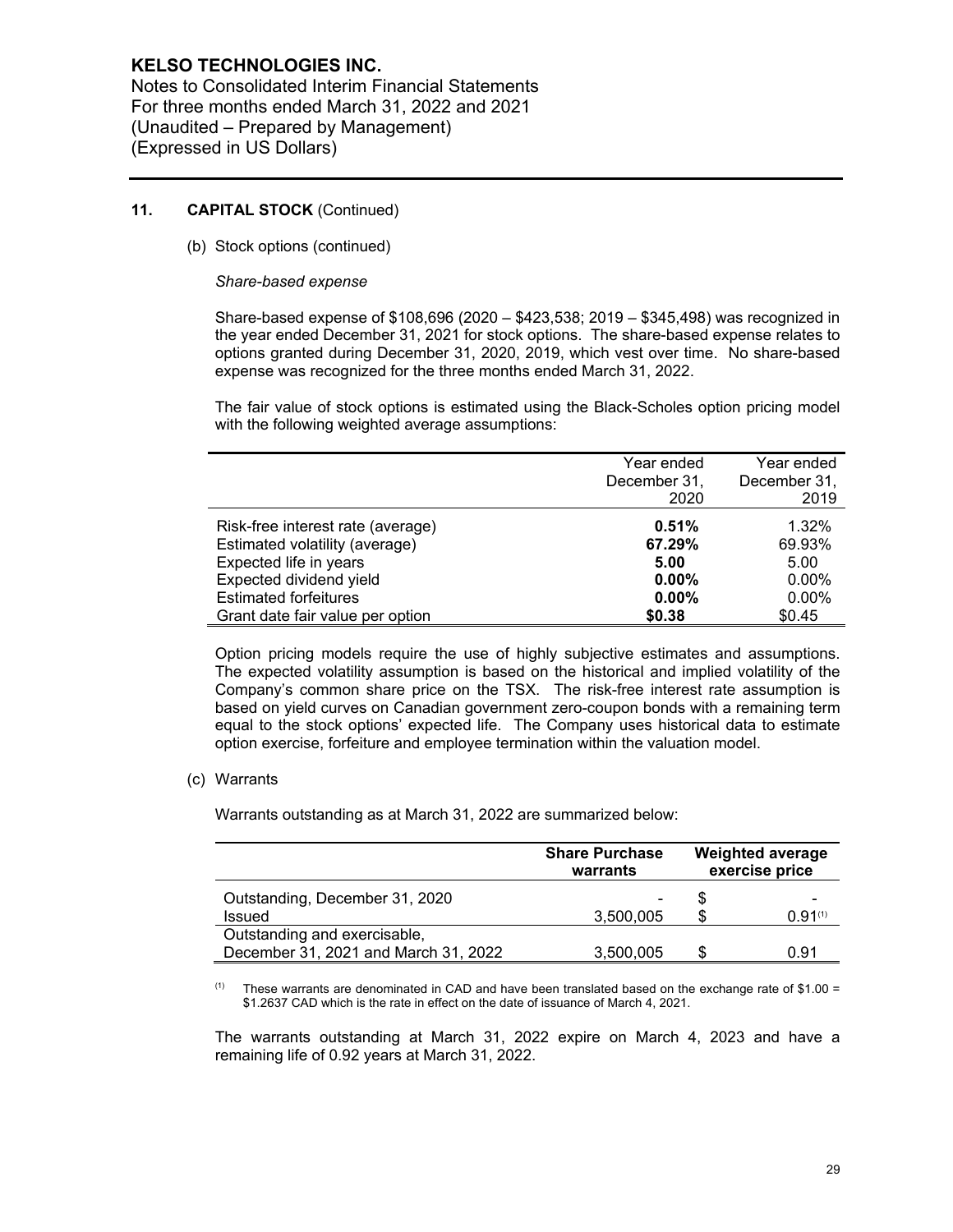Notes to Consolidated Interim Financial Statements For three months ended March 31, 2022 and 2021 (Unaudited – Prepared by Management) (Expressed in US Dollars)

## **11. CAPITAL STOCK** (Continued)

(d) Restricted share units

On April 28, 2021, the Company implemented a Restricted Share Unit Plan, (the "RSU Plan"). Pursuant to the RSU Plan, the Company will grant restricted share units ("RSUs") to directors, officer, employees, and consultants for services as approved from time to time by the Board. The maximum number of common shares made available for issuance pursuant to the RSU Plan shall not exceed 5% of common shares issued and outstanding and shall not exceed 10% of the common shares issued and outstanding less any common shares reserved for issuance under all other share compensation arrangements. The vesting terms, settlement, and method of settlement of the RSUs granted under the RSU Plan will be determined by the Board of Directors.

A summary of the Company's RSUs as at March 32, 2022 and December 31, 2021, and changes for the periods then ended are as follows:

|                                | Equity settled           |
|--------------------------------|--------------------------|
| Outstanding, December 31, 2021 | 355,000                  |
| Granted                        | $\overline{\phantom{a}}$ |
| Outstanding, March 31, 2022    | 355.000                  |

The estimated fair value of the equity settled RSUs granted during the year ended December 31, 2021 were \$244,950 (2020 – \$Nil; 2019 – \$Nil) and was based on the fair market value of one common share on the date of issuance. The fair value will be recognized as an expense over the vesting period with 33% vesting on October 27, 2022 and 33% every year thereafter. Share-based expense of \$24,949 (2020 – \$Nil; 2019 – \$Nil) was recognized in the year ended December 31, 2021 for RSUs. No share-based expense was recognized for the three months ended March 31, 2022.

(e) Deferred share units

On April 28, 2021, the Company implemented a Non-Employee Directors Deferred Share Unit Plan (the "DSU Plan"). Pursuant to the DSU Plan, non-employee directors may elect to receive deferred share units ("DSUs") in lieu of a cash payment of up to 50% of their annual base compensation determined by the Board. The maximum number of common shares made available for issuance pursuant to the DSU Plan shall not exceed 2% of the common shares issued and outstanding and shall not exceed 10% of the common shares issued and outstanding less any common shares reserved for issuance under all other share compensation agreements.

As at March 31, 2022, no DSUs have been granted to non-employee directors.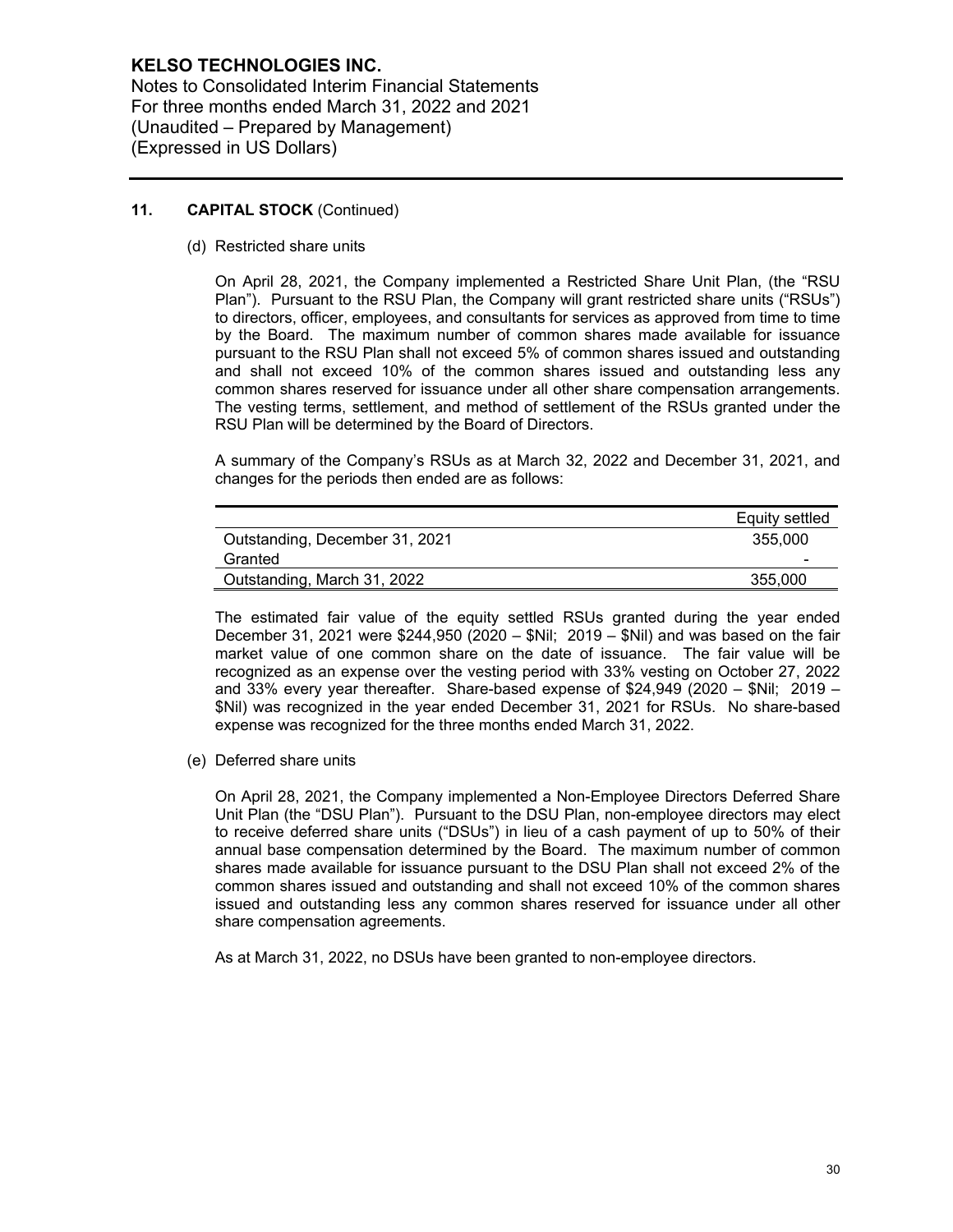Notes to Consolidated Interim Financial Statements For three months ended March 31, 2022 and 2021 (Unaudited – Prepared by Management) (Expressed in US Dollars)

## **12. RELATED PARTY TRANSACTIONS**

Related party transactions not otherwise described in these consolidated financial statements are shown below. The remuneration of the Company's directors and other members of key management, being the Chief Executive Officer, Chief Financial Officer, and Chief Operating Officer who have the authority and responsibility for planning, directing and controlling the activities of the Company, consist of the following amounts:

|                               |   | March 31,<br>2022 | March 31,<br>2021 |
|-------------------------------|---|-------------------|-------------------|
| Management compensation       | S | 178,154           | 178,154           |
| Management bonus <sup>*</sup> |   | 23,098            |                   |
| Share-based expense**         |   |                   | 42,504            |
| Directors' fees               |   | 40,750            | 40,750            |
|                               |   | 218,904           | 261,408           |

The Company has management bonus agreements whereby 10% of the annual income before taxes, amortization and share-based expense is equally distributed to management.

\*\* Share-based expense consists of the key management portion of the fair value of options granted calculated using the Black-Scholes option pricing model and does not include any cash compensation.

As at March 31, 2022, amounts due to related parties included in accounts payable and accrued liabilities, which are unsecured and have no interest or specific terms, consist of \$Nil (2021 – \$Nil) for directors' fees and \$23,098 (2021 – \$Nil) for management bonus.

## **13. SUPPLEMENTAL CASH FLOW INFORMATION**

|                                                                                                                                | March 31,<br>2022 |      | March 31,<br>2021 |
|--------------------------------------------------------------------------------------------------------------------------------|-------------------|------|-------------------|
| Property, plant and equipment in accounts payable and<br>accrued liabilities<br>Interest paid<br>Income taxes paid (recovered) | 2.682             | - \$ | 1,052             |

## **14. EARNINGS PER SHARE**

The calculation of basic and diluted earnings (loss) per share for the relevant periods is based on the following:

|                                                               | March 31,<br>2022 |    | December 31,<br>2021 |
|---------------------------------------------------------------|-------------------|----|----------------------|
| Net income (loss) for the period                              | \$<br>(54,136)    | \$ | (2,758,567)          |
| Basic weighted average number of common shares<br>outstanding | 54,320,086        |    | 53,082,689           |
| Effect on dilutive securities:<br><b>Options</b>              | 650,000           |    |                      |
| Diluted weighted average number of common shares              |                   |    |                      |
| outstanding                                                   | 54,970,086        |    | 53,082,689           |
| Basic income (loss) per share                                 | 0.00              | \$ | (0.05)               |
| Diluted income (loss) per share                               | 0.00              | S. | (0.05)               |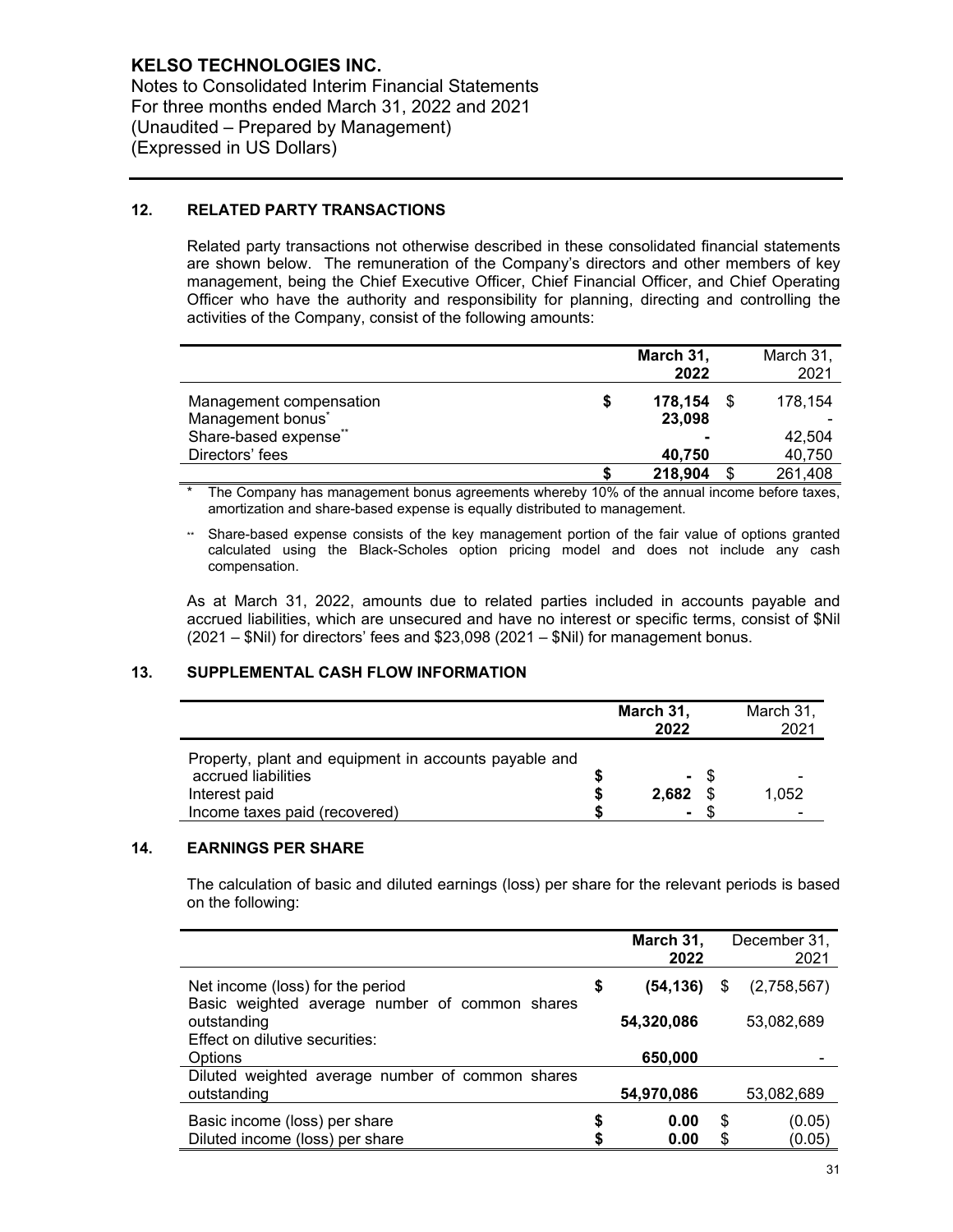Notes to Consolidated Interim Financial Statements For three months ended March 31, 2022 and 2021 (Unaudited – Prepared by Management) (Expressed in US Dollars)

## **15. SIGNIFICANT CUSTOMERS**

The following table represents sales to individual customers exceeding 10% of the Company's revenues:

|            | March 31,     |      | March 31, |
|------------|---------------|------|-----------|
|            | 2022          |      | 2021      |
| Customer A | 1,205,659     | - \$ | 621.104   |
| Customer B | \$<br>142,904 | \$   | 267.767   |
| Customer C | \$<br>488.730 | \$   | -         |

The customers are major US corporations who have displayed a pattern of consistent timely payment of amounts owing from sales.

The Company is obligated to pay a 5% royalty from sales of their manway securement systems until 2023 in accordance with the original acquisition agreement. During the three months ended March 31, 2022, there were revenues from sales of the manway securement systems totalling \$1,500 (2021 – \$Nil).

## **16. EMPLOYEE BENEFITS**

Total employee benefit expenses, including salary and wages, management compensation, share-based expense and benefits for the three months ended March 31, 2022 amounted to \$998,633 (2021 – \$899,100).

## **17. SEGMENTED INFORMATION**

The Company operates in two business segments with operations and long-term assets in United States and Canada. The two business segments include the design, production and distribution of various proprietary products for the rail sector and active suspension control system for no road vehicles. At March 31, 2022, long term assets of \$1,100,128 (2021 – \$1,250,676) relates to the active suspension control system located in Canada and \$2,452,230 (2021 – \$2,597,313) relates to the rail sector located in the United States. There has been no revenue related to the active suspension control system to March 31, 2022 from the inception of the project.